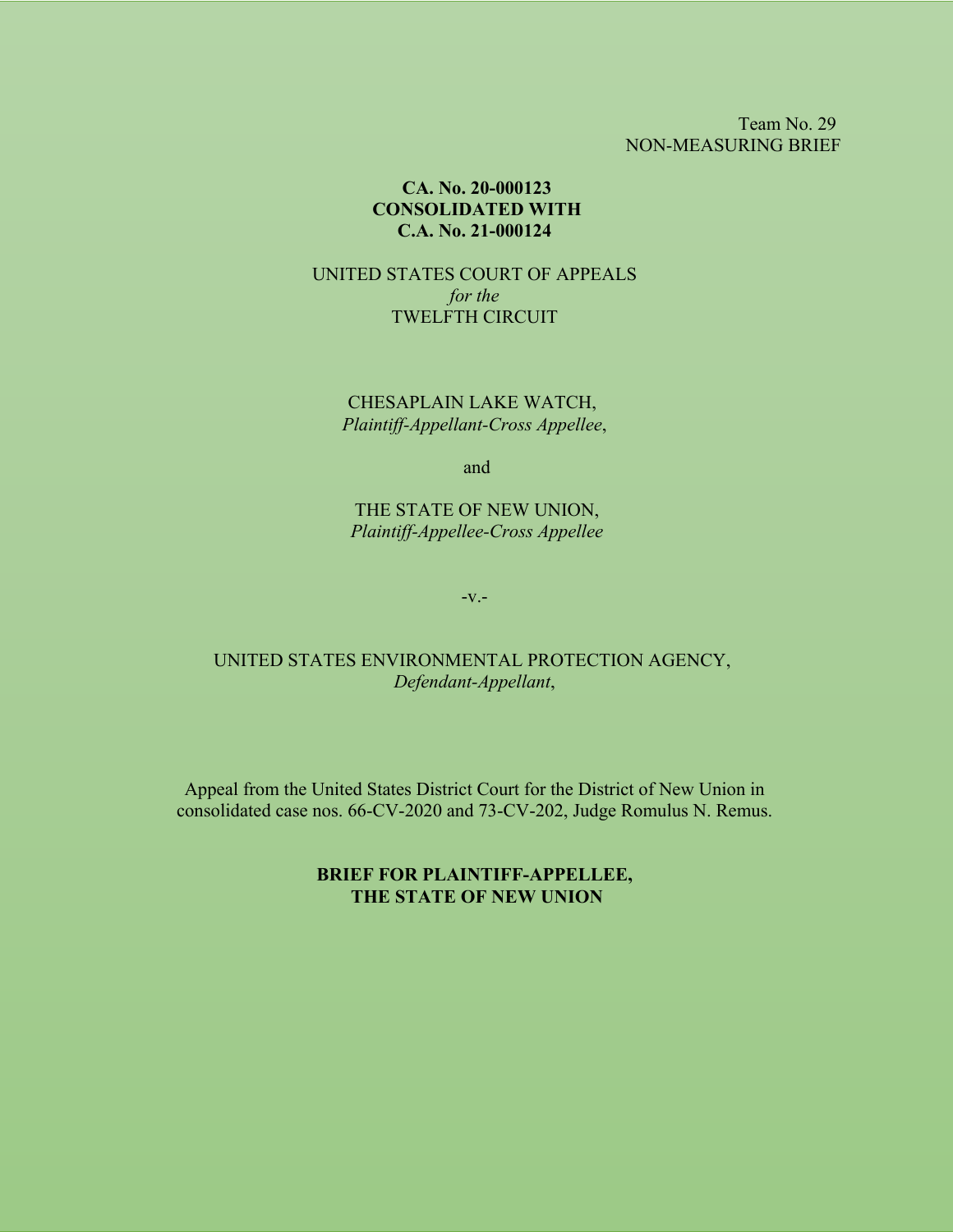## **TABLE OF CONTENTS**

| THE ISSUES ARE RIPE FOR REVIEW BECAUSE THE COURT WOULD NOT<br>L.<br>BENEFIT FROM FURTHER FACTUAL DEVELOPMENT, EPA'S<br>ADMINISTRATIVE ACTION WOULD NOT BE IMPEDED, AND NEW UNION            |
|---------------------------------------------------------------------------------------------------------------------------------------------------------------------------------------------|
| The Court would not benefit from further factual development because the issues<br>a.<br>solely involve statutory interpretation and the way EPA's TMDL is implemented is                   |
| Judicial review would not interfere with EPA's administrative action because EPA has<br>$\mathbf{b}$ .<br>completed the TMDL rulemaking and there are no further opportunities for policy   |
| New Union would be prejudiced by delaying review because New Union would be<br>$\mathbf{c}$ .<br>required to implement specific NPDES permit limits and would be coerced into regulating    |
| EPA'S REJECTION OF NEW UNION'S TMDL IS CONTRARY TO LAW<br>П.<br><b>BECAUSE EPA'S INTERPRETATION OF "TOTAL MAXIMUM DAILY LOAD" IS</b>                                                        |
| The plain meaning of "total" and "load" unambiguously demonstrate that a TMDL is<br>a.                                                                                                      |
| 1. The plain language of "total maximum daily load" unambiguously demonstrates that                                                                                                         |
| The statutory context and legislative history of the Act confirm that the terms "total"<br>2.                                                                                               |
| Even if "total" and "load" were ambiguous, EPA's interpretation is unreasonable<br>$\mathbf b$ .<br>because it is inconsistent with statutory context and upsets Congress' framework of     |
| Even if EPA's interpretation was arguably reasonable, EPA's interpretation must be<br>c.                                                                                                    |
| <b>EPA'S INTERPRETATION OF TOTAL MAXIMUM DAILY LOAD TO</b><br>Ш.<br>ALLOW FOR ANNUAL LOAD LIMITS AND PHASED PERCENTAGE<br><b>REDUCTIONS IS A PERMISSIBLE CONSTRUCTION OF THE STATUTE 21</b> |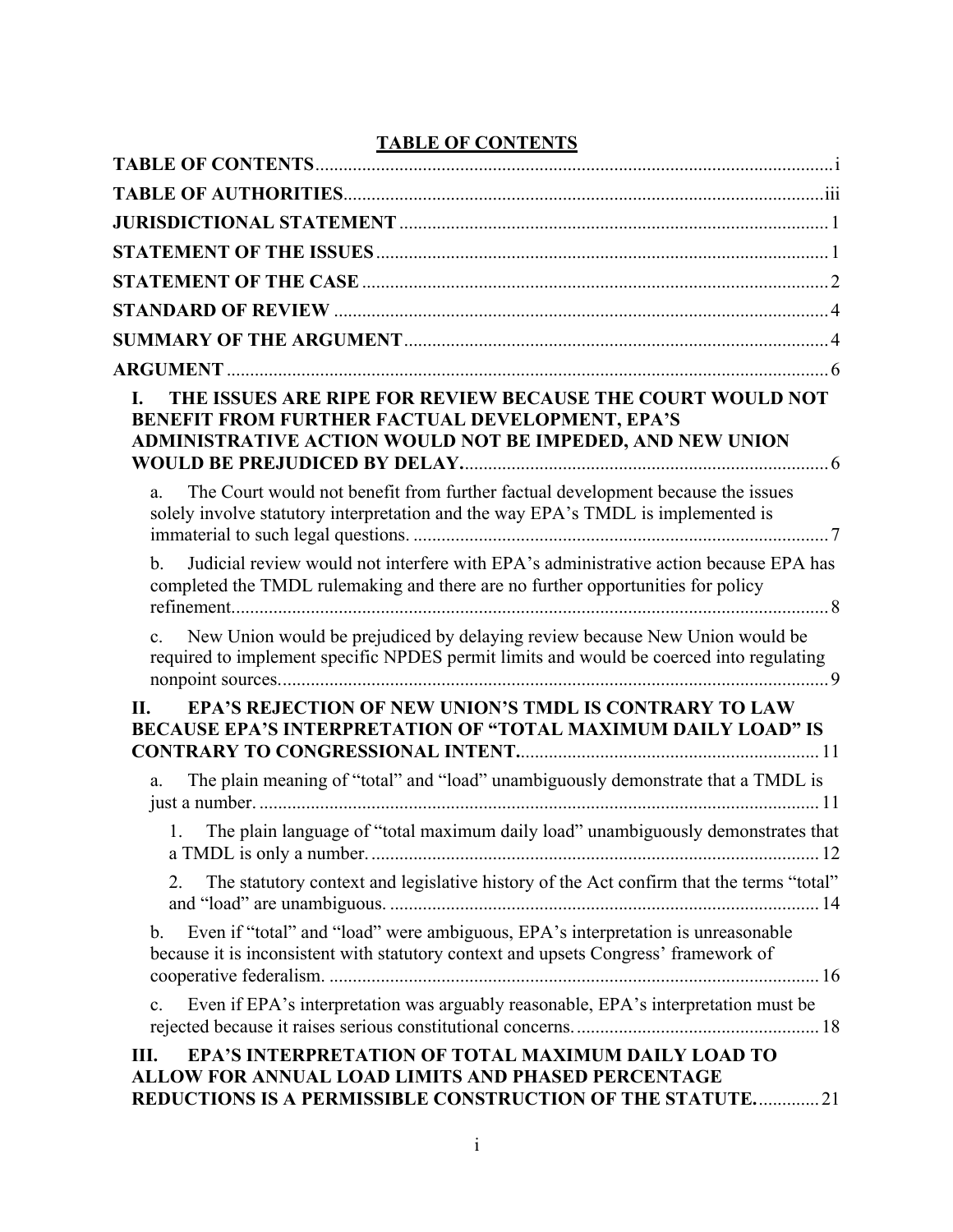| Section 303 does not preclude EPA from approving or establishing TMDLs expressed<br>a.                                                                                          |
|---------------------------------------------------------------------------------------------------------------------------------------------------------------------------------|
| The word "daily" in "total maximum daily load" is susceptible to multiple meanings<br>1.                                                                                        |
| Strictly interpreting "daily" would lead to absurd results since EPA would be unable<br>2.<br>to approve a TMDL expressed in terms most appropriate to a waterbody.  24         |
| A TMDL with a five-year phased percentage reduction is permissible since it<br>3.<br>achieves the water quality standard and applying the Section 301(b) deadline for effluent  |
| EPA's interpretation of TMDL to allow for annual loads and phased percentage<br>b.                                                                                              |
| <b>EPA RATIONALLY DETERMINED ASSURANCES ARE NOT REQUIRED</b><br>$\mathbf{IV}_{\cdot}$<br><b>BECAUSE LOAD REDUCTIONS ARE ACHIEVABLE WITHOUT ASSURANCES29</b>                     |
| EPA's determination that CWIP BMPs are capable of achieving the target load<br>a.<br>reductions is not arbitrary because EPA reached a rational determination that is supported |
| EPA does not have the authority to require assurances of the CWIP BMPs since<br>b.<br>assurances would amount to direct federal regulation of nonpoint source pollution33       |
| <b>CONCLUSION.</b>                                                                                                                                                              |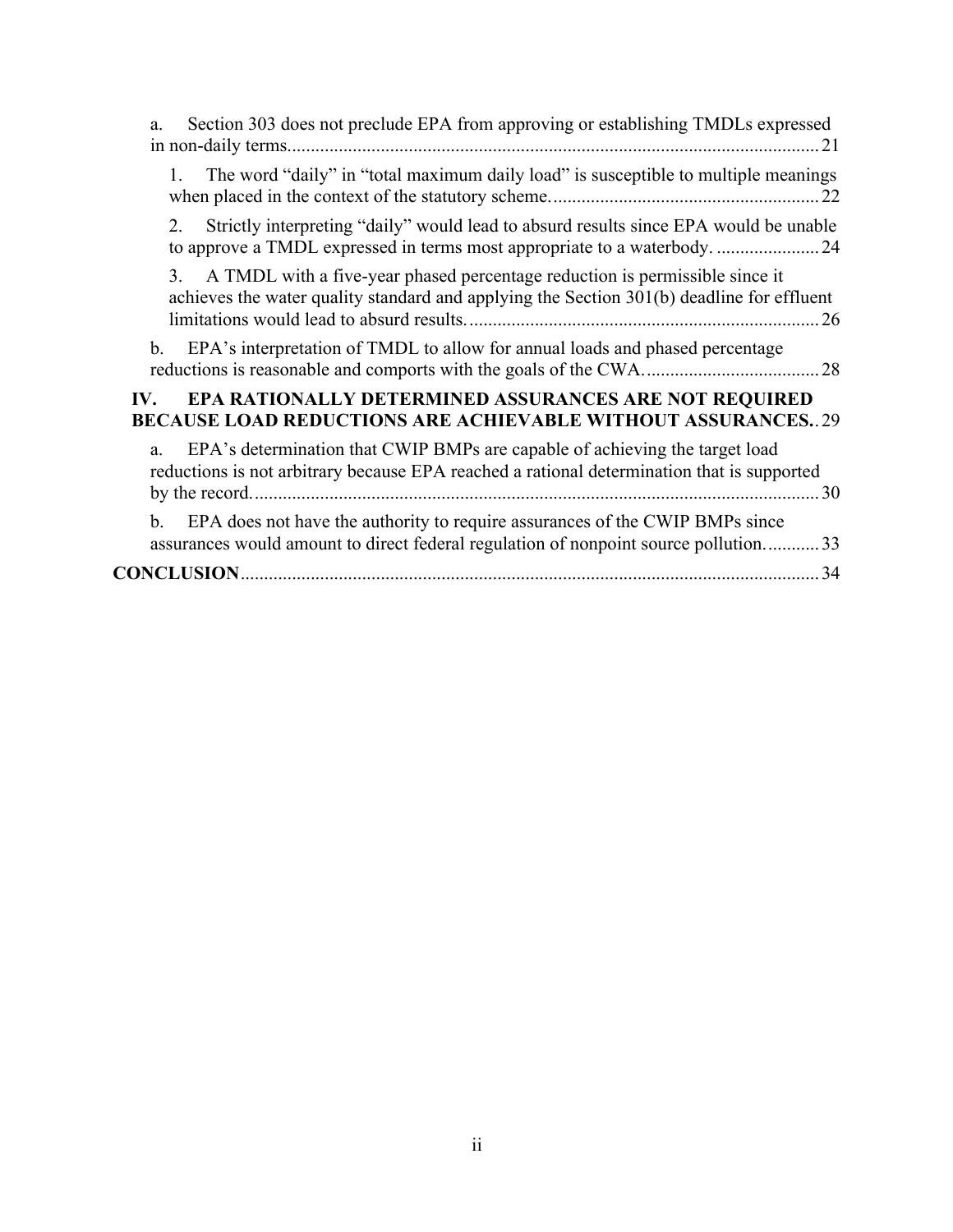## **TABLE OF AUTHORITIES**

# $Page(s)$

## **SUPREME COURT**

| Abbott Lab'ys v. Gardner,                                    |
|--------------------------------------------------------------|
| Atascadero State Hosp. v. Scanlon,                           |
| Baltimore Gas and Elec. Co. v. Nat. Res. Def. Council, Inc., |
|                                                              |
| Celotex Corp. v. Catrett,                                    |
| Chevron, U.S.A., Inc. v. Nat. Res. Def. Council, Inc.,       |
| Christensen v. Harris Cnty.,                                 |
| Citizens to Preserve Overton Park, Inc. v. Volpe,            |
| Duke Power Co. v. Carolina Env't Study Grp., Inc.,           |
| Dunn v. Commodity Futures Trading Comm'n,                    |
| Entergy Corp. v. Riverkeeper, Inc.,                          |
| Fed. Power Comm'n v. Transcon. Gas Pipe Line Corp.,          |
| Food & Drug Admin. v. Brown & Williamson Tobacco Corp.,      |
| Gonzales v. Oregon,                                          |
| Gregory v. Ashcroft,                                         |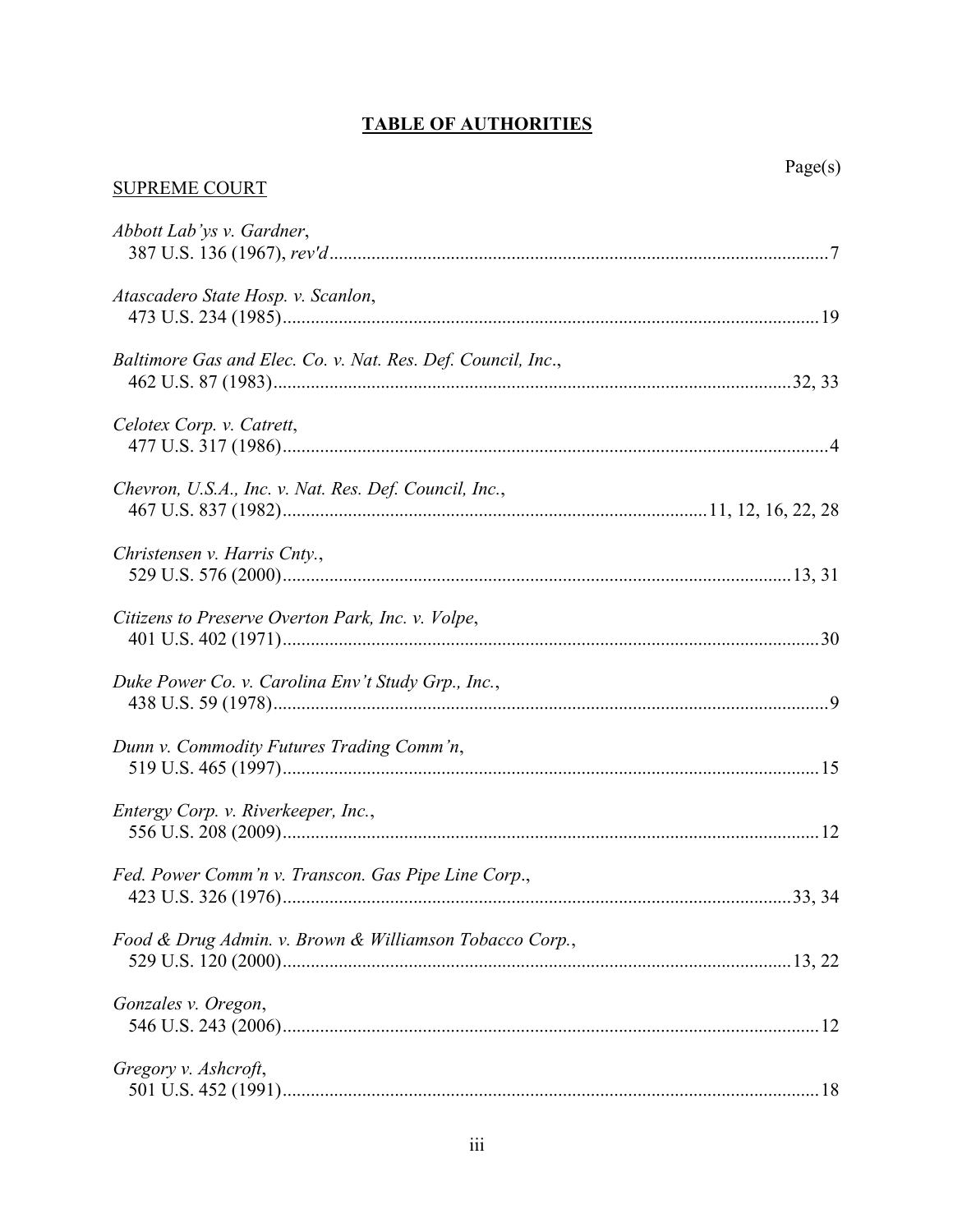| Griffin v. Oceanic Contractors, Inc.,                            |  |
|------------------------------------------------------------------|--|
| Hodel v. Va. Surface Mining & Reclamation Ass'n, Inc.,           |  |
| Indus. Union Dep't, AFL-CIO v. Am. Petroleum Inst.,              |  |
| Jama v. Immigr. & Customs,                                       |  |
| Motor Vehicles Mfrs. Ass'n v. State Farm Mut. Life Ins. Co.,     |  |
| New York v. United States,                                       |  |
| Ohio Forestry Ass'n, Inc. v. Sierra Club,                        |  |
| Rapanos v. United States,                                        |  |
| Reno v. Catholic Soc. Servs., Inc.,                              |  |
| Sackett v. U.S. E.P.A.,                                          |  |
| Skidmore v. Swift & Co.,                                         |  |
| Solid Waste Agency of N. Cook Cty. v. U.S. Army Corps of Eng'rs, |  |
| U.S. Postal Serv. v. Gregory,                                    |  |
| United Savs. Ass'n of Tex. v. Timbers of Inwood Forest Assocs.,  |  |
| United States v. Haggar Apparel Co.,                             |  |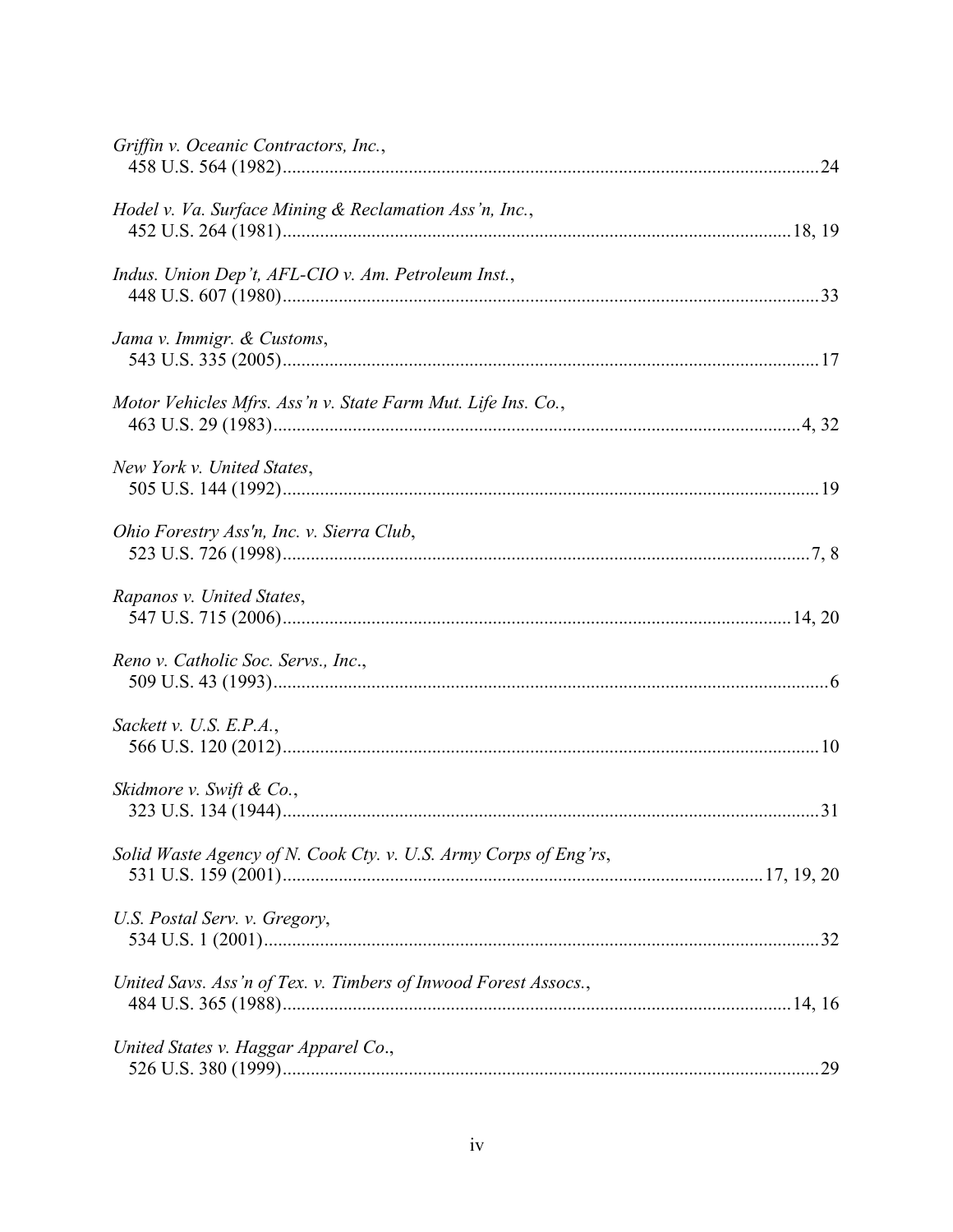| United States v. Mead Corp.,                   |  |
|------------------------------------------------|--|
| United States v. Ron Pair Enters., Inc.,       |  |
| United States v. Turkette,                     |  |
| Vill. of Belle Terre v. Boraas,                |  |
| Whitman v. Am. Trucking Ass'n,                 |  |
| Zuni Pub. Sch. Dist. No. 89 v. Dep't of Educ., |  |
| UNITED STATES COURTS OF APPEALS                |  |
| Am. Farm Bureau Fed'n v. U.S. E.P.A.,          |  |
| Am. Min. Cong. v. Mine Safety & Health Admin., |  |
| Bethlehem Steel Corp. v. Train,                |  |
| Chandler v. City of Dallas,                    |  |
| City of Kennett v. U.S. E.P.A.,                |  |
| Clean Water Action v. U.S. Env't Prot. Agency, |  |
| Cree v. Flores,                                |  |
| Dioxin/Organochlorine Ctr. v. Clarke,          |  |
| Engine Mfrs. Ass'n v. U.S. E.P.A.,             |  |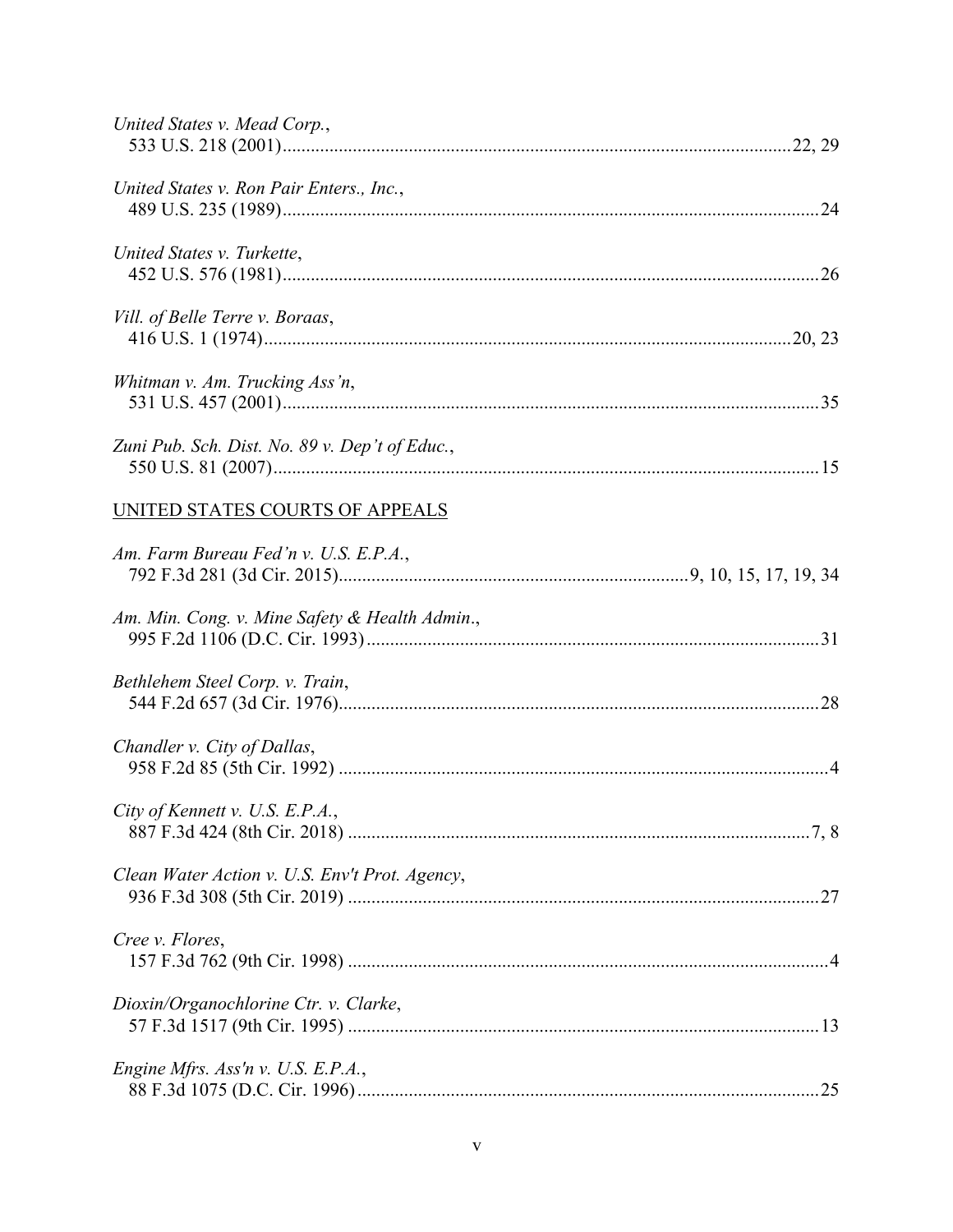| Env't Def. Fund, Inc. v. Costle,             |
|----------------------------------------------|
| Env't Def. Fund, Inc. v. E.P.A.,             |
| Nat. Res. Def. Council, Inc. v. U.S. E.P.A., |
| Friends of the Earth, Inc. v. E.P.A.,        |
| McDonald v. Western-Southern Life Ins. Co.,  |
| Mova Pharm. Corp. v. Shalala,                |
| Nat. Res. Def. Council, Inc. v. Muszynski,   |
| Nat. Res. Def. Council, Inc. v. U.S. E.P.A., |
| Nat. Res. Def. Council, Inc. v. U.S. E.P.A., |
| Nat'l Treasury Emp. Union v. United States,  |
| Pronsolino v. Nastri,                        |
| Rajasekaran v. Hazuda,                       |
| Ry. Lab. Exec. Ass'n v. Nat'l Mediation Bd., |
| United States v. Dauray,                     |
| Wyo. Outdoor Council v. U.S. Forest Serv.,   |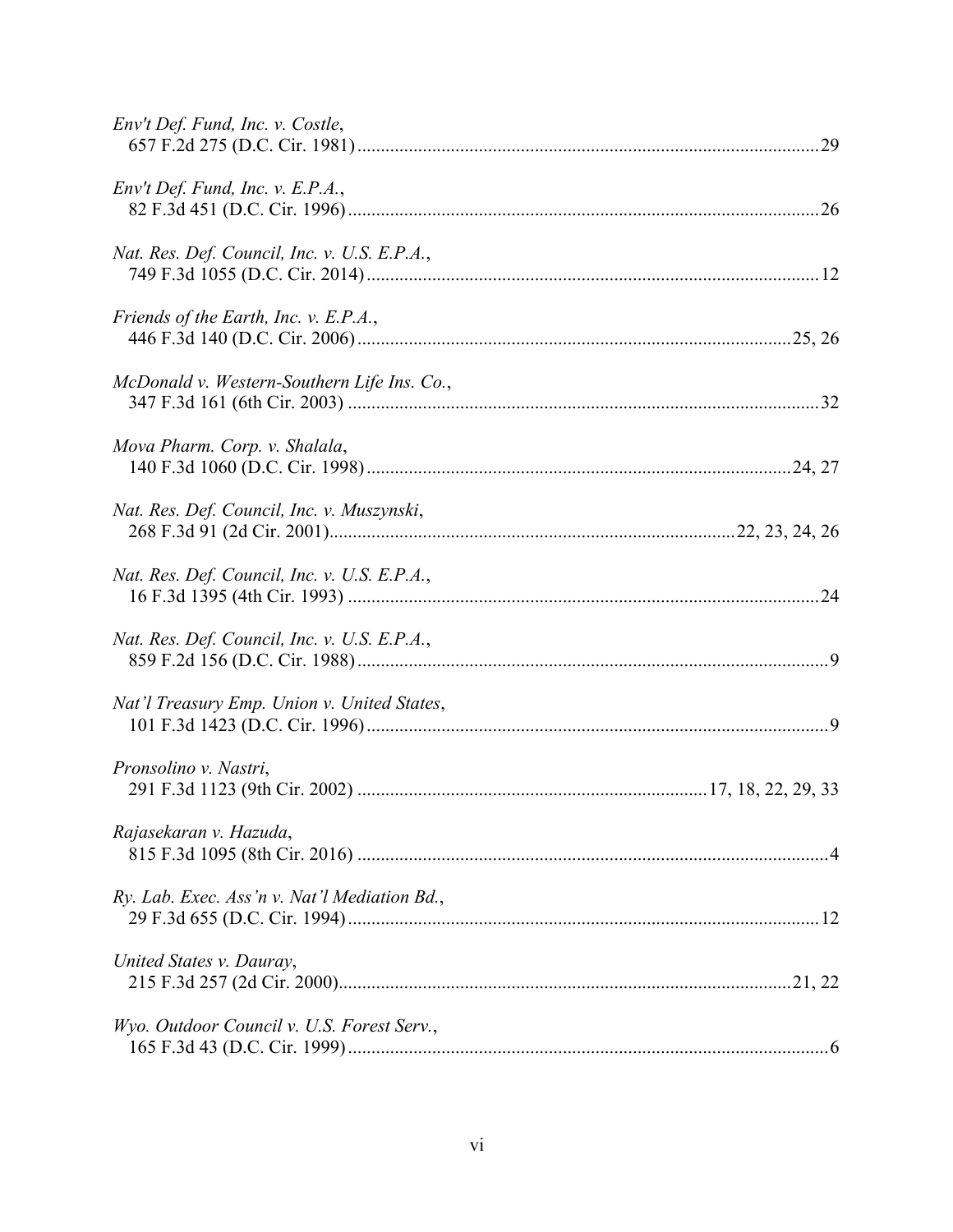## FEDERAL DISTRICT COURTS

| Anacostia Riverkeeper, Inc. v. Jackson,         |  |
|-------------------------------------------------|--|
| Nat. Res. Def. Council, Inc. v. U.S. E.P.A.,    |  |
| Mo. Co. for Env't Found. v. Wheeler,            |  |
| City of Arcadia v. U.S. E.P.A.,                 |  |
| Kevin D. v. Blue Cross and Blue Shield of S.C., |  |
| FEDERAL STATUTES                                |  |
|                                                 |  |
|                                                 |  |
|                                                 |  |
|                                                 |  |
|                                                 |  |
|                                                 |  |
|                                                 |  |
|                                                 |  |
|                                                 |  |
|                                                 |  |
|                                                 |  |
| UNITED STATES CONSTITUTION                      |  |
|                                                 |  |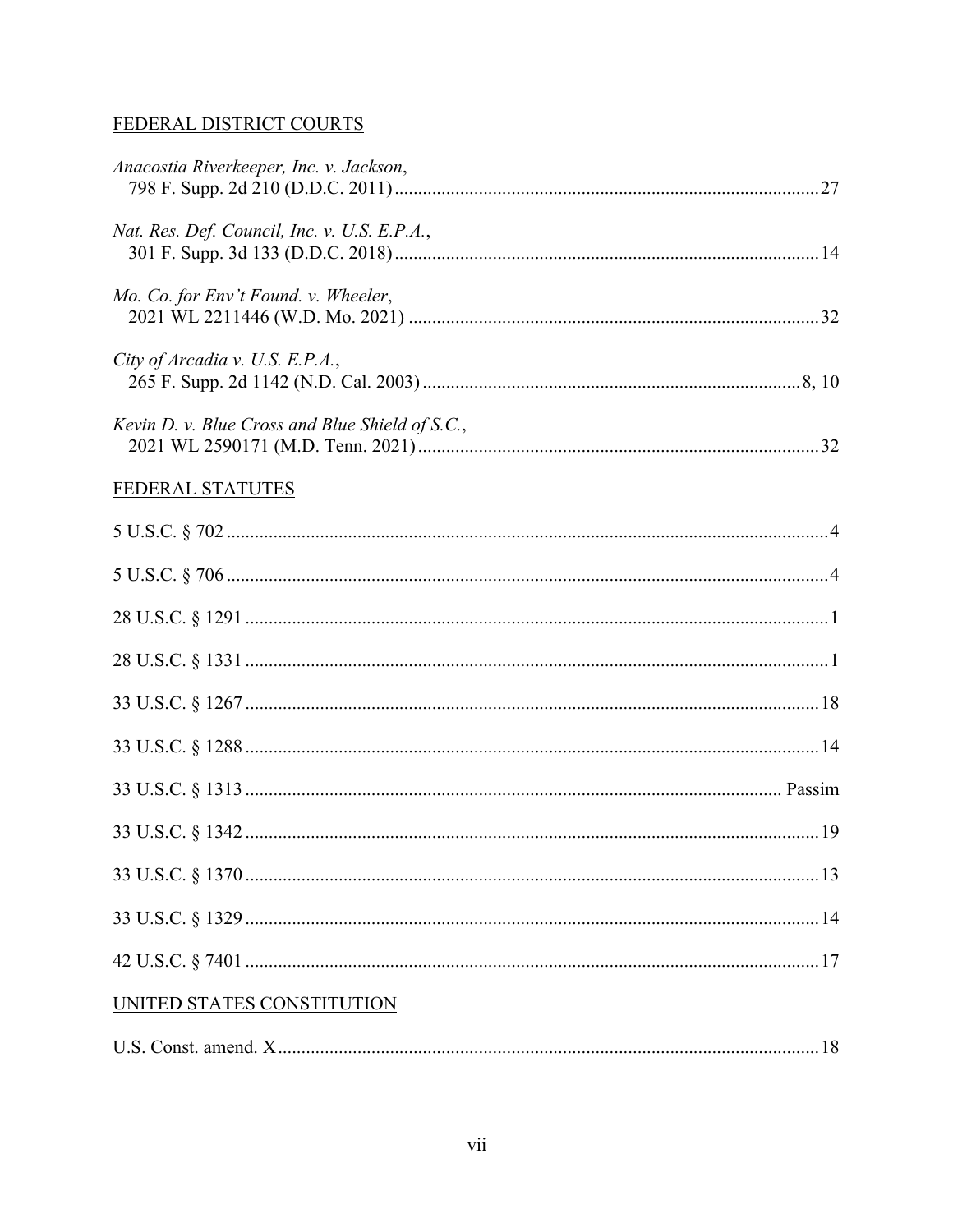## FEDERAL ADMINISTRATIVE & EXECUTIVE MATERIALS

| U.S. Env't Prot. Agency, Memorandum on Establishing TMDL "Daily" Loads,          |
|----------------------------------------------------------------------------------|
| Water Quality Planning and Management,                                           |
| Withdrawal of Revisions to the Water Quality Planning and Management Regulation, |
| <b>OTHER AUTHORITIES</b>                                                         |
|                                                                                  |
|                                                                                  |
|                                                                                  |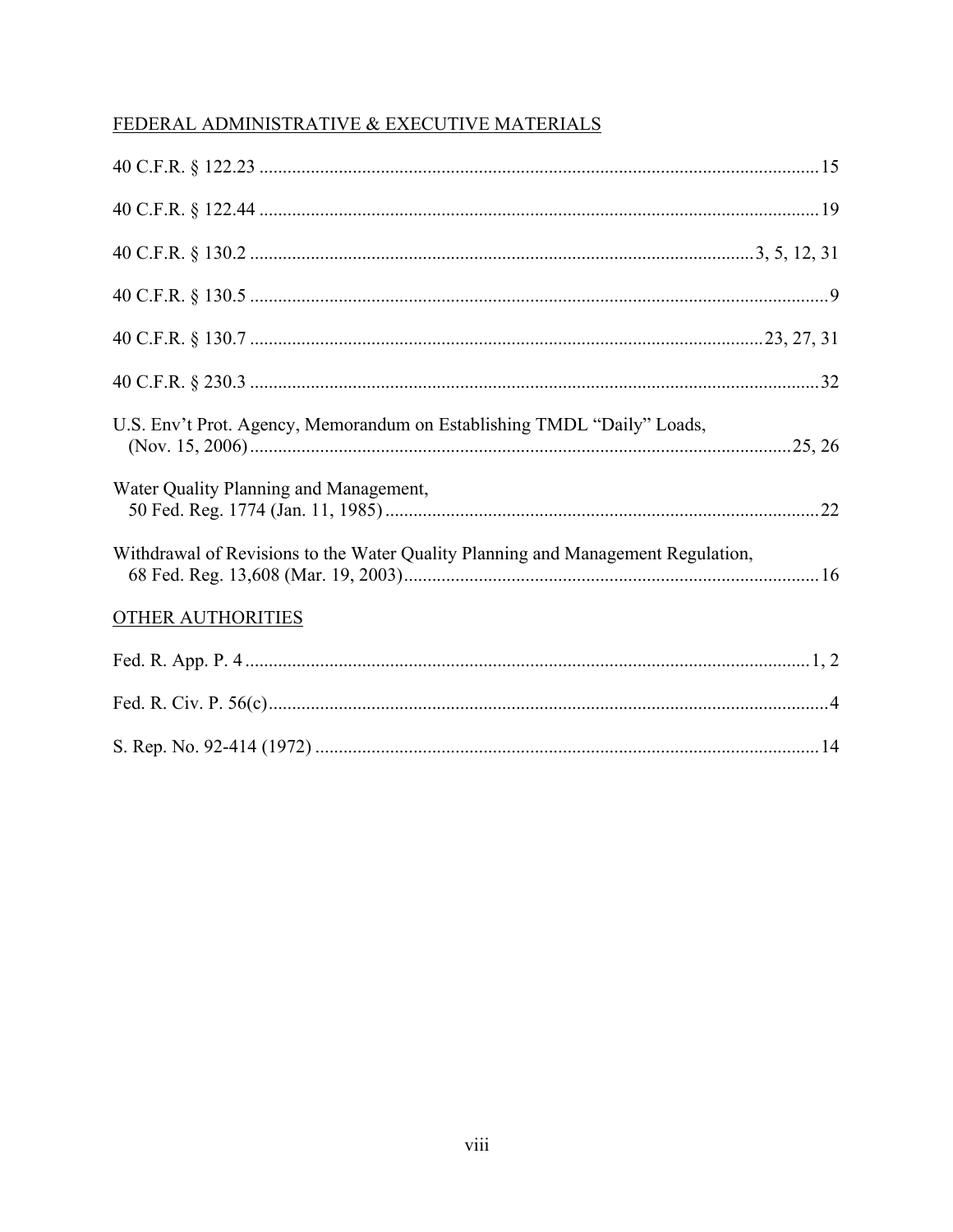#### **JURISDICTIONAL STATEMENT**

This case comes before this Court on appeal from a final order of the United States District Court for the District of New Union. The district court had jurisdiction under the judicial review provisions of the Administrative Procedure Act, APA § 702, and under federal question jurisdiction as authorized in 28 U.S.C. § 1331. This Court has jurisdiction over this appeal under 28 U.S.C. § 1291, which provides that "the court of appeals shall have jurisdiction of appeals from all final decisions of the district courts of the United States." The notices of appeal were filed in a timely manner. Fed. R. App. P. 4; Record at 2.

#### **STATEMENT OF THE ISSUES**

- I. Is EPA's determination to reject the New Union Chesaplain Watershed phosphorous TMDL and adopt its own TMDL and implementation plan for the Lake Chesaplain Watershed ripe for judicial review?
- II. Is EPA's determination to reject the New Union Chesaplain Watershed phosphorous TMDL on the grounds that the TMDL failed to include wasteload allocations and load allocations contrary to law as an incorrect interpretation of the term "total maximum daily load" in CWA  $\S$  303(d)?
- III. Does EPA's adoption of a TMDL for the Lake Chesaplain Watershed consisting of an annual pollution loading reduction to be phased in over five years violate the CWA § 303(d) requirements for a valid TMDL?
- IV. Is EPA's adoption of a credit for anticipated BMP pollution reductions to reduce the stringency of wasteload allocations for point sources for implementation of the Lake Chesaplain TMDL arbitrary and capricious or an abuse of discretion due to the lack of assurance of BMP implementation?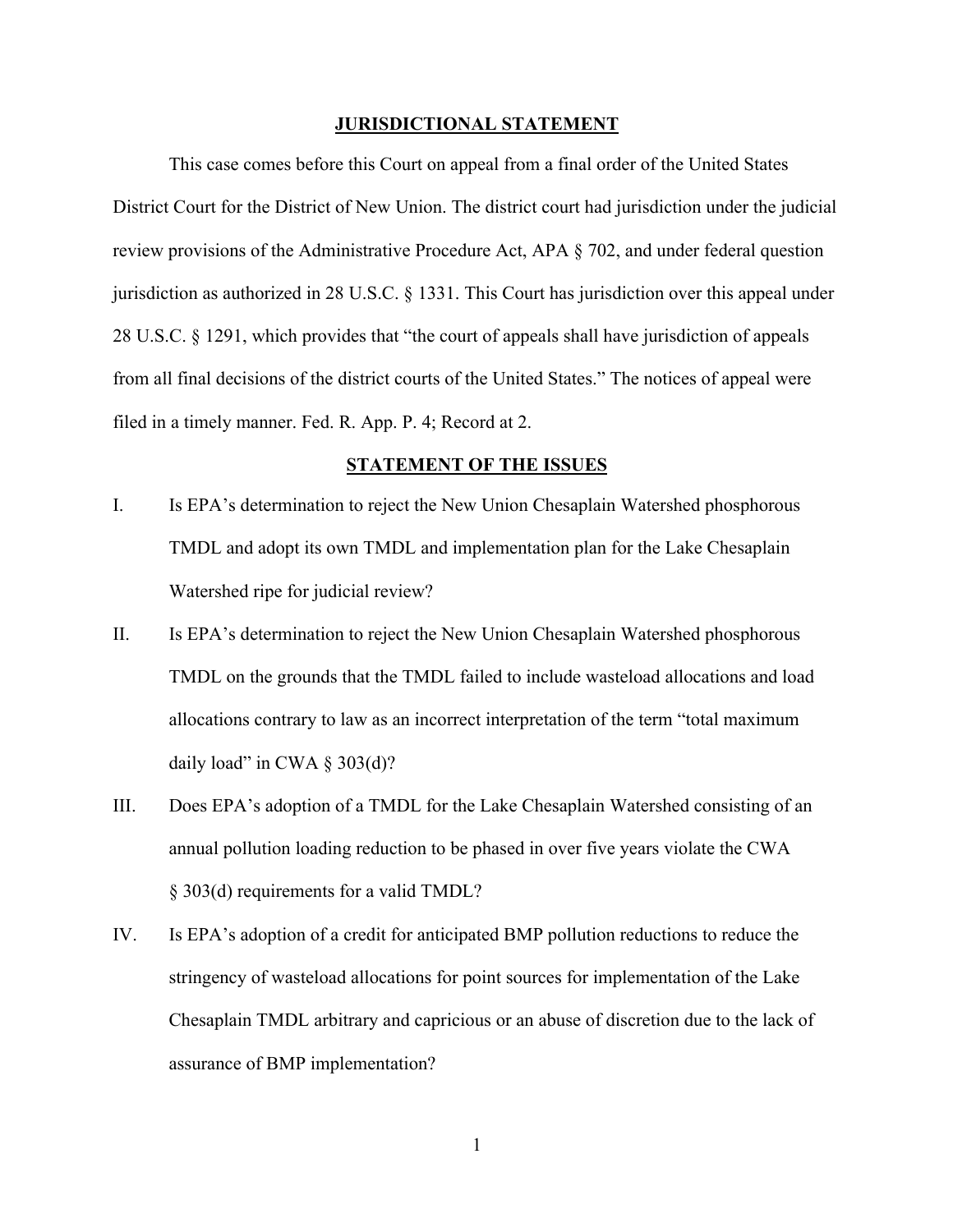#### **STATEMENT OF THE CASE**

#### **I. Facts**

Lake Chesaplain is a fifty-five mile-long, five-mile-wide natural lake located entirely within the State of New Union. Record at 7. Lake Chesaplain is bounded, among other things, by the City of Chesaplain Mills. *Id.* In the 1990s, the City experienced economic development, resulting in several new concentrated animal feeding operations ("CAFOs"), a large-scale slaughterhouse, septic systems, and a new sewage treatment plant ("STP") in the New Union River watershed. *Id.* Lake Chesaplain water quality subsequently declined. *Id.* 

In response to the decline in water quality, New Union created a Lake Chesaplain Study Commission. *Id.* at 8. The Chesaplain Commission concluded that Lake Chesaplain was experiencing eutrophication due to excessive levels of phosphorous that contributed to algae growth during the summer. *Id.* The algae growth caused offensive odors, diminished water clarity, and decreased dissolved oxygen ("DO") levels in violation of the state's water quality standards. *Id.* Following the findings in the 2012 report and pursuant to state obligations under Clean Water Act ("CWA") § 303, the New Union Division of Fisheries and Environmental Control ("DOFEC") adopted a water quality criterion of 0.014 mg/l for phosphorous. *Id.*  Phosphorus was measured at levels up to 0.034 mg/l in the lake, far above the desired amount for a healthy ecosystem. *Id.* Given the violation of this standard along with the criteria for DO, odors, and water clarity, DOFEC included Lake Chesaplain on its list of impaired waters submitted to the Environmental Protection Agency ("EPA") in 2014. *Id.* 

Once a waterbody is listed as impaired, CWA § 303(d) directs states to develop a "total maximum daily load" ("TMDL") for pollutants violating the applicable water quality standards. CWA § 303(d)(1)(C), 33 U.S.C. § 1313(d)(1)(C). DOFEC did not submit a TMDL for Lake Chesaplain, prompting Chesaplain Lake Watch ("CLW") to serve a notice letter on New Union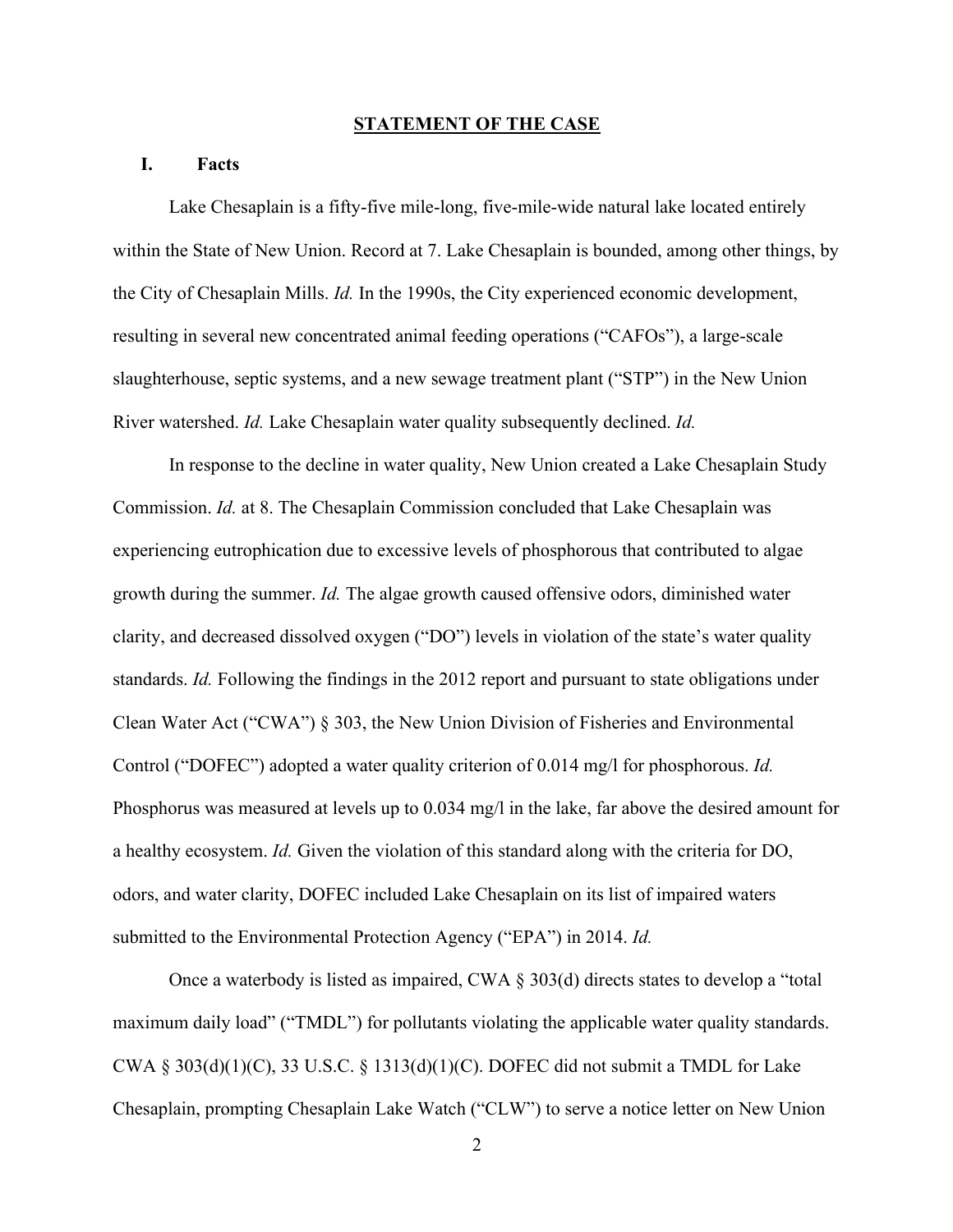and EPA in 2015 threatening legal action. Record at 8. DOFEC then proceeded to establish a TMDL through state rulemaking and set the maximum loading for phosphorous at 120 metric tons (mt) per year to best achieve the 0.014 mg/l standard. *Id.* Per EPA's regulations, DOFEC allocated the load amongst the CWA permitted point sources (the STP and slaughterhouse) as well as the non-permitted nonpoint sources (CAFOs, other agricultural sources, and septic tank inputs) that were found to contribute substantial amounts of phosphorus to the Lake Chesaplain watershed. *Id.* at 8–9; *see also* 40 C.F.R. § 130.2(i) (2003). Since existing loadings totaled 180 mt as of 2015, DOFEC proposed to implement the TMDL through a five-year equal phased percentage reduction beginning with a 7% reduction from 180 mt and ending with a 35% reduction by the fifth year. Record at 9. Point source reductions were to be incorporated as permit limits while the nonpoint source reductions were proposed to be achieved through a series of best management practices ("BMPs") including modified feeds, chemical treatment, restrictions on agricultural sources, and pumping schedules for septic systems. *Id.* at 9.

The proposed TMDL was met with strong resistance, including from the Hog CAFOs, who argued that EPA lacked the statutory authority to enforce loading limits against nonpoint sources. *Id.* Considering the Hog CAFOs position, DOFEC adopted a TMDL that set a 120 mt annual load without specific allocations to point and nonpoint sources. *Id.* EPA rejected this TMDL pursuant to Section 303(d)(2) and adopted DOFEC's original TMDL proposal after notice and comment in May 2019. *Id.* EPA called the combination of phased point source limits and BMP measures for nonpoint sources the "Chesaplain Watershed Implementation Plan" ("CWIP"). *Id.*

#### **II. Procedural History**

3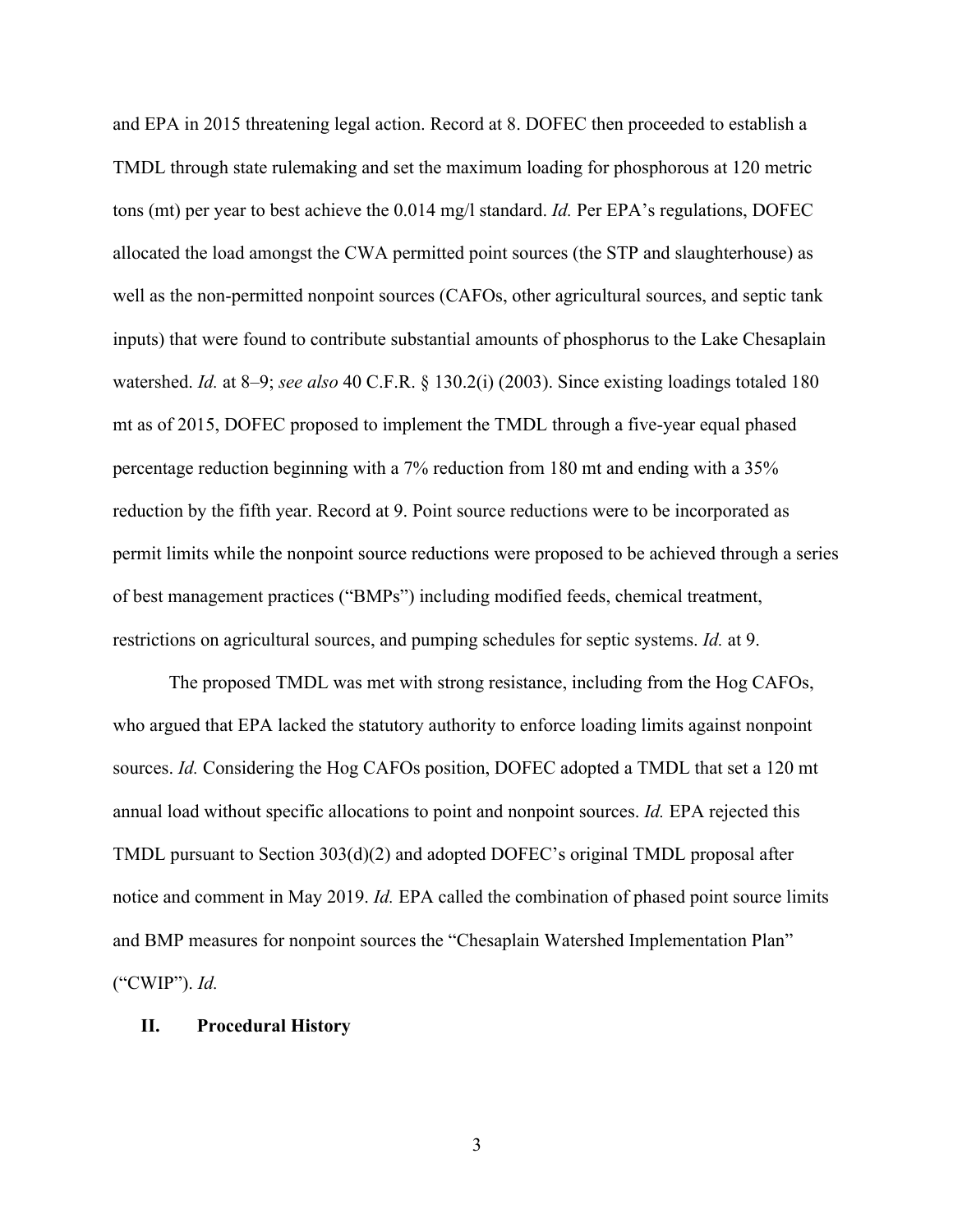New Union filed a claim under the Administrative Procedure Act, 5 U.S.C. § 702,

challenging EPA's decision to reject New Union's TMDL as invalid as an incorrect interpretation of Section 303 of the CWA. Record at 4–5. Soon after, CLW brought an action challenging the phased percentage reduction in annual loadings and lack of assurances for BMPs in EPA's TMDL. *Id.* at 5. Both actions were consolidated before the district court, and each party filed cross-motions for summary judgment. *Id.* at 2. The district court ruled in part for New Union, vacating EPA's TMDL regulation and decision to reject New Union's TMDL, and ruled in part for CLW, finding that EPA's inclusion of an annual load and phased percentage reduction violated the CWA. *Id.* at 14–15. EPA and CLW appealed. *Id.* at 2.

#### **STANDARD OF REVIEW**

A district court's conclusions of law and applications of law to fact are reviewed de novo. *See Cree v. Flores*, 157 F.3d 762, 769 (9th Cir. 1998); *Chandler v. City of Dallas*, 958 F.2d 85, 90 (5th Cir. 1992). Summary judgment is appropriate if there is no genuine dispute regarding any material fact and the moving party is entitled to judgment as a matter of law. *Celotex Corp. v. Catrett*, 477 U.S. 317, 322 (1986); Fed. R. Civ. P. 56(c). Subject-matter jurisdiction is a matter of law, which is reviewed de novo. *Rajasekaran v. Hazuda*, 815 F.3d 1095, 1098 (8th Cir. 2016). Agency factual determinations made in a notice and comment rulemaking are reviewed under the arbitrary and capricious standard. *See* APA § 706(2)(a), 5 U.S.C. § 706(2)(a); *Motor Vehicles Mfrs. Ass'n v. State Farm Mut. Life Ins. Co.*, 463 U.S. 29, 34 (1983).

#### **SUMMARY OF THE ARGUMENT**

This Court should affirm the district court's ruling that the challenges to EPA's TMDL are ripe for judicial review. First, the legal disputes in this case are rooted primarily in statutory interpretation. Additional factual development is not necessary and would not benefit the Court's ability to accord effective judicial review. Second, judicial review does not impede EPA's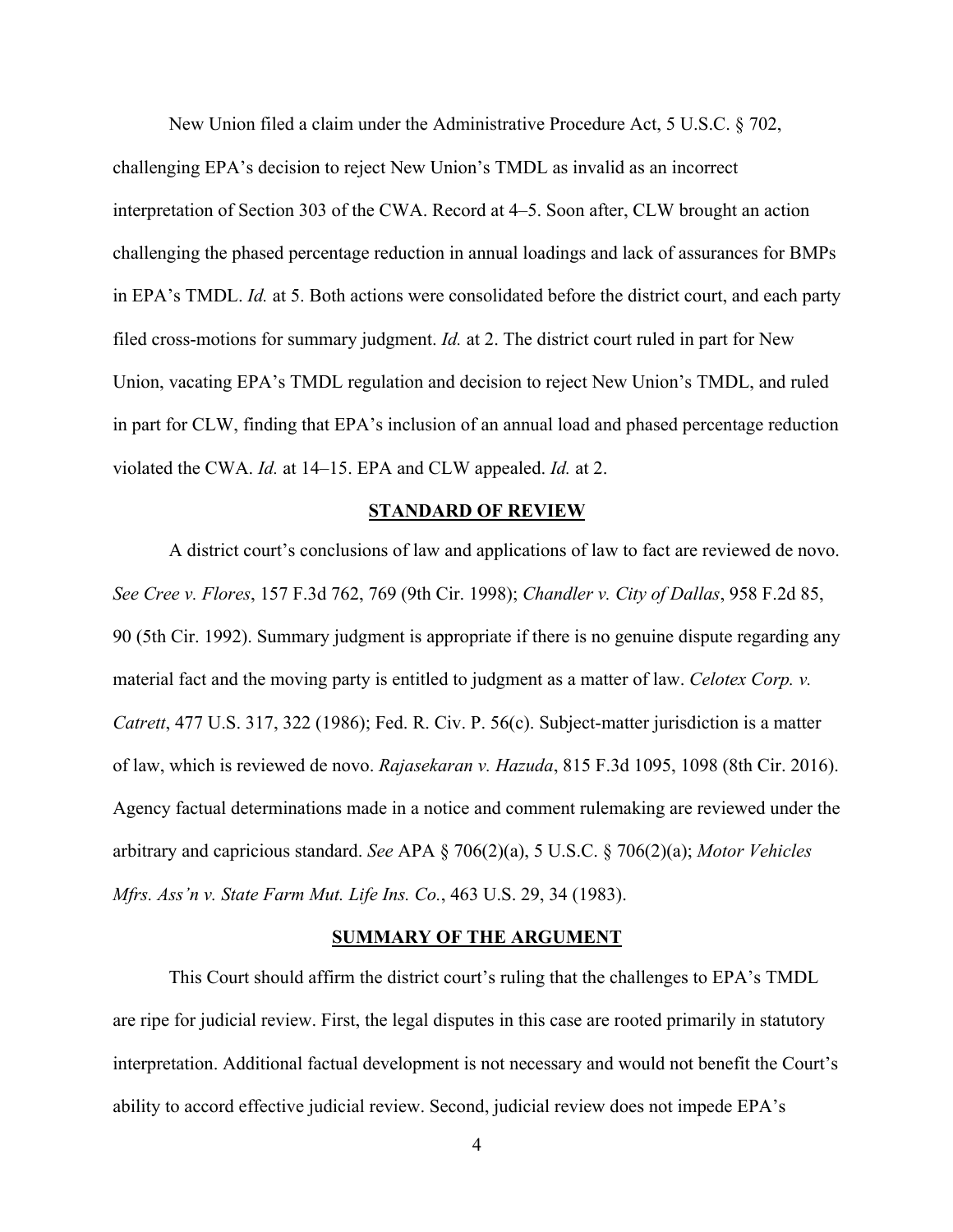administrative action because EPA completed its action when it promulgated the TMDL. Finally, New Union would be substantially prejudiced by delayed review because the state would be required to implement "specific NPDES limits" in a manner "without delay" and must implement costly measures necessary to meet EPA's illegal load allocation.

This Court should also affirm the ruling that EPA's determination to reject the New Union TMDL solely on the grounds that the TMDL failed to include WLAs and LAs is contrary to law. EPA's interpretation of TMDL in 40 C.F.R. § 130.2(i) as the sum of WLAs and LAs must be rejected as contrary to congressional intent. The plain meaning of "total" and "load" unambiguously demonstrate congressional intent for a TMDL to only be a number. Any perceivable ambiguity in "total" and "load" is eliminated by statutory context and legislative history which illustrates that implementation authority of a TMDL and regulation of nonpoint sources is exclusively reserved to the States. Even if "total" and "load" are ambiguous, EPA's interpretation must be rejected as unreasonable because the interpretation is inconsistent with statutory context, the Act's goals, and the Act's cooperative federalism framework. Lastly, even if the Act arguably allowed the interpretation, EPA's interpretation still must be rejected because the interpretation raises serious constitutional concerns.

However, in the event that this Court affirms EPA's interpretation, this Court should reverse the district court's ruling that EPA's adoption of an annual pollution loading reduction to be phased in over five years violates CWA § 303(d). EPA's interpretation of "total maximum daily load" to allow for an annual load and phased percentage reduction is a reasonable construction of "daily" and Section  $303(d)(1)(C)$  and thus should be upheld. Section 303 does not preclude EPA from approving or establishing TMDLs expressed in non-daily terms since "daily" is susceptible to more than one meaning when read in light of the overall statutory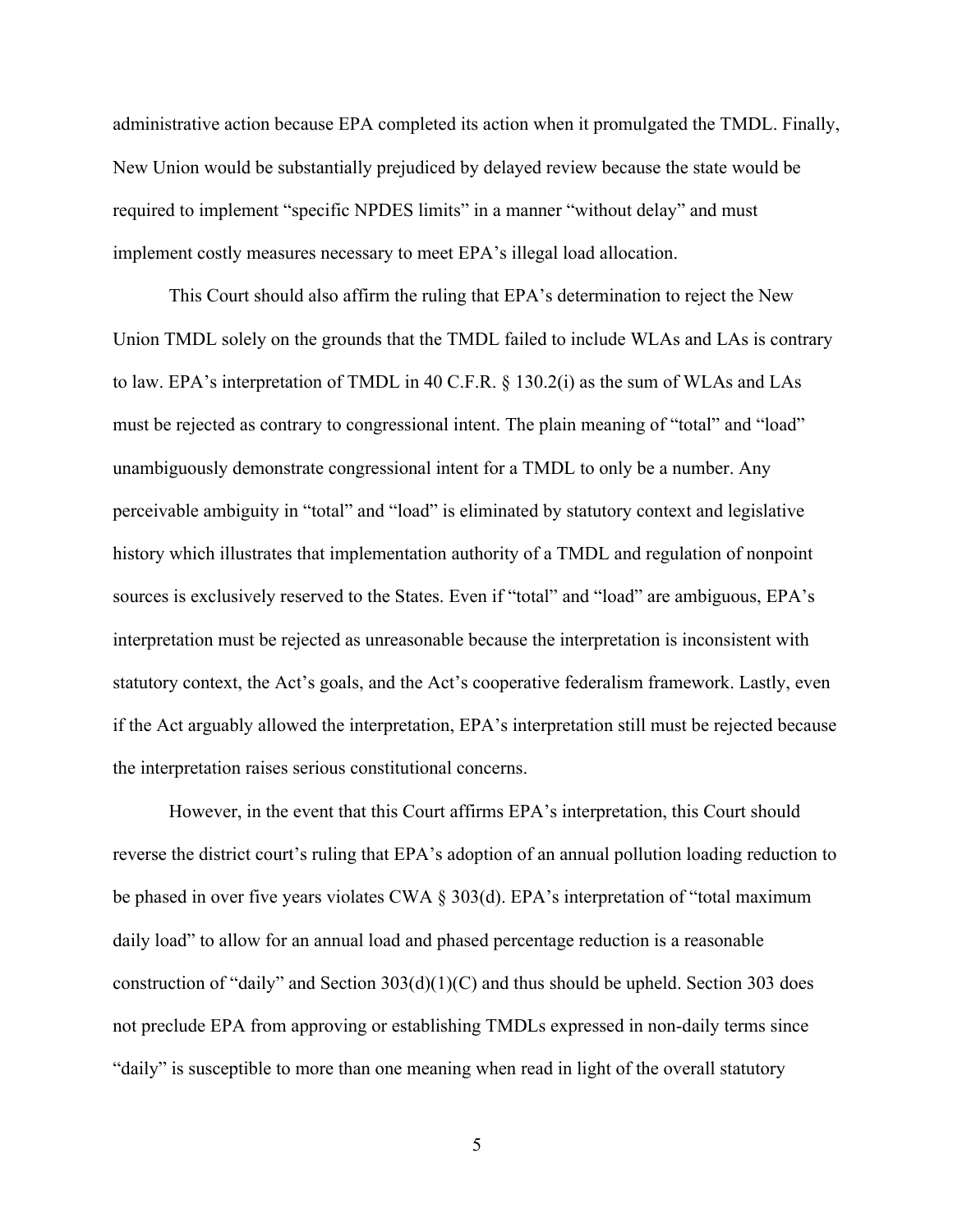scheme. A strict reading of daily would lead to absurd results by preventing EPA from approving or establishing any TMDL expressed in non-daily terms even when scientific evidence demonstrates that another term is better suited to a waterbody or pollutant. A TMDL implemented through a phased percentage reduction is permissible since it achieves the water quality standard and requiring that TMDLs be calculated to meet the expired deadline for effluent limitations in CWA § 301(b) would lead to absurd results.

Lastly, this Court should affirm the ruling that EPA's adoption of a credit for anticipated BMP pollution reductions in EPA's TMDL was not arbitrary and capricious or an abuse of discretion. EPA rationally determined the BMP measures contained in the CWIP can achieve the target load reductions without assurances, and thus its action is not arbitrary and capricious. EPA exercised its expertise to make predictions regarding the technical efficacy of complicated pollution controls. Additionally, EPA considered the relevant factors and articulated a rational conclusion between fact and law, supported by a well-developed record.

#### **ARGUMENT**

## **I. THE ISSUES ARE RIPE FOR REVIEW BECAUSE THE COURT WOULD NOT BENEFIT FROM FURTHER FACTUAL DEVELOPMENT, EPA'S ADMINISTRATIVE ACTION WOULD NOT BE IMPEDED, AND NEW UNION WOULD BE PREJUDICED BY DELAY.**

The purpose of ripeness is preventing premature adjudication of abstract administrative policies that have not yet been actualized into concrete disputes with concrete effects. *Reno v. Catholic Soc. Servs., Inc*., 509 U.S. 43, 57 n.18 (1993); *Wyo. Outdoor Council v. U.S. Forest Serv.,* 165 F.3d 43, 50 (D.C. Cir. 1999). To that end, courts evaluating ripeness will consider (1) "whether the courts would benefit from further factual development of the issues presented," (2) the degree to which "judicial intervention would inappropriately interfere with further administrative action," and (3) the extent a party seeking review would be prejudiced by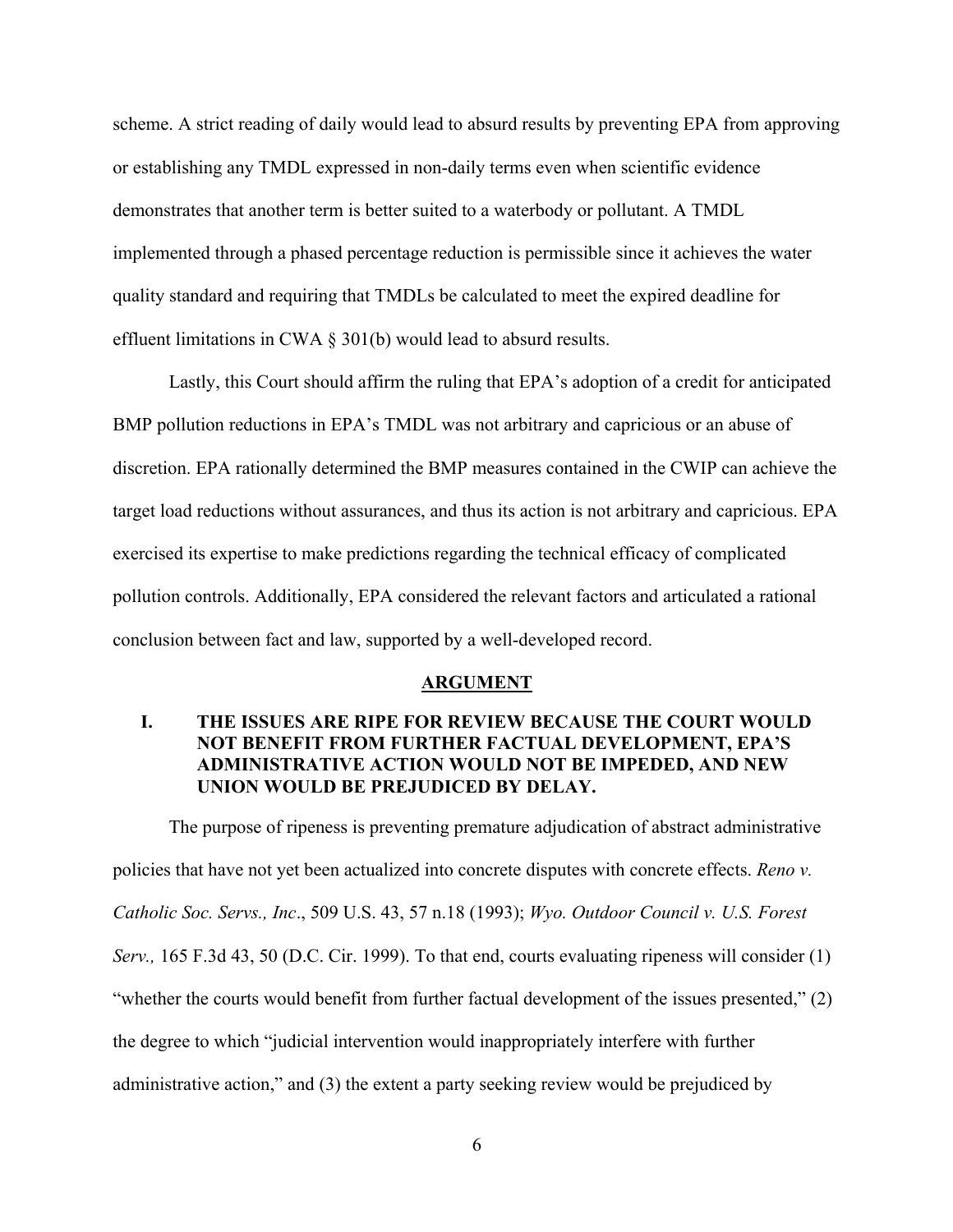delaying review. *Ohio Forestry Ass'n, Inc. v. Sierra Club*, 523 U.S. 726, 733 (1998); *see also Abbott Lab'ys v. Gardner*, 387 U.S. 136, 148–49 (1967), *rev'd on other grounds.*

This case is ripe for review. First, the Court would not benefit from further factual development because the disputes turn on questions of statutory interpretation. Second, EPA's regulatory capacity to pursue further administrative action or refine its policies is not impeded by judicial review. Finally, New Union would be adversely prejudiced by delaying review because New Union is required to implement, "without delay," specific NPDES permit limitations, while at the same time having its authority over land use usurped through load allocations. Record at 12. Additionally, if New Union delays implementing EPA's TMDL, New Union may be deprived of critical federal funds and become subject to enforcement actions. *See* CWA § 319.

### **a. The Court would not benefit from further factual development because the issues solely involve statutory interpretation and the way EPA's TMDL is implemented is immaterial to such legal questions.**

The legality of EPA's TMDL program is irrelevant to the way the program is implemented. *See City of Kennett v. U.S. E.P.A.*, 887 F.3d 424, 433 (8th Cir. 2018).<sup>1</sup> The Court's legal analysis regarding the establishment of EPA's TMDL does not benefit from "further factual development regarding [EPA's] *application* of the [TMDL]." *Id.* (emphasis added). Rather, this case turns primarily on EPA's statutory interpretation of "total maximum daily load." *See* Record at 2; CWA § 303(d)*.* Even if the way EPA's TMDL is implemented is relevant, review does not need to be delayed because the manner of implementation is anticipated in this case. Record at 10. If approved, New Union must implement "specific NPDES limits" in a manner "without

<sup>&</sup>lt;sup>1</sup> In *City of Kennett*, EPA argued that plaintiffs pre-enforcement review of an EPA promulgated TMDL was not ripe. 887 F.3d at 433–34. The Eighth Circuit rejected the argument, finding the implementation of EPA's TMDL immaterial to the legality of EPA's approval process. *Id*. Accordingly, it was not a case where additional facts would benefit the court. *Id*. The exact same reasoning applies in this case to EPA's federally promulgated TMDL.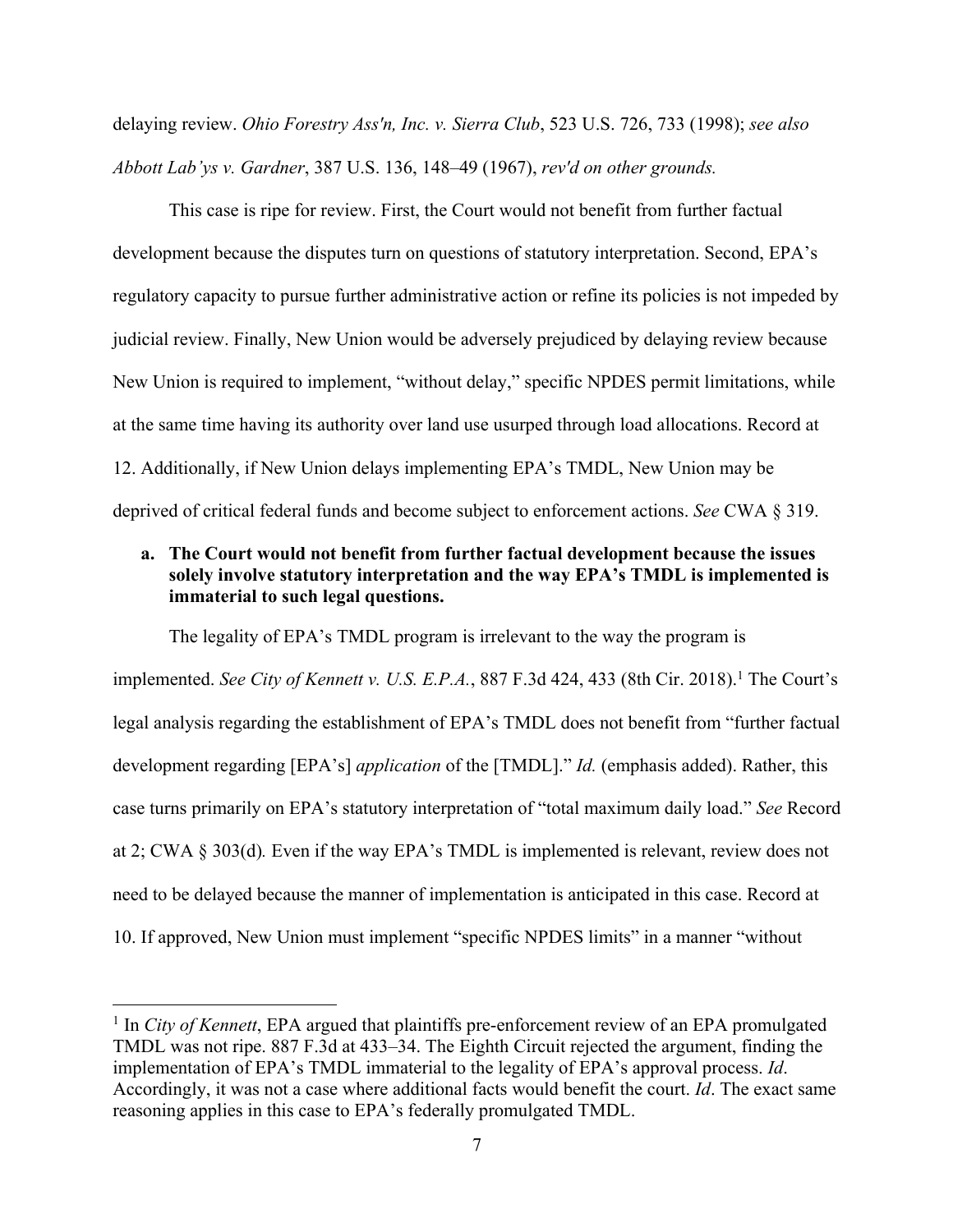delay." *Id.*; *cf. City of Kennett*, 887 F.3d at 433 (City of Kennett "must implement the TMDL by imposing limits on discharge[s]" through "the upcoming permit.").

The Court would also not benefit from further factual development. Delay only benefits cases where additional time is needed to focus the legal issues. For example, in *City of Arcadia v. U.S. Env't Prot. Agency*, a state administrator intended to "revisit" and "reconsider[r]" a TMDL before the first compliance deadline. 265 F. Supp. 2d 1142, 1156 (N.D. Cal. 2003). Given the clear possibility that the TMDL could be altered from its current form, thereby presenting entirely new legal issues, the court determined that delaying review was appropriate. *Id*. By contrast, in this case, there is no indication that EPA intends to modify its TMDL. Because the issues are not expected to change, delaying review would not elucidate the disputes in any material way.

## **b. Judicial review would not interfere with EPA's administrative action because EPA has completed the TMDL rulemaking and there are no further opportunities for policy refinement.**

Judicial review will not interfere with EPA's administrative action. Judicial intervention only interferes with further administrative action where there are opportunities for the agency to "refine its policies." *Ohio Forestry Ass'n, Inc.*, 523 U.S. at 735. EPA completed its administrative action when it promulgated its TMDL. Since EPA promulgated its TMDL through regulation, EPA lacks the ability to alter its TMDL without renewed notice and comment. In that sense, TDMLs promulgated through regulation are different from other regulatory schemes where agencies may use site-specific proposals to alter or refine administrative policies. *See id*. For example, the Supreme Court held pre-enforcement review of forest plans impaired the Forest Service's ability to refine its policies because the Service often altered plans in response to specific timber sales. *See id.* at 733–36. Even if desired, EPA could

8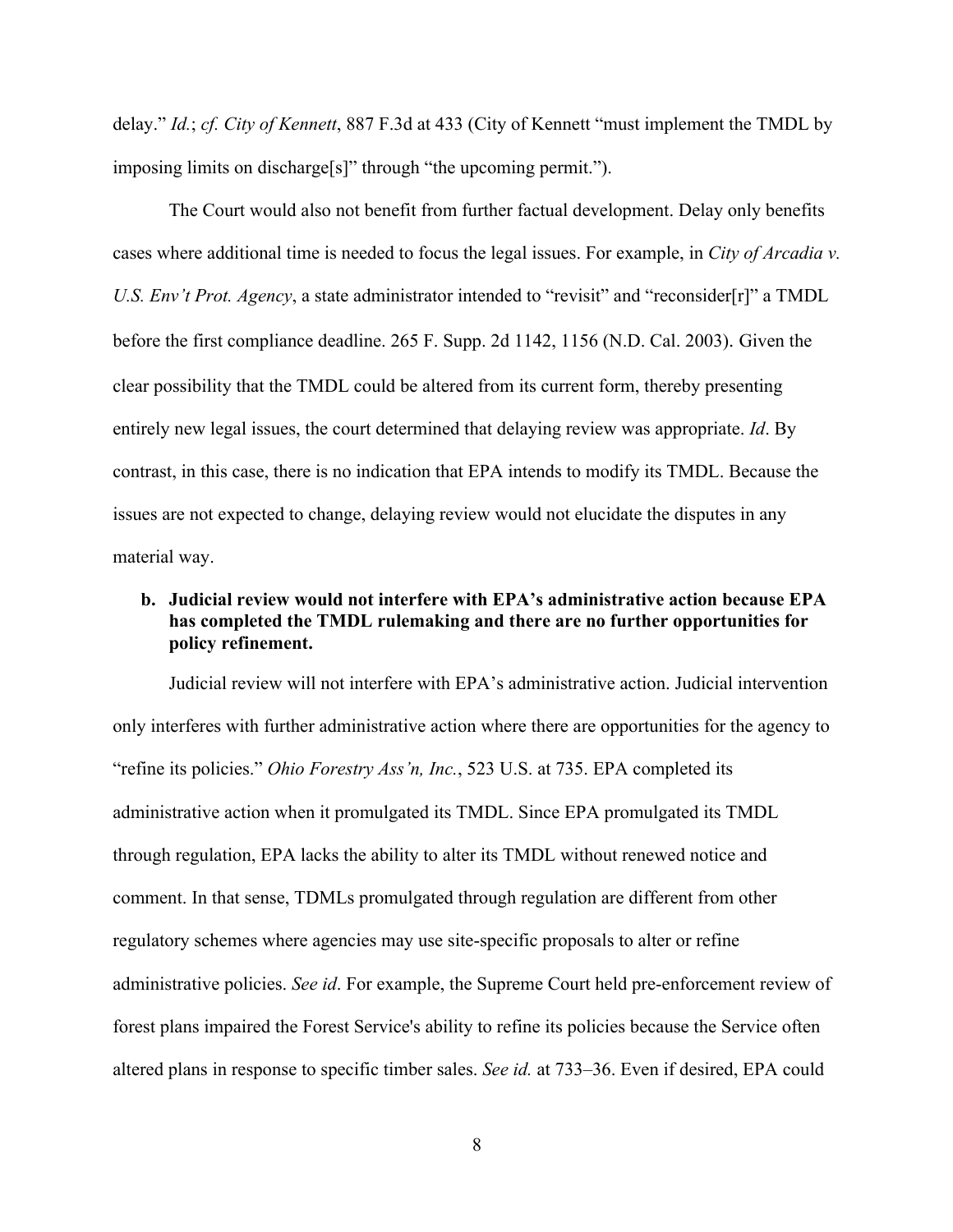not change its TMDL in response to proposed amendments by New Union without promulgating an entirely new rule. A completely new action is not "refinement." Simply put, translation of the TMDL's allocations into NPDES permits does not present an opportunity for altering or refining the substance of the New Union TMDL.

### **c. New Union would be prejudiced by delaying review because New Union would be required to implement specific NPDES permit limits and would be coerced into regulating nonpoint sources.**

Courts will balance the potential benefits of delaying review against the prejudice caused to the party seeking review. *Duke Power Co. v. Carolina Env't Study Grp., Inc.*, 438 U.S. 59, 81–82 (1978); *Nat'l Treasury Emp. Union v. U.S.*, 101 F.3d 1423, 1427 (D.C. Cir. 1996). The paradigmatic example of hardship is "where a petitioner is put to the choice between incurring substantial costs to comply with allegedly unlawful agency regulations and risking serious penalties for non-compliance." *Nat. Res. Def. Council, Inc. v. U.S. E.P.A.*, 859 F.2d 156, 166 (D.C. Cir. 1988).

New Union will face hardship if judicial review is delayed. Under EPA's TMDL, New Union is required to institute, without delay, illegal NPDES permit limitations for phosphorus. Record at 12. New Union must also incorporate the TMDL into its continuing planning process, and any subsequently issued NPDES permits must be consistent with EPA's TMDL. CWA § 303(e); 40 C.F.R. § 130.5(b). Absent judicial review, New Union "[is] poised to spend more time, energy, and money in developing an implementation plan." *Am. Farm Bureau Fed'n v. U.S. E.P.A.* (*Farm Bureau*), 792 F.3d 281, 293 (3d Cir. 2015). Although EPA impermissibly transforms its TMDL into an implementation plan, the CWIP provides only a framework and is far from complete. Record at 10. The CWIP does not provide how specific dischargers will meet the 35% phosphorus reduction—that is, how the general limitations will be translated into actionable NPDES permit limitations and conditions. That work falls on New Union.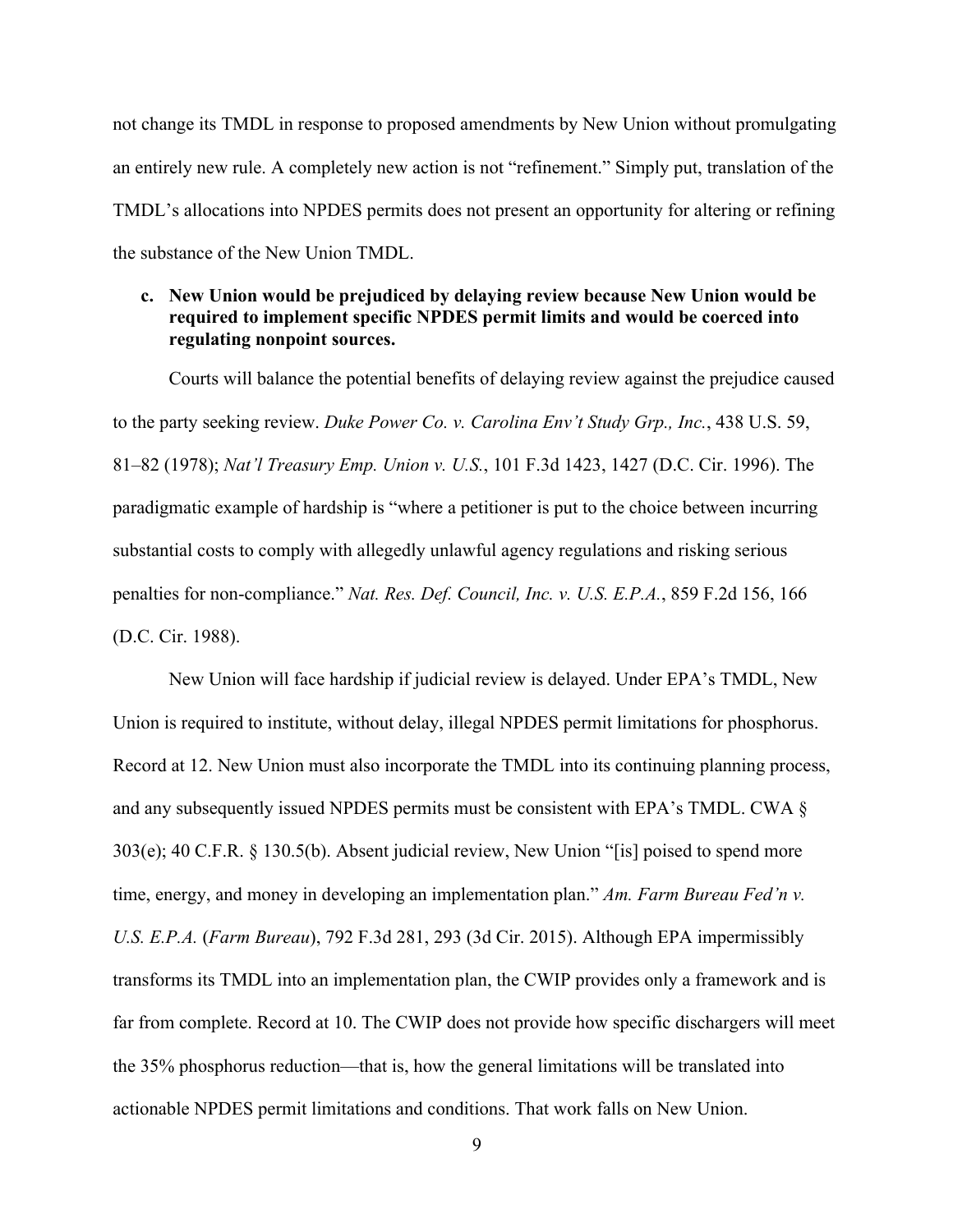Additionally, the district court correctly points out that the CWIP does not provide "how the proposed BMP measures would be enforced."2 *Id.* That work falls on New Union. Regardless of specifics, significant and costly planning, coordination, and general administrative homework will be required if review is delayed. Under EPA's view of ripeness, if New Union desires judicial review it must refuse to comply with federal law and hope for the best.<sup>3</sup> New Union would be forced to avail itself to potential litigation and withheld funds just to know whether the regulation it is being forced to implement is legal or not. It does not take deep legal analysis to understand "[i]f there is something wrong with the TMDL, it is better to know now than later." *Farm Bureau*, 792 F.3d at 294.

Finally, the immediacy with which New Union will be impacted distinguishes this case from cases without hardship. *See City of Arcadia*, 265 F. Supp. 2d at 1157 (finding minimal present hardship because "the first Compliance Point is not until Year 3 of the implementation period"). As already noted, New Union is forced to begin implementing "specific NPDES limits" "without delay," which is a far cry from the three-year cushion subject to revision in *City of Arcadia*. *Id.*; Record at 12. Nor is New Union's hardship negated by the phased nature of EPA's TMDL. While New Union only needs to achieve a 7% phosphorus reduction from the 180 mt baseline in a year, the initial regulatory implementation required will involve significant resources and technical effort. Additionally, the phased reductions schedule is unrelated to New

 $2$  The fact that the CWIP plan does not specify how the BMPs will be enforced does not imply that those measures will not be enforced. Rather, as further evidence of hardship, New Union will bear the burden of doing the legwork to ensure the BMPs are implemented. Otherwise, New Union will face even more stringent wasteload allocations and the possibility of withheld funding. *See infra* Section II.

<sup>3</sup> This is similar to the dynamic Justice Scalia excoriated in *Sackett v. E.P.A.* where, in the context of final agency action, he described the decision as waiting for "the hammer" to drop. 566 U.S. 120, 128 (2012).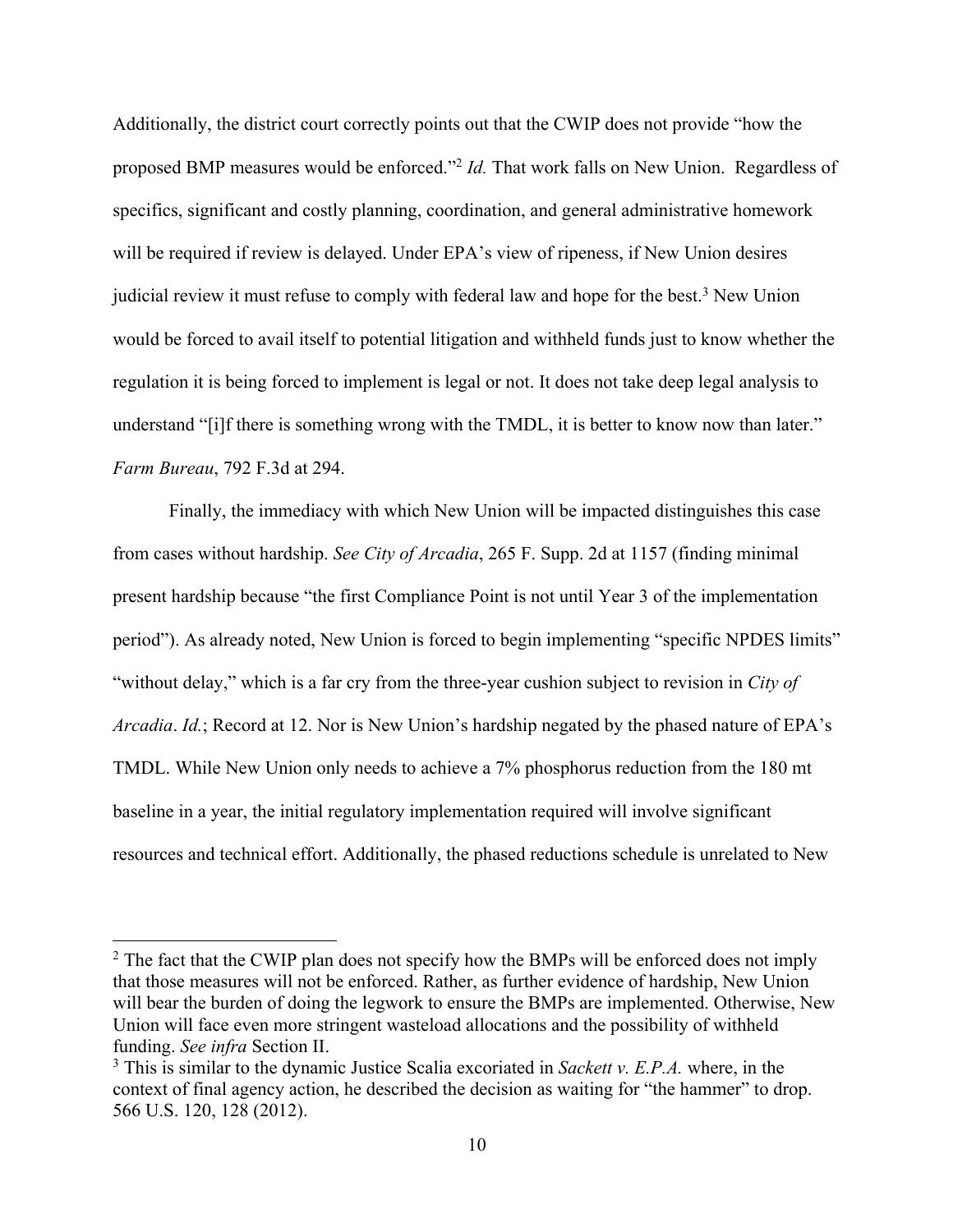Unions planning obligations and consistency requirement. Therefore, the issues presented are ripe for review.

#### **II. EPA'S REJECTION OF NEW UNION'S TMDL IS CONTRARY TO LAW BECAUSE EPA'S INTERPRETATION OF "TOTAL MAXIMUM DAILY LOAD" IS CONTRARY TO CONGRESSIONAL INTENT.**

EPA's rejection of New Union's phosphorous TMDL on the grounds that the TMDL failed to include wasteload allocations and load allocations is contrary to law as an incorrect interpretation of "total maximum daily load." The plain meaning of "total" and "load" unambiguously indicate that a TMDL is only a number. Section 303(d) demonstrates no textual commitment of implicitly delegated authority to EPA to allocate that numeric load among individual point sources and nonpoint sources. Any potential ambiguity in "total" and "load" is rendered unambiguous by statutory context and legislative history. Even if "total" and "load" are ambiguous, EPA's interpretation is not a reasonable construction of the statute. Lastly, even if the Act arguably allowed EPA's interpretation, EPA's interpretation must be rejected under the rule of clear statements and canon of constitutional avoidance.

## **a. The plain meaning of "total" and "load" unambiguously demonstrate that a TMDL is just a number.**

In reviewing EPA's interpretation of "total maximum daily load," the Court must first determine "whether Congress has directly spoken to the precise question at issue." *Chevron, U.S.A., Inc. v. Nat. Res. Def. Council, Inc.*, 467 U.S. 837, 842 (1982). If the intent of Congress is clear, the Court's analysis must end, "for the court, as well as the agency, must give effect to the unambiguously expressed intent of Congress." *Id.* This *Chevron* step one inquiry requires two determinations. First, the Court must determine whether Congress has implicitly delegated authority to address the issue to EPA through a textual commitment of authority. *Id.* at 843. Second, the Court must determine if the statute unambiguously speaks to the issue. *Id.* Only after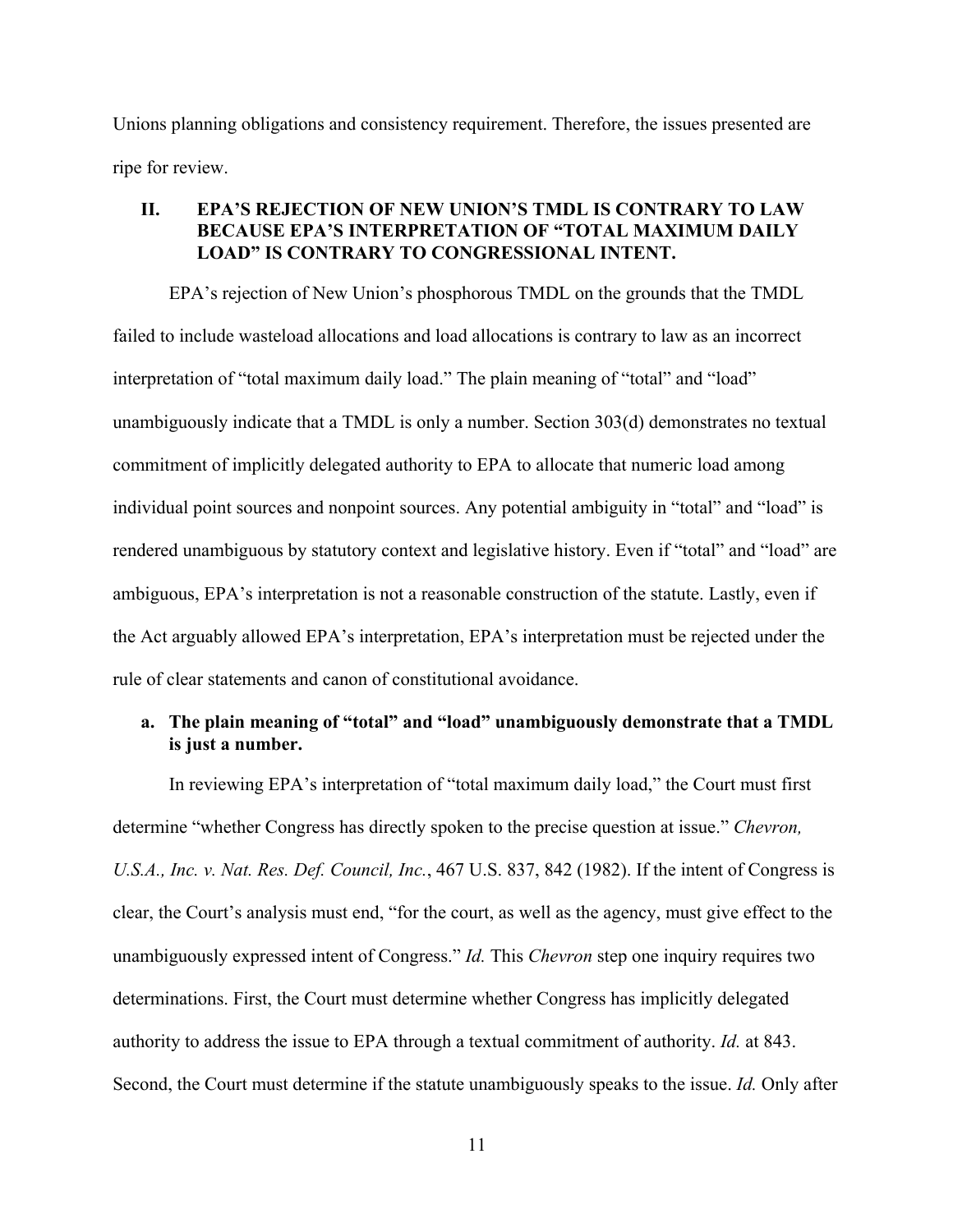the Court concludes that the statute is ambiguous and that Congress has delegated such authority may the Court then determine whether EPA's interpretation is a "permissible" one. *Id.* 

#### **1. The plain language of "total maximum daily load" unambiguously demonstrates that a TMDL is only a number.**

Section 303(d) requires each state to "identify those waters within its boundaries for which the effluent limitations required . . . are not stringent enough to implement any water quality standard applicable to such waters." CWA  $\S 303(d)(1)(A)$ . Each state must then establish "the total maximum daily load" for those identified waters "at a level necessary to implement the applicable water quality standards." *Id.* § 303(d)(1)(C). EPA regulations define a TMDL as the sum of individual Wasteload Allocations ("WLA") for point sources and Load Allocations ("LA") for nonpoint sources. 40 C.F.R. § 130.2(i). WLAs and LAs refer to the "portion of a receiving water's loading capacity that is allocated to one of its existing or future" point sources and nonpoint sources, respectively. *Id.* § 130.2(g)–(h).

Section 303 plainly reveals no textual commitment of authority for EPA to establish specific loading allocations. The Act only authorizes EPA to establish a "total maximum daily load." CWA § 303(d)(2). Nothing in the CWA authorizes EPA to allocate that total load or determine how to specifically implement the total load. EPA cannot presume a delegation of power merely because Section 303(d) does not explicitly prohibit the power EPA claims. *See Ry. Lab. Exec. Ass'n v. Nat'l Mediation Bd.*, 29 F.3d 655, 671 (D.C. Cir. 1994); *Entergy Corp. v. Riverkeeper, Inc.*, 556 U.S. 208, 223 (2009) (such "statutory silence, when viewed in context, is best interpreted as limiting agency discretion."). Nor may EPA use its general administrative and rulemaking provisions to expand the limited grant of authority in Section 303(d). *See Gonzales v. Oregon*, 546 U.S. 243, 264–65 (2006); *Nat. Res. Def. Council, Inc.*, *v. Envt'l Prot. Agency*, 749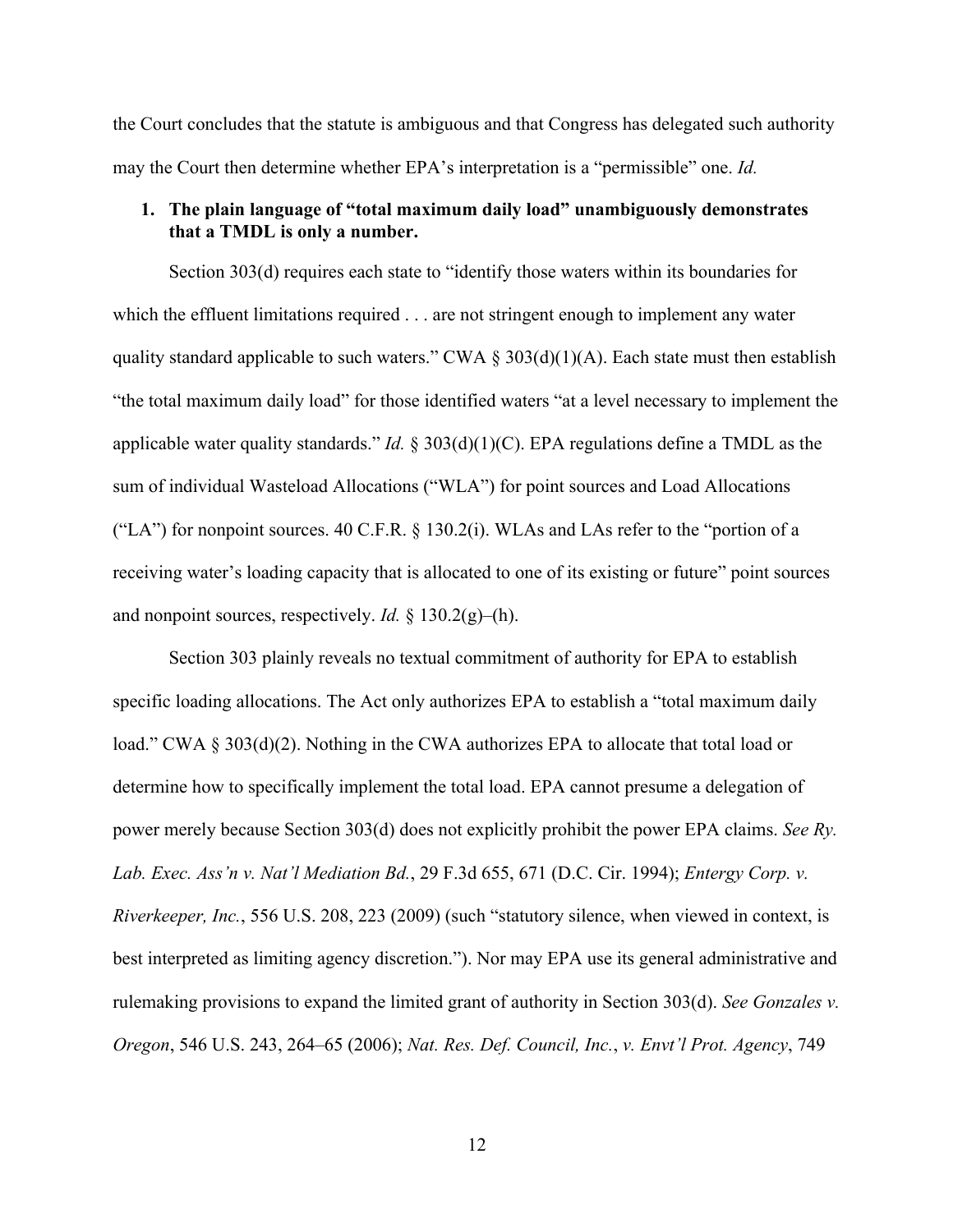F.3d 1055, 1064–65 (D.C. Cir. 2014) ("EPA's authority to issue ancillary regulations is not open-ended, particularly when there is statutory language on point.").

Even if Section 303(d) contains implicit delegated authority, here, EPA's ability to seize that implicit authority must be especially curtailed because EPA's interpretation holds economic and political significance. *See Food & Drug Admin. v. Brown & Williamson Tobacco Corp.*, 529 U.S. 120, 159 (2000); *Christensen v. Harris Cnty.*, 529 U.S. 576, 590 (2000). TMDL and water quality standard implementation decisions are explicitly left to the States. CWA § 303(e). As Congress emphasized, unless "*expressly provided*," nothing in the Act shall be "construed as impairing or in any manner affecting any right or jurisdiction of the States with respect to [their] waters." 33 U.S.C. § 1370; CWA § 510 (emphasis added). Contrary to this plain text, EPA's interpretation seeks to usurp the traditional role of the states in implementing water quality standards. It is highly unlikely that Congress would delegate a decision of such economic and political significance to an agency "in so cryptic a fashion" as "total maximum daily load." *See Brown & Williamson Tobacco Corp.*, 529 U.S. at 160. Therefore, EPA's interpretation must be rejected as *ultra vires* because the CWA plainly does not authorize anything beyond setting the total load.

Further, the plain meaning of the terms "total" and "load," unambiguously demonstrate that a TMDL is just a number. The plain meaning of total is "constituting a whole." *Total*, MERRIAM-WEBSTER DICTIONARY, https://www.merriam-webster.com/dictionary/total. The plain meaning of "load" is "the quantity that can be carried at one time." *Load*, MERRIAM-WEBSTER DICTIONARY, https://www.merriam-webster.com/dictionary/load. Therefore, a TMDL defines the maximum "amount" of a pollutant that can be discharged or "loaded" into the waters at issue "from all combined sources." *Dioxin/Organochlorine Ctr. v. Clarke*, 57 F.3d 1517, 1520 (9th

13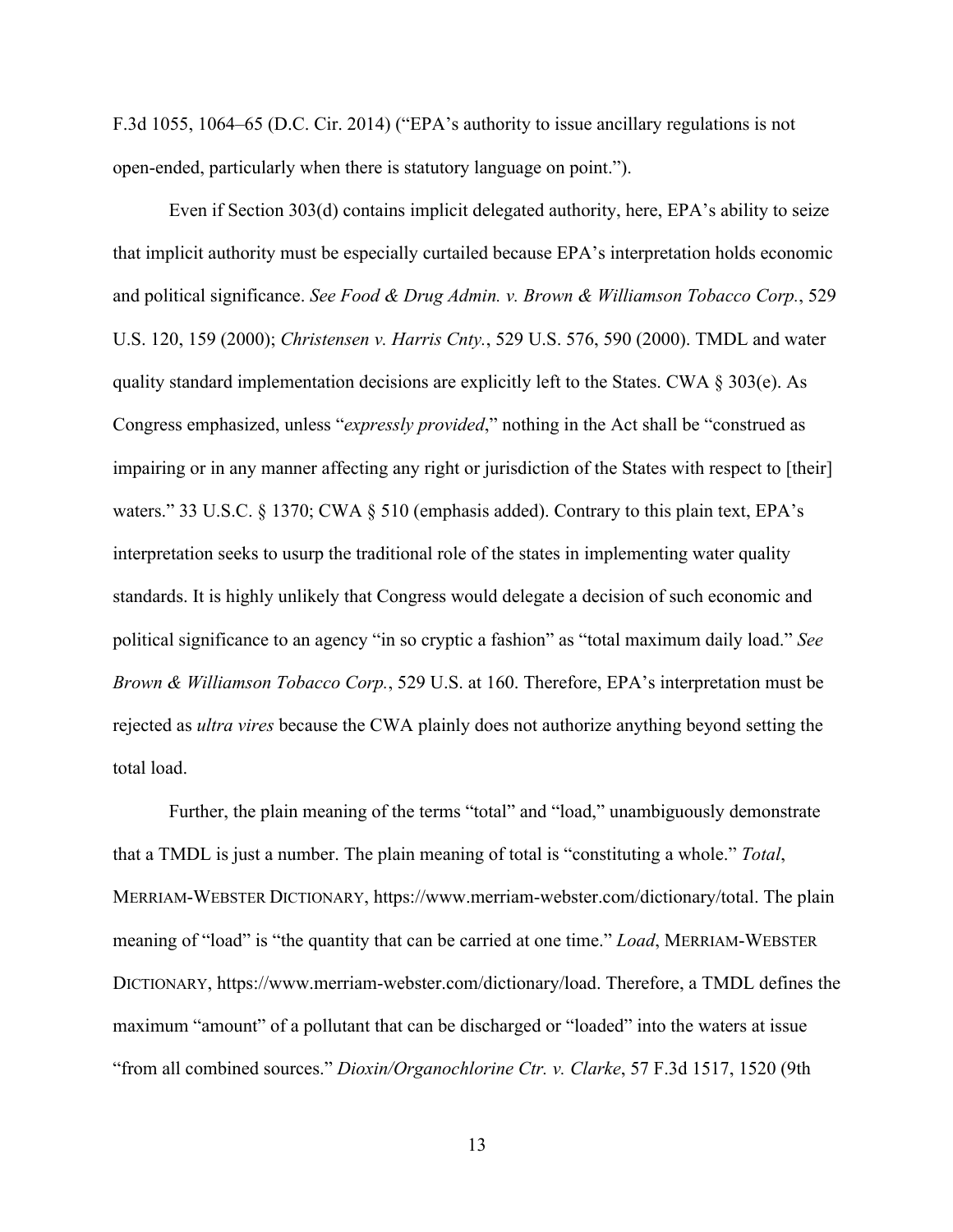Cir. 1995); *see also Nat. Res. Def. Council, Inc. v. Env't Prot. Agency*, 301 F. Supp. 3d 133, 141 (D.D.C. 2018) (finding "maximum" and "load" to be unambiguous).

The surrounding language of Section 303(d) and the singular tense of TMDL confirm this plain meaning. Section 303(d) requires "[s]uch load" to be "established at a *level* necessary to implement . . . water quality standards." CWA § 303(d)(1)(C) (emphasis added). TMDL's are only developed for pollutants that are "suitable for such *calculation*." *Id.* (emphasis added). Notably, the use of the definite article "the" in "the total maximum daily load" and the singular tense of the operative terms "total," "load," and "level" confirms this interpretation. *See Rapanos v. United States*, 547 U.S. 715, 732 (2006). By using the words "total" and "load," Congress made clear that while EPA could calculate the "total," it could only set an aggregate load limit.

#### **2. The statutory context and legislative history of the Act confirm that the terms "total" and "load" are unambiguous.**

Any conceivable ambiguity over the implicit delegated authority in Section 303(d) is eliminated by statutory context and legislative history. *See United Savs. Ass'n of Tex. v. Timbers of Inwood Forest Assocs.*, 484 U.S. 365, 371 (1988) ("A provision that may seem ambiguous in isolation is often clarified by the remainder of the statutory scheme . . . ."). Section 303(e) reserves the responsibility to plan and implement TMDLs to the States. CWA § 303(e). EPA lacks authority to disapprove or dictate the content of implementation plans that are developed or to develop a federal plan in place of a state plan. *Id.* § 303(e)(3). Therefore, EPA has no authority to dictate the content of implementation plans by allocating loads to specific point and nonpoint sources. Furthermore, unlike point sources, the Act reserves to States exclusive authority to regulate nonpoint sources. CWA §§ 319(a)(1), 319(b)(2), 33 U.S.C. §§ 1329(a)(1), 1329(b)(2); CWA § 208, 33 U.S.C. § 1288; *see also* S. Rep. No. 92-414 (1971), *reprinted in* 1972 U.S.C.C.A.N. 3668, 3744 (emphasizing that the authority to regulate non-point source pollution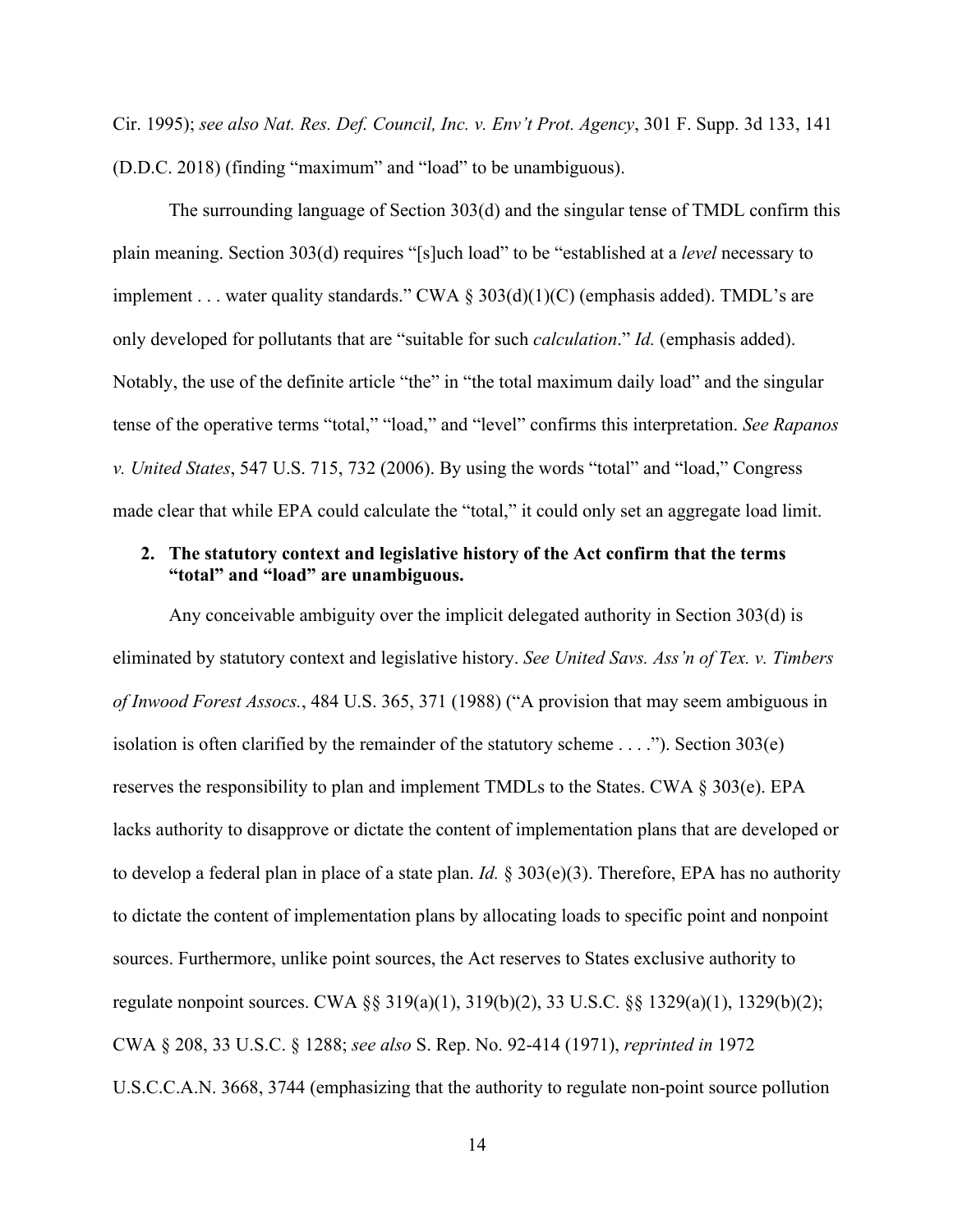"resides in the State or local agency . . . ."). Congress gave EPA no backstop authority for nonpoint source regulation, reserving such authority to only "local public agenc[ies] or organization[s]." *See* CWA § 319(e). Notably, the provision that gives States the exclusive authority to regulate nonpoint sources, Section 319, was adopted after EPA's regulatory interpretation of TMDL was promulgated. None of the debates relating to the Section 319 amendments even mention TMDLs. EPA's position that it may automatically regulate unregulated nonpoint sources in any State is also in direct contravention of EPA regulations. *See*  40 C.F.R. § 122.23(c)(1) (2012).

Accordingly, the district court properly concluded that the Third Circuit in *Farm Bureau*  misconstrued the plain language and structure of the CWA in determining that "total maximum daily load" is ambiguous. *See* 792 F.3d at 281; Record at 14. Under *Chevron* step one, the Third Circuit found "total maximum daily load" to be ambiguous because interpretating "total maximum daily load" as a number renders "total" redundant, and is inconsistent with other uses of "total" under the Act. *Farm Bureau*, 792 F.3d at 297. First, the Third Circuit's analysis is improper as it did not address the plain meaning of "total," "maximum," "daily," or "load." *See Zuni Pub. Sch. Dist. No. 89 v. Dep't of Educ.*, 550 U.S. 81, 93 (2007) (courts must first look to the plain language of the statute under *Chevron* step one). Second, the Third Circuit's reading renders "total" to be "mere surplusage." *See Dunn v. Commodity Futures Trading Comm'n*, 519 U.S. 465, 472 (1997). If Congress had wanted EPA to set all the constituent parts of a total load, it would have omitted the word "total," meaning sum, and merely required "maximum daily loads." The Third Circuit's interpretation completely disregards the plain meaning of "total" and the singular tense of the text. Third, the Third Circuit improperly ignored statutory context by failing to address any of the provisions in the Act that grant States the exclusive authority to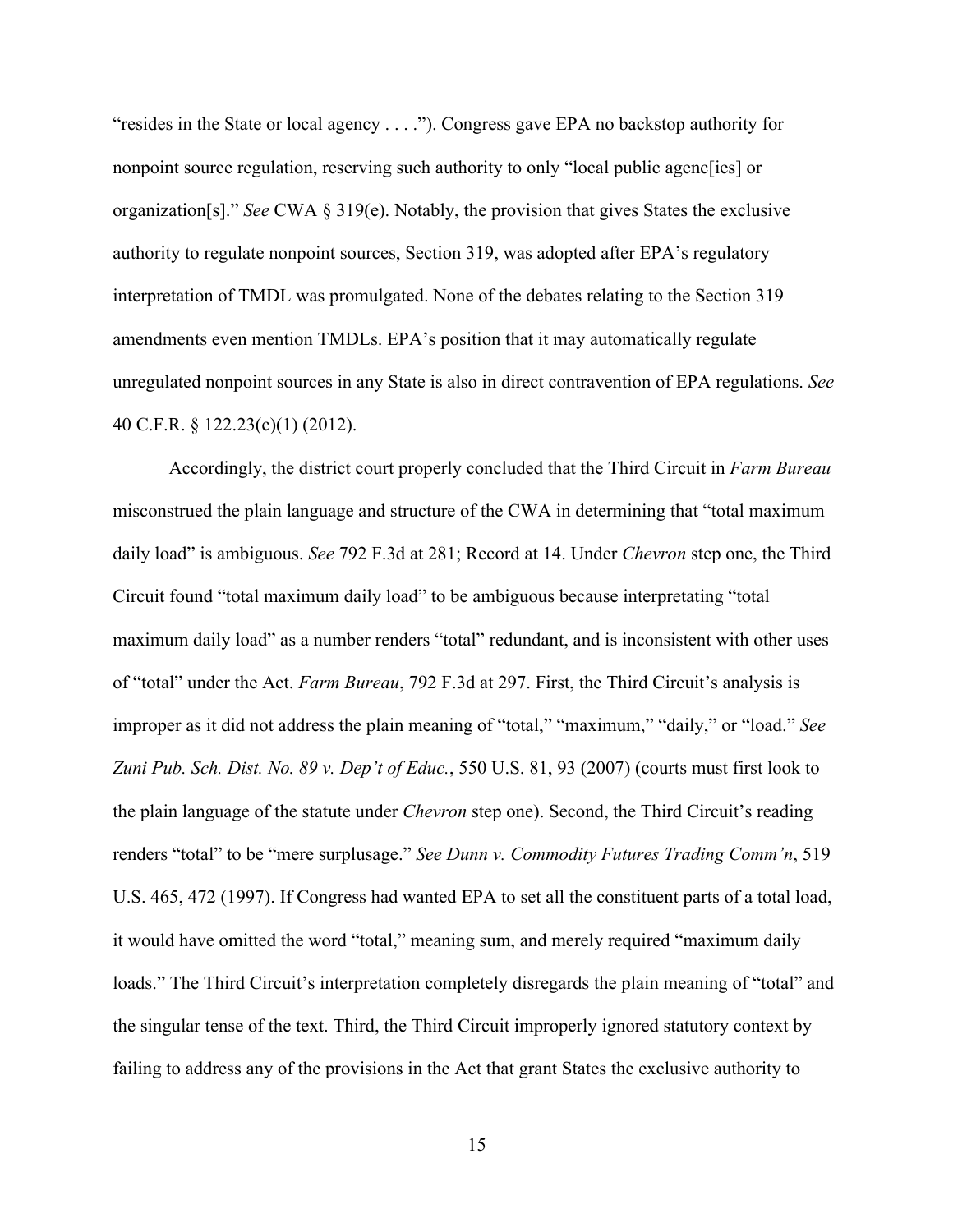regulate nonpoint sources.<sup>4</sup> This context clarifies that only one permissible interpretation, that a TMDL is nothing more than a number, "produces a substantive effect that is compatible with the rest of the law." *United Savs. Ass'n of Tex.*, 484 U.S. at 371.

### **b. Even if "total" and "load" were ambiguous, EPA's interpretation is unreasonable because it is inconsistent with statutory context and upsets Congress' framework of cooperative federalism.**

Even if there is some ambiguity in Section 303, EPA's interpretation is unreasonable because it is incompatible with the CWA as a whole. EPA's ability to exploit any ambiguity is limited to a "permissible construction of the statute." *Chevron*, 467 U.S. at 843. EPA's interpretation is not permissible because it is "inconsisten[t] with the design and structure of the statute as a whole." *Id.* (citations omitted).

First, EPA's interpretation contravenes the CWA's deliberate cooperative federalism framework by usurping State's exclusive implementation authority. Congress expressly decided to "recognize, represent, and protect the primary responsibilities and rights of States . . . to plan the development and use . . . of land and water resources." CWA § 101(b); *see also* CWA § 510. Congress deliberately withheld from EPA the authority it demands here, granting the ability to construct implementation plans only to the States. CWA § 303(e). Notably, Congress previously prohibited EPA from promulgating a final rule that redefined the TMDL from a simple number to a written quantitative plan and analysis for attaining and maintaining water quality standards. *See* Withdrawal of Revisions to the Water Quality Planning and Management Regulation, 68 Fed. Reg. 13,608, 13,609 (Mar. 19, 2003). Congress also deliberately declined to give EPA

<sup>4</sup> Contrary to the Third Circuit's assertions in *Farm Bureau*, the fact that TMDL's must be established for waters that are not meeting water quality standards with effluent limitations does not inevitably lead to the conclusion that nonpoint sources must be regulated. This interpretation ignores Section 303(d)(3), which considers establishing TMDLS "[f]or the specific purpose of developing information" for waters that are meeting water quality standards. CWA § 303(d)(3).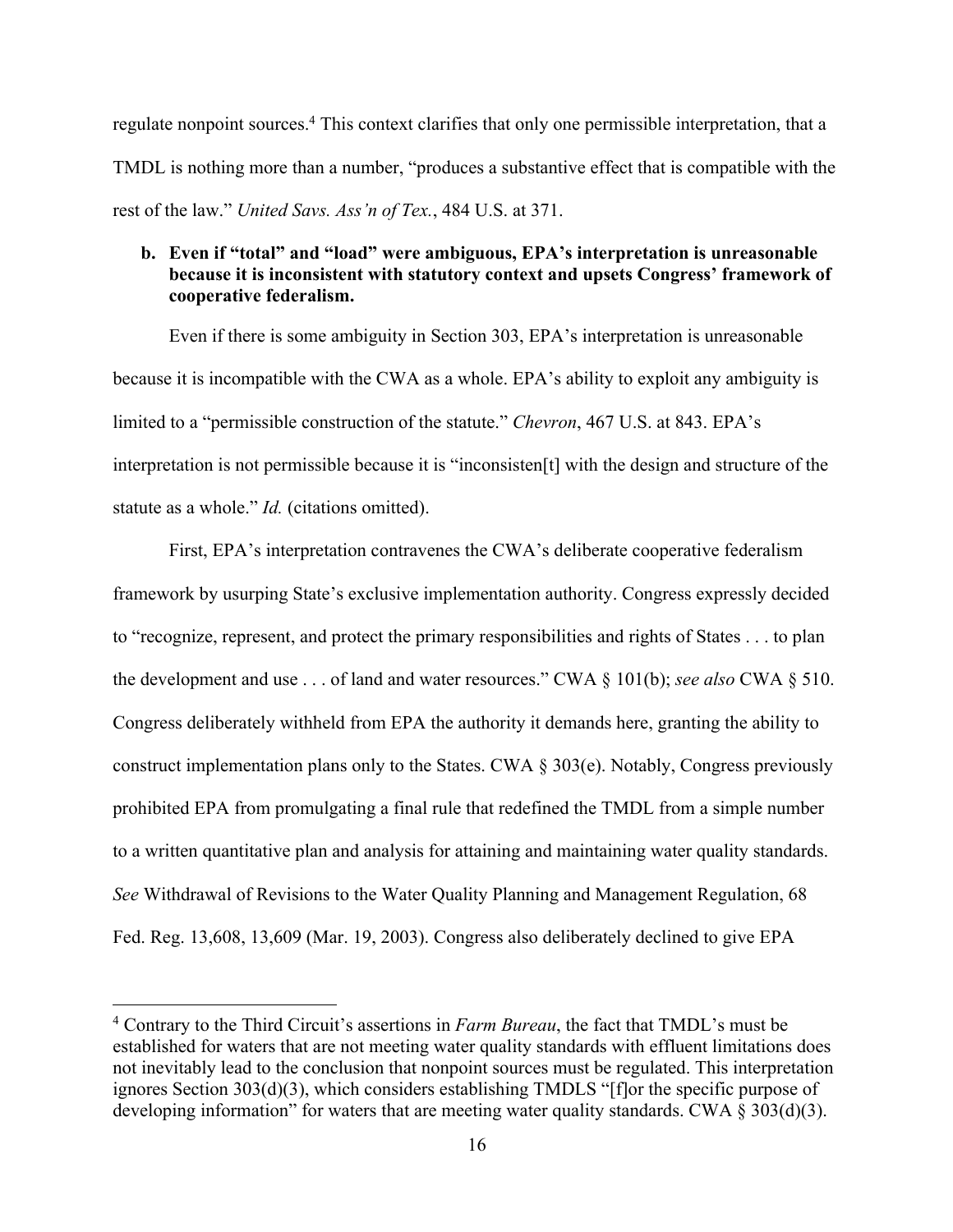specific authority to implement TMDLs, despite having incorporated such a framework for implementation of air quality standards. Clean Air Act  $\S$ § 110(a), (c)(1), 42 U.S.C.  $\S$ § 7401(a), (c)(1); *see also Jama v. Immigr. & Customs Enf't*, 543 U.S. 335, 341 (2005) ("We do not lightly assume that Congress has omitted from its adopted text requirements that it nonetheless intends to apply, and our reluctance is even greater when Congress has shown elsewhere . . . that it knows how to make such a requirement manifest.").

Second, EPA's interpretation renders meaningless the careful reservation of authority to regulate nonpoint sources to the States. *See* CWA §§ 208, 319. EPA's authority over nonpoint sources is limited to providing or withholding grant money. *See Pronsolino v. Nastri*, 291 F.3d 1123, 1127–28 (9th Cir. 2002). EPA's interpretation effectively grants itself the backstop authority over nonpoint sources that was denied by Congress.

Thus, the Third Circuit's decision that EPA's interpretation of TMDL is reasonable under *Chevron* step two is incorrect and, at best, distinguishable. *Farm Bureau* found EPA's interpretation to be reasonable because of "congressional acquiescence" under Section 303(d)(4) and Section 117(g), and that Chesapeake Bay would not be cleaned up without EPA intervention since State point source regulation alone had historically proven to be "insufficient." 792 F.3d at 307–09. First, Congress did not acquiesce to EPA's interpretation through amending Section 303(d)(4) or in enacting Section 117. Section 303(d)(4) limits the ability of permitting authorities to relax point source permit limits that have been established on the basis of TMDLs *or* waste load allocations. Congress's recognition that permit limits may be based on a TMDL or a waste load allocation is nowhere near strong enough to support an inference of congressional acquiescence for federally established specific allocations for point sources and nonpoint sources. *See Solid Waste Agency of N. Cook Cty. v. U.S. Army Corps of Eng'rs (SWANCC)*, 531

17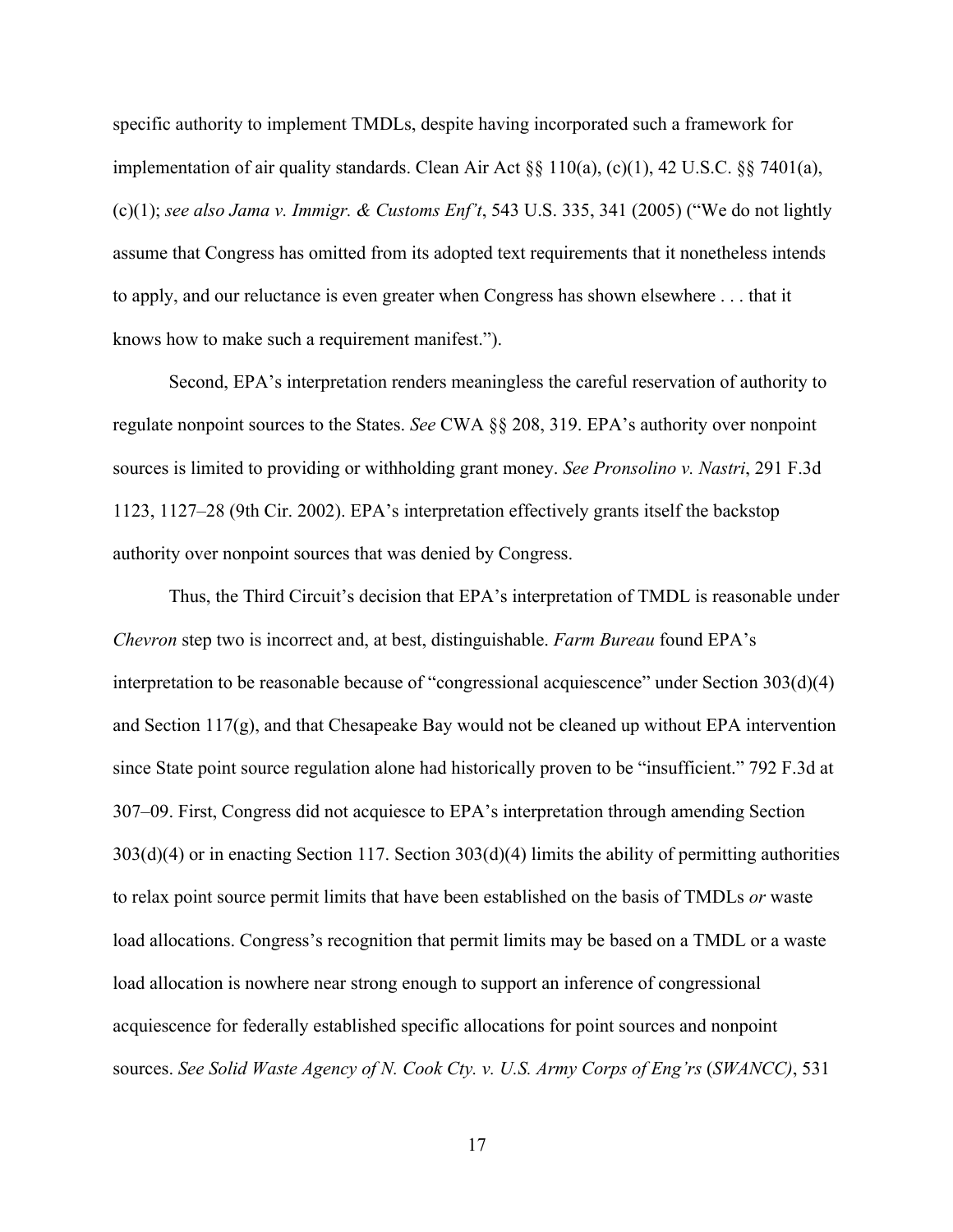U.S. 159, 169 (2001). Second, Section 117(g) merely ratified the Chesapeake Bay partnership agreement; it did not mention anything regarding TMDLs or allocations. CWA  $\S 117(g)$ , 33 U.S.C. § 1267(g). Lastly, even if *Farm Bureau* was decided correctly, it is distinguishable. Rather than dealing with North America's largest estuary, here, this Court is dealing with a purely intrastate lake that is just fifty-five miles long. Record at 7. Congress has also not enacted any laws indicating priorities for Lake Chesaplain, such as Section  $117(g)$ . Finally, New Union's proposed TMDL gave every indication of cleaning up the lake by point source regulation alone. *Id.* at 10.

#### **c. Even if EPA's interpretation was arguably reasonable, EPA's interpretation must be rejected because it raises serious constitutional concerns.**

The Tenth Amendment provides that "[t]he powers not delegated to the United States by the Constitution, nor prohibited by it to the states, are reserved to the states respectively, or to the people." U.S. CONST. amend. X. States "retain substantial sovereign powers under our constitutional scheme, powers with which Congress does not readily interfere." *Gregory v. Ashcroft*, 501 U.S. 452, 460–61 (1991). As such, Congress may not "commandee[r] the legislative processes of the States by directly compelling them to enact and enforce a federal regulatory program." *Hodel v. Va. Surface Mining & Reclamation Ass'n, Inc.*, 452 U.S. 264, 288 (1981).

EPA's interpretation impermissibly transforms the TMDL into a compelled federal operation. EPA's TMDL is given "operational force" by requiring States to incorporate the federal limits into their continuing planning process. *Pronsolino*, 291 F.3d at 1128; CWA § 303(e). EPA reviews the State's approved planning process from time to time to ensure that the state planning process is "at all times consistent" with Section 303. CWA § 303(e). EPA will not approve a State permit program authority for any State which does not have an approved

18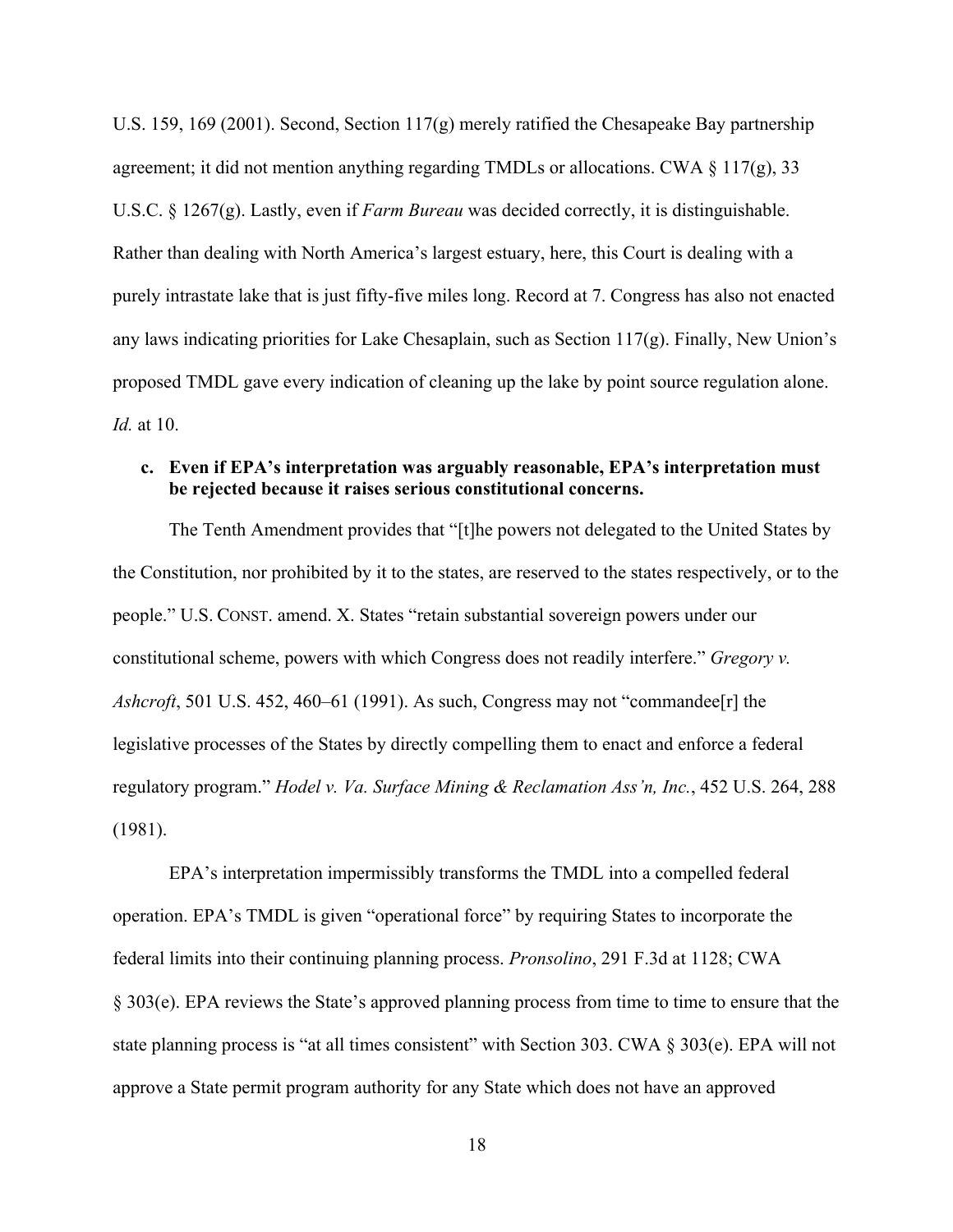continuing planning process. *Id.* § 303(e)(2). States that continue to hold an approved permit program must ensure that all permit limitations are "consistent with the assumptions and requirements" of any approved WLA. 40 C.F.R.  $\S$  122.44(d)(1)(vii)(B) (2019). Every permit issued by the State is then subject to EPA review and disapproval. CWA § 402(d)(2), 33 U.S.C. § 1342(d)(2). The approved load allocations also influence State programs that receive federal funds under section 319. CWA § 319. This coercion leaves States with no choice: States must conform their land use to EPA's allocations or face even more restrictive EPA action later.<sup>5</sup> EPA's interpretation thus runs closer to commandeering "the legislative process of the States by directly compelling them to enact and enforce a federal regulatory program." *New York v. United States*, 505 U.S. 144, 166 (1992) (quoting *Hodel*, 452 U.S. at 288).

EPA's interpretation must also be rejected because Section 303(d) does not contain a "unmistakably" clear statement authorizing an invocation of the "outer limits of Congress' power." *See SWANCC*, 531 U.S. at 172–73; *Atascadero State Hosp. v. Scanlon*, 473 U.S. 234, 242 (1985). The Supreme Court has adopted clear statement rules in line with the assumption that "Congress does not casually authorize administrative agencies to interpret a statute to push

<sup>5</sup> The Third Circuit in *Farm Bureau* rejected federalism and constitutional concerns because the Act authorized federal oversight and because the EPA had clear jurisdiction over the Chesapeake Bay. 792 F.3d at 301–06. The court noted that the aspects of EPA's TMDL that saved it from raising constitutional concerns were that the TMDL presented load allocations by sector, not by source, the TMDL did not prescribe any particular means of pollution reduction, and, in contrast to the constitutional concerns of regulating a "small intrastate area," the Court was dealing with North America's largest estuary. *Id.* at 302–06. The Third Circuit improperly applied the avoidance canons by engaging in a circular analysis – because the Third Circuit previously found that EPA's interpretation of TMDL was allowed by the statute, the court found no federalism concerns because EPA's action was specifically "allowed under federal law." *Id.* at 304. Even assuming that *Farm Bureau* properly applied the avoidance canons, this case is distinguishable because it presents heightened constitutional concerns. Here, EPA claims the authority to regulate a small intrastate area, Lake Chesaplain, by sources, – CAFOs or septic tanks – and by mandating specific means of reduction. Record at 7–9.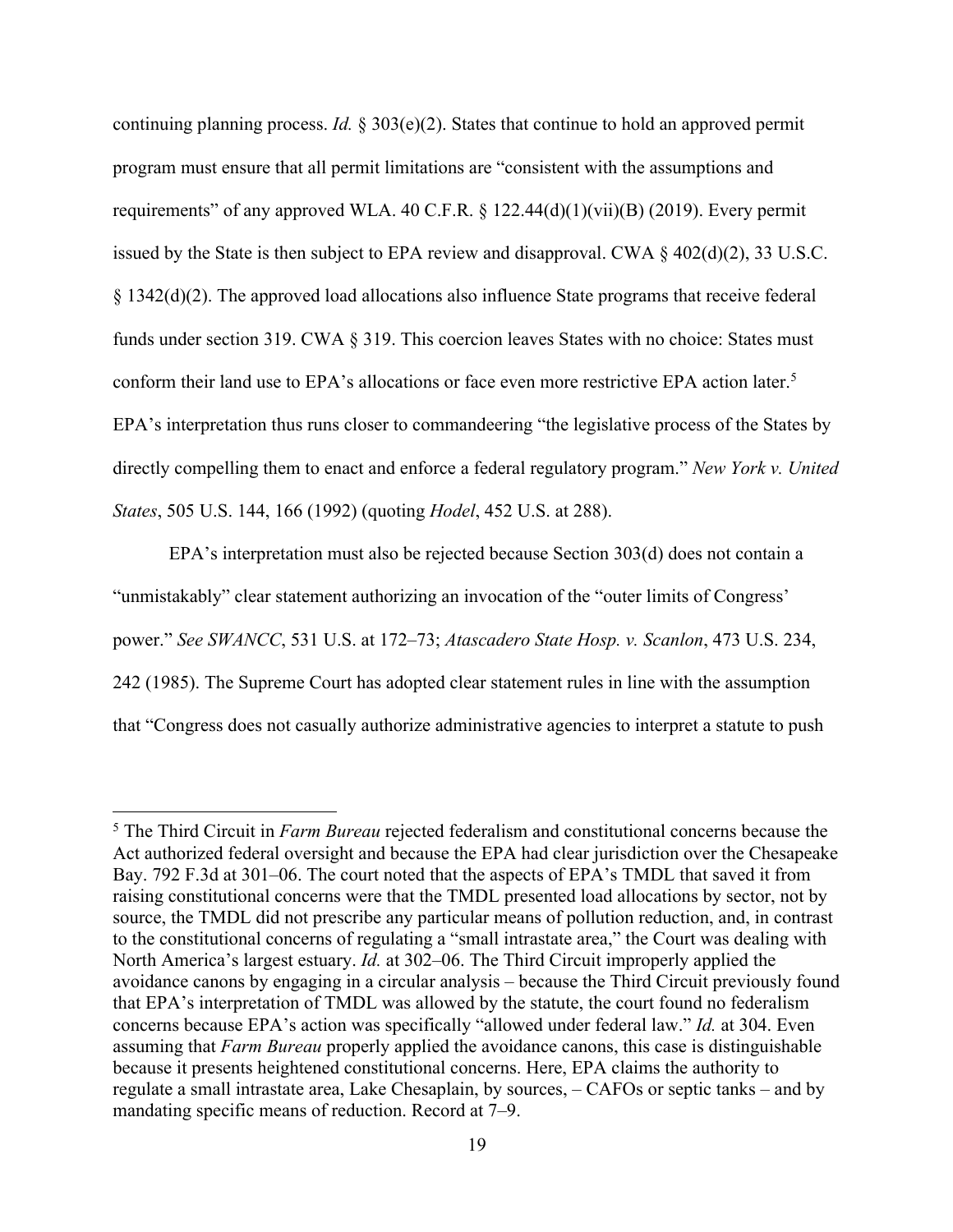the limit of congressional authority." *SWANCC*, 531 U.S. at 172–73. These constitutional concerns are heightened where "the administrative interpretation alters the federal-state framework by permitting federal encroachment upon a traditional state power." *Id.* at 173.

The phrase "the total maximum daily load," falls far short of providing the clear statement required. *See Rapanos*, 547 U.S. at 738 ("The phrase 'the waters of the United States' hardly qualifies."). Under EPA's interpretation, EPA has the authority to assign federal source limits to particular point sources and nonpoint sources. Record at 9. EPA also asserts the authority to govern the specific mechanisms by which nonpoint sources would meet the federal limits. *Id.* By setting allocations for particular types of land, EPA could determine whether greater reductions should be demanded of farmlands or commercial development and where commercial development should occur. Prioritizing one land use over another is a "complex and important function of the State" and "may indeed be the most essential function performed by local government." *Vill. of Belle Terre v. Boraas*, 416 U.S. 1, 13 (1974) (Marshall, J. dissenting). EPA has no warrant to use any perceived ambiguity to make itself "a *de facto* regulator of immense stretches of intrastate land" in the manner of "a local zoning board" by specifically allocating loads to particular land uses such as septic systems and CAFOs. *Rapanos*, 547 U.S. at 738. Therefore, EPA's interpretation requires an unmistakably clear statement by Congress since its interpretation would result in an impingement of the States' traditional and primary powers over land and water use planning. *SWANCC*, 531 U.S. at 174; *Rapanos*, 547 U.S. at 738. Rather than giving such a statement, Congress expressly chose to "recognize, preserve, and protect the primary responsibilities and rights of States . . . to plan the development and use . . . of land and water resources . . . ." CWA § 101(b). Had Congress intended to give EPA such sweeping authority as the agency asserts, it surely would have done so explicitly. Therefore, EPA's

20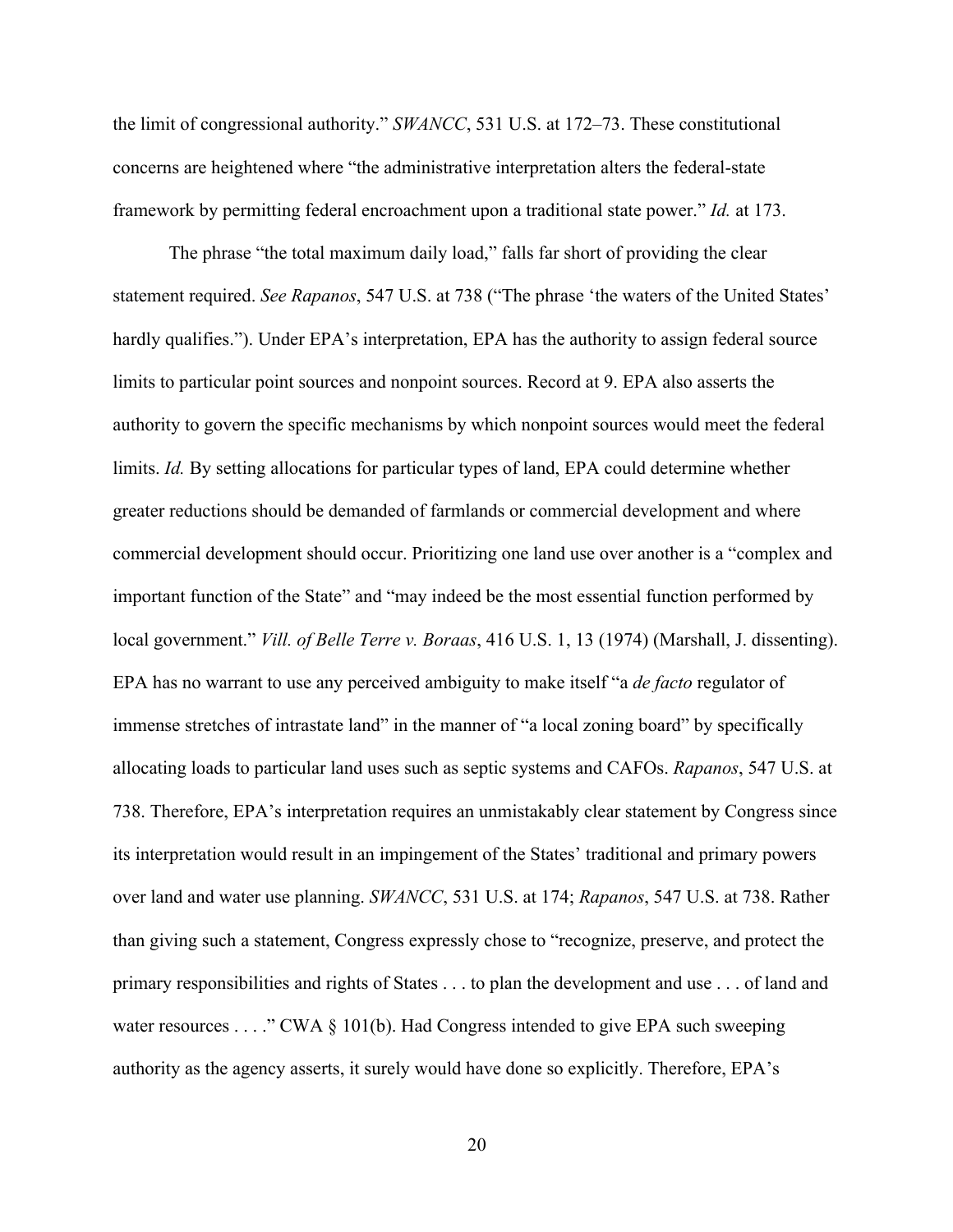interpretation must be rejected due to its claim to push constitutional limits without clear authorization from Congress.

#### **III. EPA'S INTERPRETATION OF TOTAL MAXIMUM DAILY LOAD TO ALLOW FOR ANNUAL LOAD LIMITS AND PHASED PERCENTAGE REDUCTIONS IS A PERMISSIBLE CONSTRUCTION OF THE STATUTE.**

In the event this Court finds EPA's interpretation of "total" and "load" to be permissible, this Court should defer to EPA's reasonable interpretation of "daily" and the TMDL's phased percentage reduction. Nothing in Section 303 prohibits a TMDL expressed in non-daily terms and the overall statutory scheme provides for multiple readings of "daily." Strictly reading "daily" would lead to absurd results since EPA must be able to account for scientific complexities and set a TMDL most appropriate to the unique characteristics of each waterbody and pollutant. A TMDL can be implemented through a five-year phased percentage reduction since it does not violate any statutory deadline and avoids absurd results. EPA's construction of "total maximum daily load" to allow for an annual pollutant load phased in over a five-year period is reasonable, thus warranting *Chevron* or *Skidmore* deference.

### **a. Section 303 does not preclude EPA from approving or establishing TMDLs expressed in non-daily terms.**

Interpreting the phrase "total maximum daily load" to allow for terms other than daily is most consistent with the statutory scheme of the CWA and avoids absurd results. If the plain meaning of a statute is susceptible to two or more reasonable meanings, a court may resort to canons of statutory construction to resolve the ambiguity. *See United States v. Dauray*, 215 F.3d 257, 262 (2d Cir. 2000). Two canons are particularly helpful to interpret the meaning of total maximum daily load in Section  $301(d)(1)(C)$ . First, the text should be placed in the context of the entire statutory scheme. *See id.* ("[A] a statute is to be considered in all its parts when construing any one of them.") (internal quotations omitted). Second, the statute "should be interpreted in a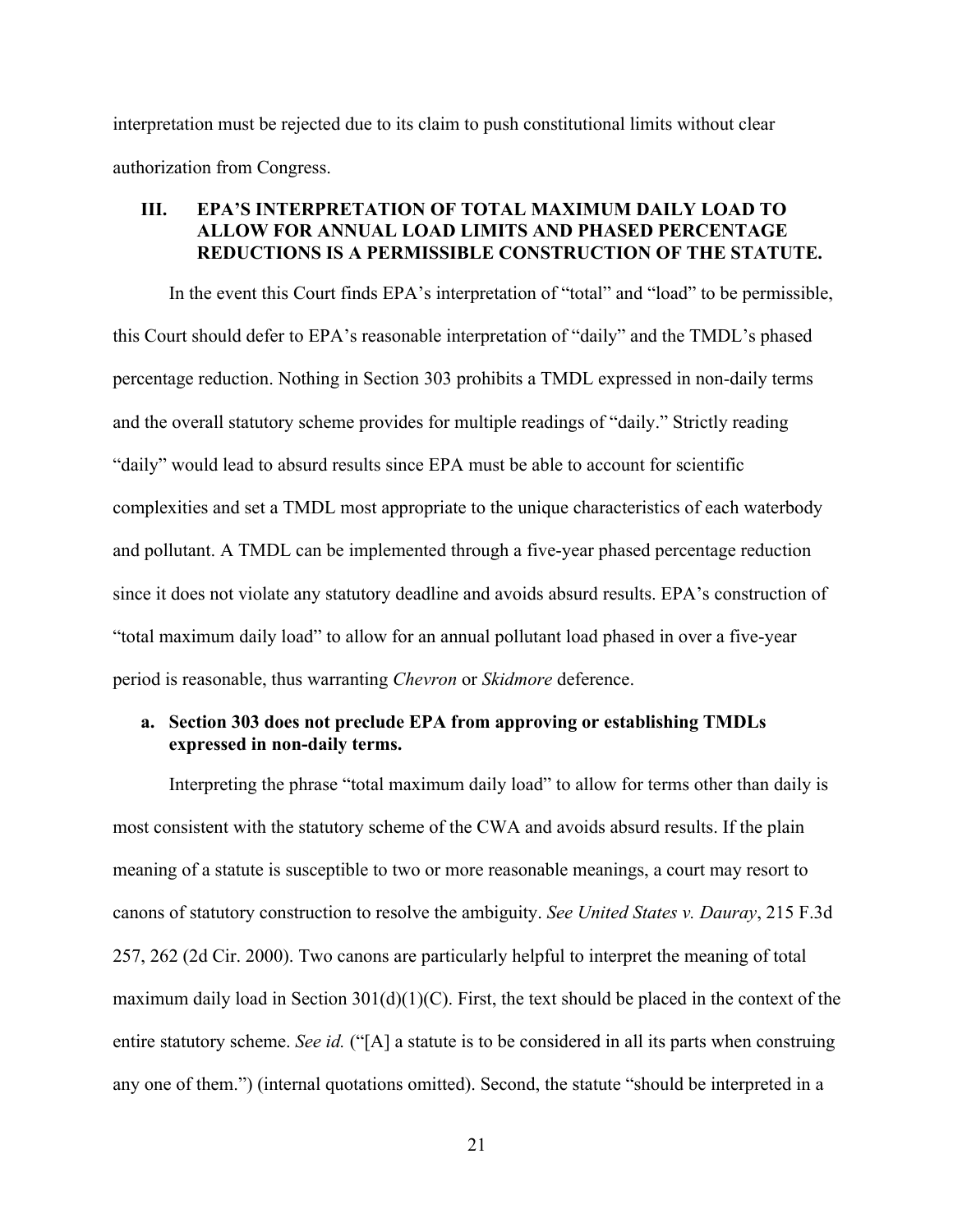way that avoids absurd results." *Id.* at 264. Additionally, considerable deference should be granted to an agency's construction of the statute it is entrusted to administer. *Chevron,* 467 U.S. at 844; *see also United States v. Mead Corp.*, 533 U.S. 218, 227–28 (2001).

#### **1. The word "daily" in "total maximum daily load" is susceptible to multiple meanings when placed in the context of the statutory scheme.**

A reviewing court "should not confine itself to examining a particular statutory provision in isolation" since "[t]he meaning—or ambiguity—of certain words or phrases may only become evident when placed in context." *Brown & Williamson Tobacco Corp.*, 529 U.S. at 132. Certainly, "[i]t is a fundamental canon of statutory construction that the words of a statute must be read in their context and with a view to their place in the overall statutory scheme." *Id.* (citations and internal quotations omitted). Here, CLW's narrow reading of the term "daily" ignores the complexities and purpose of the CWA. The CWA provides that TMDLs must be established for all "pollutants which the Administrator identifies . . . as suitable for such calculation" and must be set "at a level necessary to implement the applicable water quality standards." CWA  $\S 303(d)(1)(C)$ . EPA has interpreted this provision to mean that TMDLs may be expressed in an appropriate averaging period other than daily, such as weekly or monthly, so long as the objective of meeting the relevant water quality standard is achieved. *See* Water Quality Planning and Management, 50 Fed. Reg. 1774, 1776 (Jan. 11, 1985). This interpretation fits squarely with the design of TMDLs as "a link in an implementation chain . . . to the end of attaining water quality goals for the nation's waters." *Pronsolino*, 291 F.3d at 1129.

Effective regulation of pollutants to meet water quality standards may require a TMDL expressed in non-daily terms based on determinations of how the pollutant interacts with and impacts the relevant waterbody. *See Nat. Res. Def. Council, Inc. v. Muszynski*, 268 F.3d 91, 98 (2d Cir. 2001). EPA's regulations provide that "[s]ite specific information should be used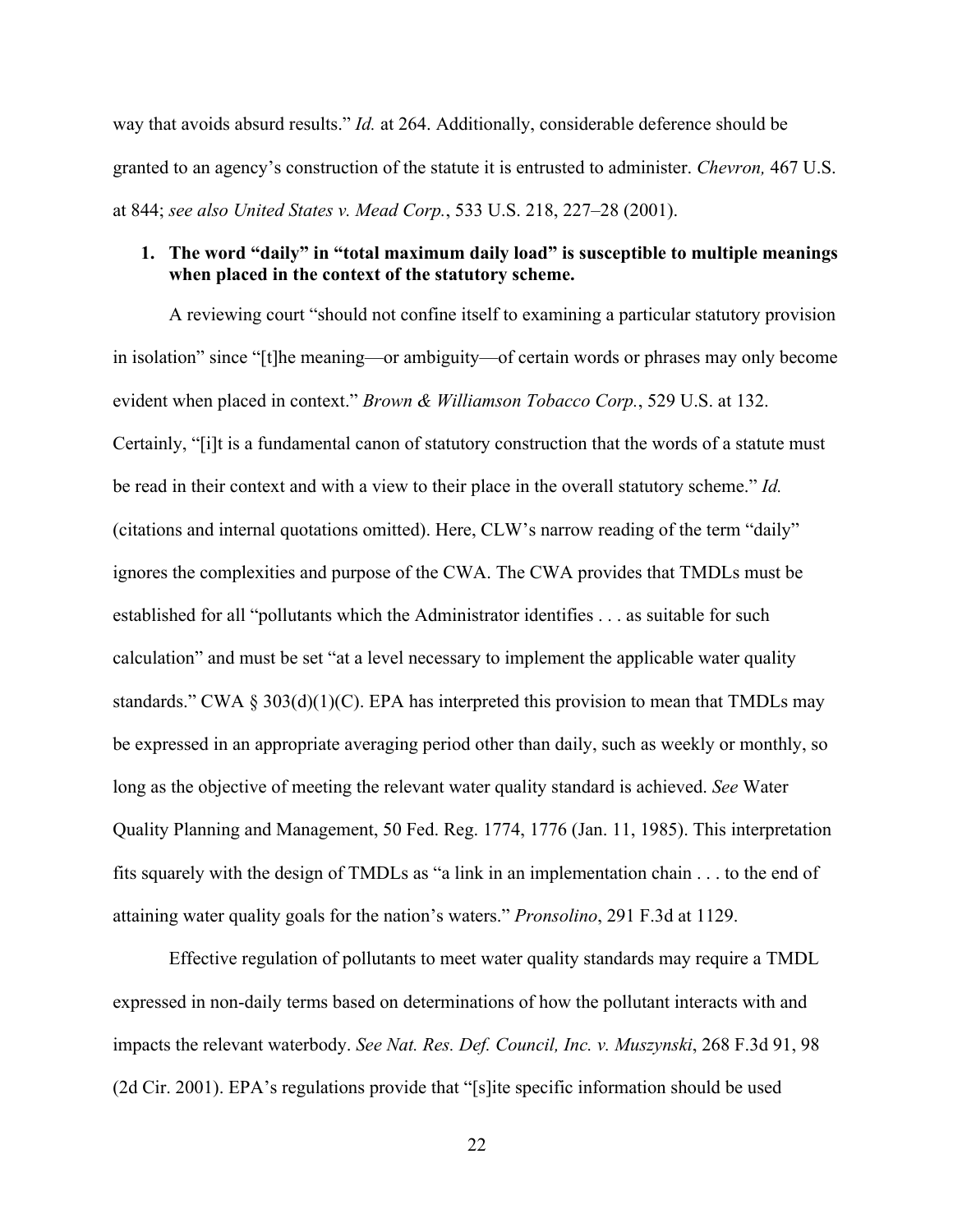whenever possible" when establishing TMDLs. 40 C.F.R.  $\S$  130.7(c)(1)(i). For some pollutants such as phosphorus, the amount a waterbody can tolerate may be dependent on the time of year and the consequences of excessive amounts may not be immediately apparent. *Muszynski*, 268 F.3d at 98. EPA has published specific guidelines to help states develop nutrient TMDLs by detailing the chemical, physical, and biological processes that influence nutrient availability and the associated contribution to eutrophication. U.S. ENV'T PROT. AGENCY, PROTOCOL FOR DEVELOPING NUTRIENT TMDLS, EPA 841-B-99-007, at 2-3 (1999). For example, higher levels of nutrients may only cause eutrophication during certain seasons due to light availability that either promotes or inhibits algae growth. *Id.* at 2-4. Temperature, which fluctuates throughout the year, also affects the rates of algae growth and should be analyzed when setting an appropriate TMDL. *See id.* at 2-4, 2-5. The need to consider these scientific factors, along with others, strongly supports the interpretation of TMDL to allow for annual or seasonal terms that are best suited to the characteristics of each waterbody and pollutant.<sup>6</sup>

EPA has in multiple instances approved phosphorous TMDLs expressed in non-daily terms based on evidence that annual or seasonal loads were most appropriate.<sup>7</sup> Here, EPA's approval of annual phosphorous loads in the Lake Chesaplain TMDL is consistent with the CWA's directive to achieve water quality standards. *See* CWA § 303(d)(1)(C). Courts should be

<sup>6</sup> Even the district court specifically notes how the algal blooms in Lake Chesaplain "formed during the summer months" and how "summertime" dissolved oxygen levels were below the standard for Class AA waters in the State of New Union due to excessive amounts of phosphorous. Record at 7–8.

 $7$  For example, the State of Maryland developed the Port Tobacco River TMDL after the river was not supporting the identified uses due to algae growths and low dissolved oxygen levels. PROTOCOL FOR DEVELOPING NUTRIENT TMDLS, at 2-10. Since the critical season for excessive algal growth was in the summer, the state set summer TMDLs for phosphorus at 871 lbs/month with an annual average flow of 15,570 lbs/year. *Id.* at 2-11. Similarly, the State of Oregon established the Lake Garrison TMDL with an annual phosphorous load of 562 lbs/year. *Id.* at 2- 12.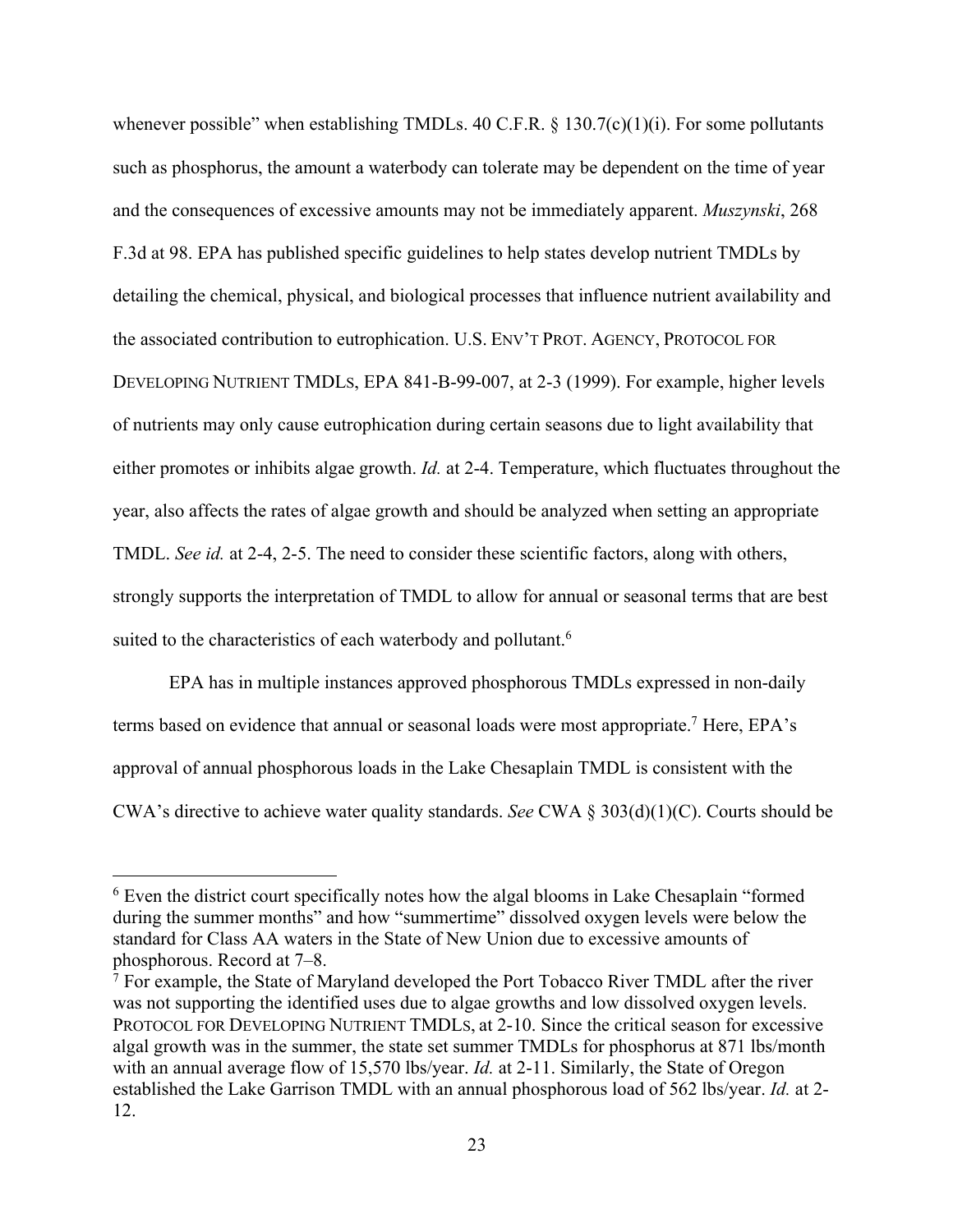"mindful that the CWA is a lengthy and complex statute and that its mandate and policy often require the evaluation of sophisticated data." *Nat. Res. Def. Council, Inc. v. U.S. E.P.A.*, 16 F.3d 1395, 1401 (4th Cir. 1993). In reviewing EPA's interpretation, "this court does not sit as a scientific body, meticulously reviewing all data under a laboratory microscope." *Id.* The CWA affords EPA the legal authority to approve TMDLs expressed in non-daily terms given the scientific complexities involved and the statutory purpose to achieve water quality protection.

#### **2. Strictly interpreting "daily" would lead to absurd results since EPA would be unable to approve a TMDL expressed in terms most appropriate to a waterbody.**

CLW's reading of "daily" cannot be sustained under the doctrine of absurd results. This doctrine embodies "the long-standing rule that a statute should not be construed to produce an absurd result." *Mova Pharm. Corp. v. Shalala,* 140 F.3d 1060, 1068 (D.C. Cir. 1998). Where the literal application of a text would produce results not intended by Congress, courts may override the statutory language. *See Griffin v. Oceanic Contractors, Inc.*, 458 U.S. 564, 571 (1982); *United States v. Ron Pair Enters., Inc.*, 489 U.S. 235, 242 (1989).

A strict reading of daily would preclude EPA from approving a TMDL that is expressed in any other measure even when scientific evidence demonstrates that another measure is more appropriate for the relevant waterbody. *Muszynski*, 268 F.3d at 99. This strict reading struck the Second Circuit in *Muszynski* as absurd since the effective regulation of certain pollutants may best occur by a periodic measure other than daily. *Id.* The Second Circuit was "not prepared to say Congress intended that such far-ranging agency expertise be narrowly confined in application to regulation of pollutant loads on a strictly daily basis." *Id.* at 98–99. States and EPA develop several thousand TMDLs each year.<sup>8</sup> Limiting EPA's discretion to a strict reading of

<sup>8</sup> For example, EPA approved 2,566 TMDLs in 2010 and 2,820 in 2011. CONG. RSCH. SERV., CLEAN WATER ACT AND POLLUTANT TOTAL MAXIMUM DAILY LOADS (TMDLs) 5 (2012), https://sgp.fas.org/crs/misc/R42752.pdf.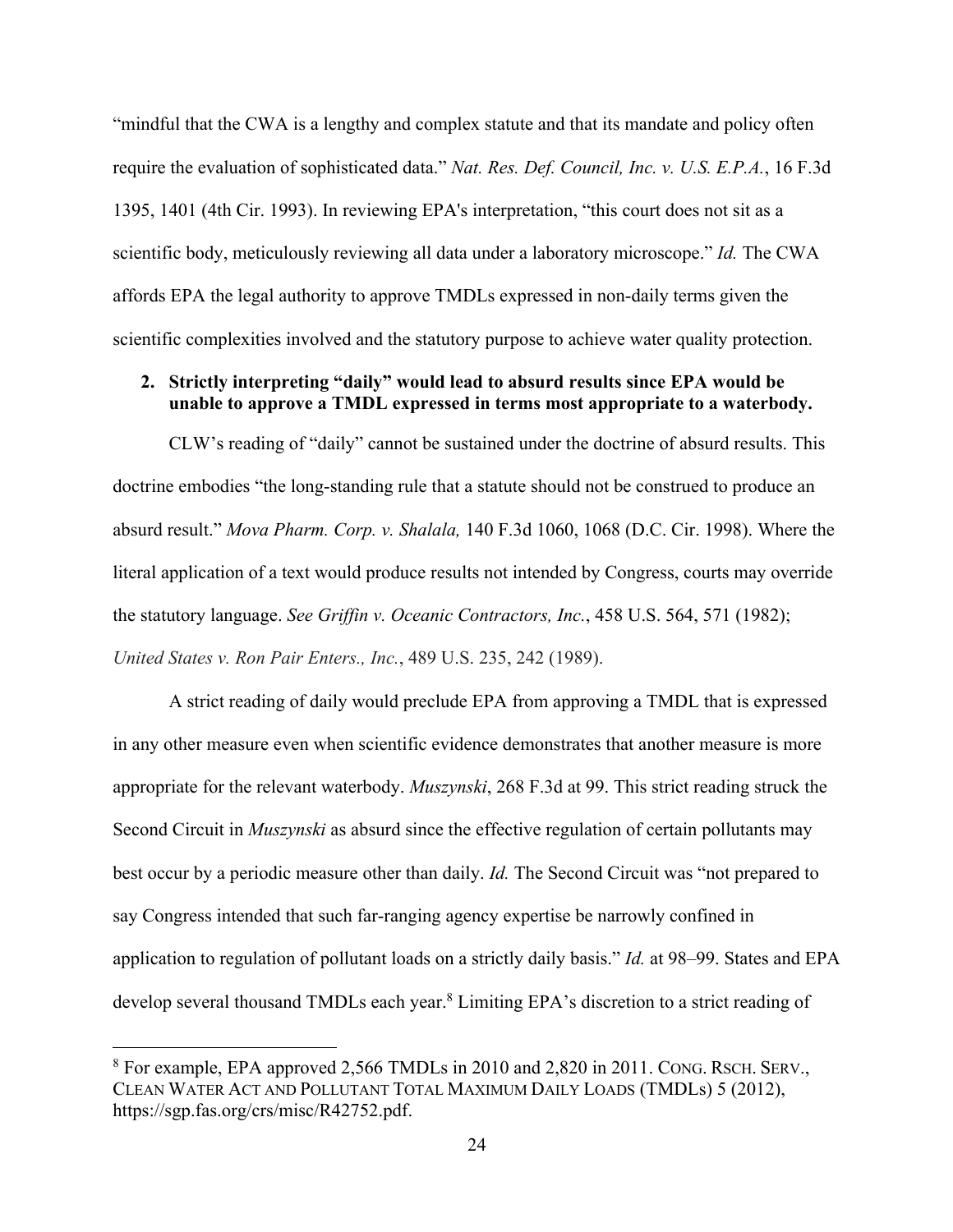daily would result in countless TMDLs being disapproved even when they are submitted with sufficient evidence to show that a measure other than daily best suits the characteristics of the relevant waterbody and pollutant. This outcome could not possibly have been contemplated by Congress in drafting the statute to achieve water quality standards.

Despite this, the D.C. Circuit in *Friends of the Earth, Inc. v. E.P.A.*, 446 F.3d 140, 146 (D.C. Cir. 2006), relied on an exceptionally high burden for agencies seeking to demonstrate absurdity when it incorrectly held that EPA could not approve TMDLs expressed in annual or seasonal terms. ("[F]or the EPA to avoid a literal interpretation . . ., it must show either that, as a matter of historical fact, Congress did not mean what it appears to have said, or that, as a matter of logic and statutory structure, it almost surely cannot have meant it.") (quoting *Engine Mfrs. Ass'n v. U.S. E.P.A.*, 88 F.3d 1075, 1089 (D.C. Cir. 1996)). The court determined EPA failed to make the requisite showing for absurdity based on the sole reason that counsel conceded at oral argument that establishing daily loads for pollutants would be reasonable. *Id.* However, the reliance on this concession to reject an argument for absurdity does not account for the impracticalities produced by a strict reading of daily. While approving TMDLs expressed in daily terms is certainly within EPA's discretion, daily loads cannot be the exclusive measurement allowed by the CWA given the need to account for seasonal fluctuations and the impact on pollutant concentrations in a waterbody when developing an appropriate TMDL. *See Muszynski*, 268 F.3d at 99.9

<sup>9</sup> Following the decision in *Friends of the Earth*, EPA issued a memorandum maintaining its position that "daily" is ambiguous but recommending that future TMDLs be expressed in daily loads as well as non-daily loads to facilitate implementation of the applicable water quality standards. U.S. Env't Prot. Agency, Memorandum on Establishing TMDL "Daily" Loads in Light of the Decision by the U.S. Court of Appeals for the D.C. Circuit in *Friends of the Earth, Inc. v. EPA, et al., No.05-5015, (April 25, 2006) and Implications for NPDES Permits (Nov. 15,*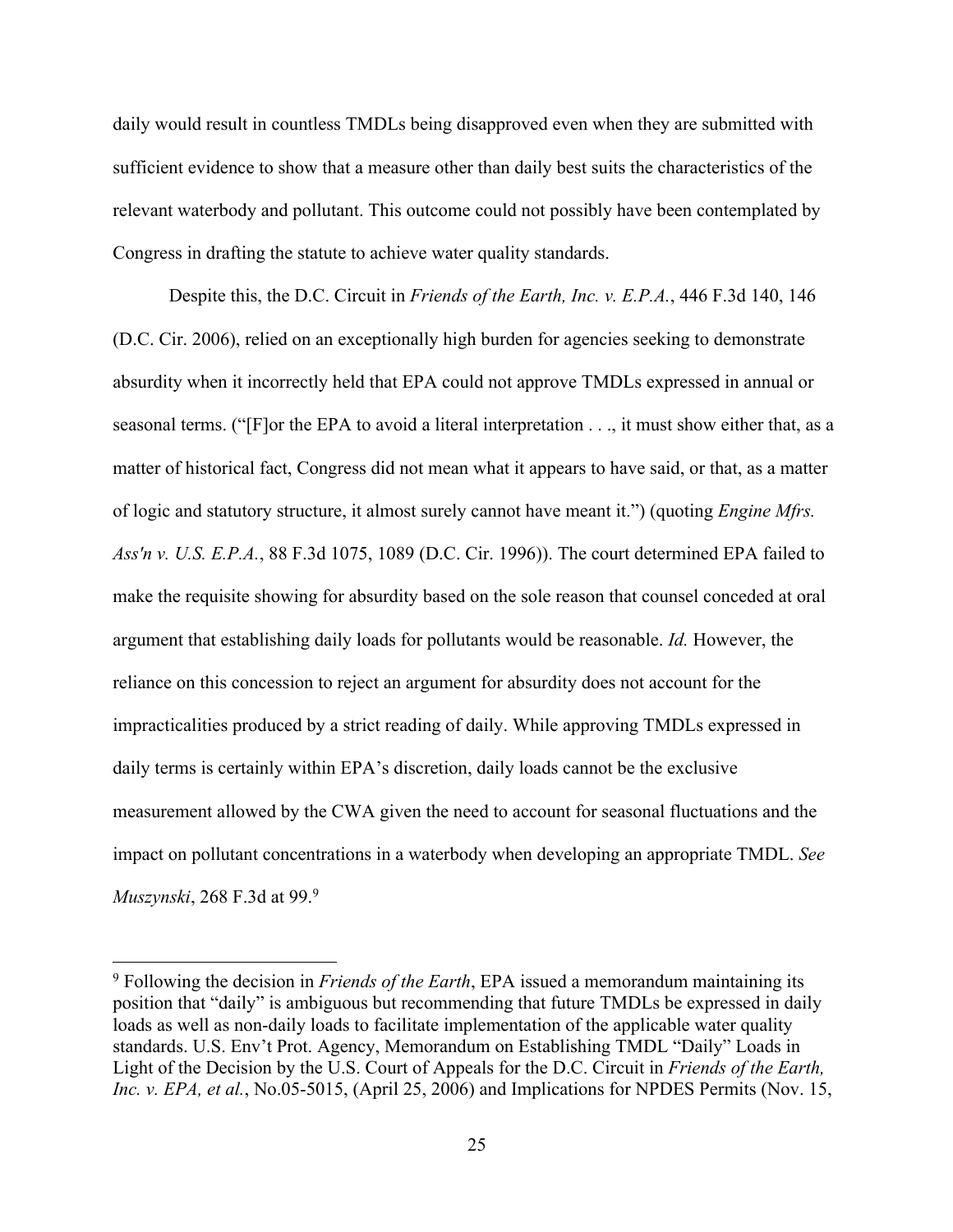The doctrine of absurdity contemplates the rare case, such as the one at hand, that requires "a more flexible, purpose-oriented interpretation . . . to avoid absurd or futile results." *Env't Def. Fund, Inc. v. E.P.A.,* 82 F.3d 451, 468 (D.C. Cir.), *amended sub nom. Env't Def. Fund v. E.P.A.*, 92 F.3d 1209 (D.C. Cir. 1996) (citations and internal quotations omitted). To avoid absurd results, EPA must be able to approve and develop TMDLs expressed in other periodic terms besides daily. Exercising its discretion in this way is wholly consistent with EPA's prior TMDL approvals that were implemented to best achieve protections for waterbodies across the nation. *See supra* note 8. Indeed, "authoritative administrative constructions should be given the deference to which they are entitled, absurd results are to be avoided and internal consistencies in the statute must be dealt with." *United States v. Turkette*, 452 U.S. 576, 580 (1981). Thus, this Court should uphold EPA's interpretation of "daily" that allows for loads expressed in terms other than daily.

#### **3. A TMDL with a five-year phased percentage reduction is permissible since it achieves the water quality standard and applying the Section 301(b) deadline for effluent limitations would lead to absurd results.**

A TMDL calculated to achieve water quality standards through a phased five-year period is not contrary to the statute. The CWA does not specify an exact timeframe during which a TMDL must prevent violations of the relevant water quality standards. *Anacostia Riverkeeper, Inc. v. Jackson*, 798 F. Supp. 2d 210, 246 (D.D.C. 2011). Rather, the crux of the TMDL provision only requires that loads are set "at a level necessary to implement the applicable water quality standards." CWA  $\S 303(d)(1)(C)$ . Additionally, the CWA provisions defining water quality standards and EPA's implementing regulations also do not include any sort of periodic reference. *See id.* § 303(c)(2)(A); 40 C.F.R. § 130.7.

<sup>2006).</sup> This Court should follow the holding of *Muszynski* and defer to EPA's current stance that TMDLs can be expressed in non-daily terms to best achieve water quality standards.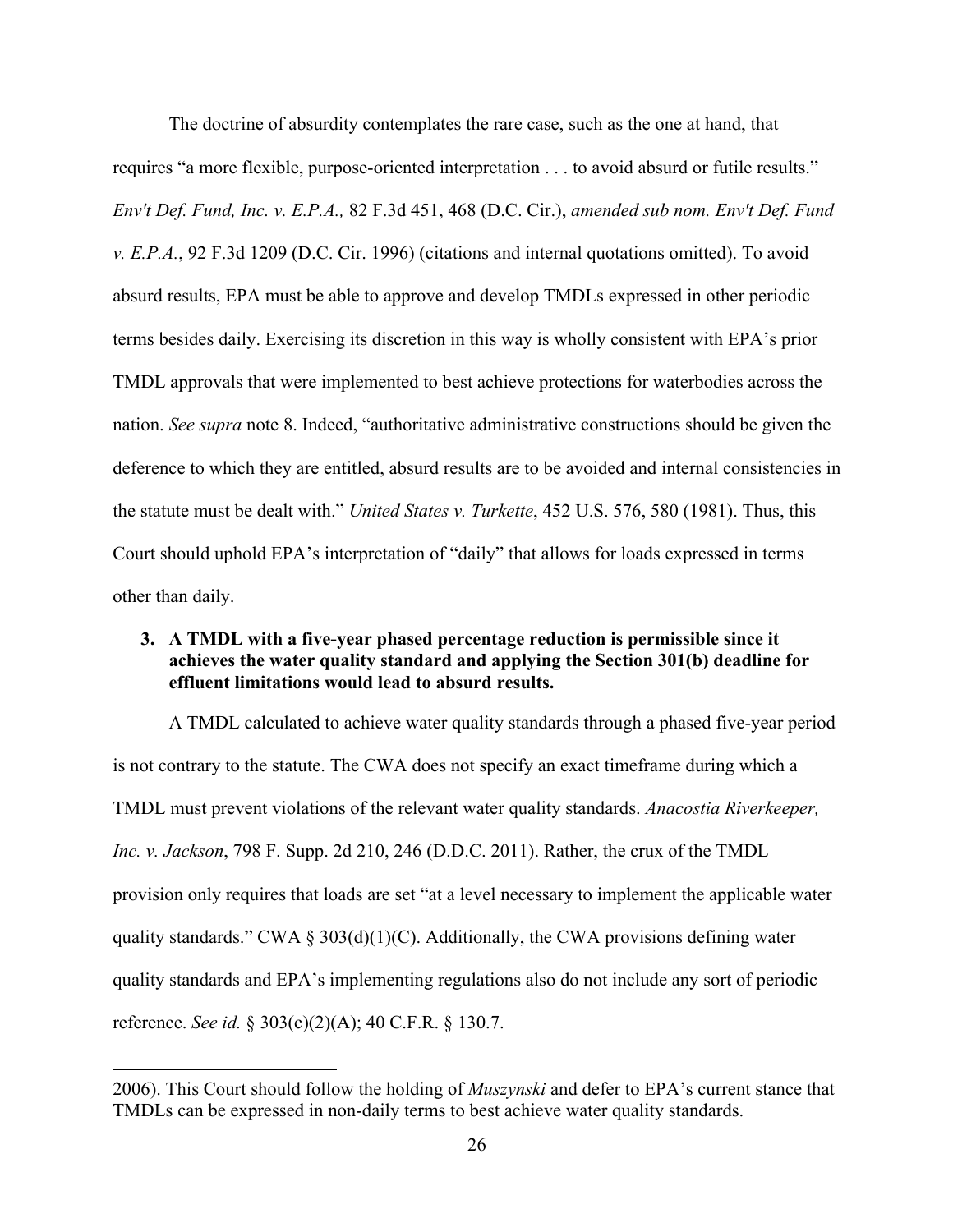EPA properly interpreted the phrase "total maximum daily load" to allow for a phased percentage reduction in phosphorus loadings over a five-year period since the statutory deadline to achieve effluent limitations is not a hard deadline. In applying the rule that statutes are to be read to avoid absurd results, courts should "consider not only whether that result is contrary to common sense, but also whether it is inconsistent with the clear intention of the statute's drafters . . . ." *Mova Pharmaceutical Corp.*, 140 F.3d at 1068. The district court points to the July 1, 1977 deadline in Section  $301(b)(1)(C)$  as confirmation that TMDLs cannot be set to achieve water quality standards "until five years hence." Record at 15. However, this deadline passed forty-five years ago and cannot possibly be read to require that current TMDLs meet water quality standards by 1977.<sup>10</sup> Reading Section 301(b)(1)(C) in this way would effectively nullify every TMDL set to achieve water quality standards after 1977, an interpretation that cannot be upheld under the doctrine of absurdity. *See Clean Water Action v. U.S. Env't Prot. Agency*, 936 F.3d 308, 316 (5th Cir. 2019) (concluding that it would be absurd to read the deadline in Section 301(b)(2)(C) as requiring compliance of current effluent limitations by March 31, 1989).

There are multiple deadlines set during the initial passage of the CWA that have long since expired. For example, Section 303 requires states to submit a continuing planning process to EPA "not later than 120 days after October 18, 1972." CWA § 303(e)(2). Under the district court's reasoning, the October 18, 1972 deadline should apply with the same force to States currently submitting continuing planning processes. However, requiring that States meet the 1972 deadline to submit a planning process is as absurd as concluding that a current TMDL is

 $10$  Even if this Court were to agree with the district court that the July 1, 1977 deadline applies, Section 301(b)(1)(C) is not yet applicable since EPA has not established technology-based effluent limitations for phosphorous. Record at 9. A compliance deadline set in five-years is in no less conflict with the statute than EPA's neglect in not promulgating technology-based limits for phosphorous.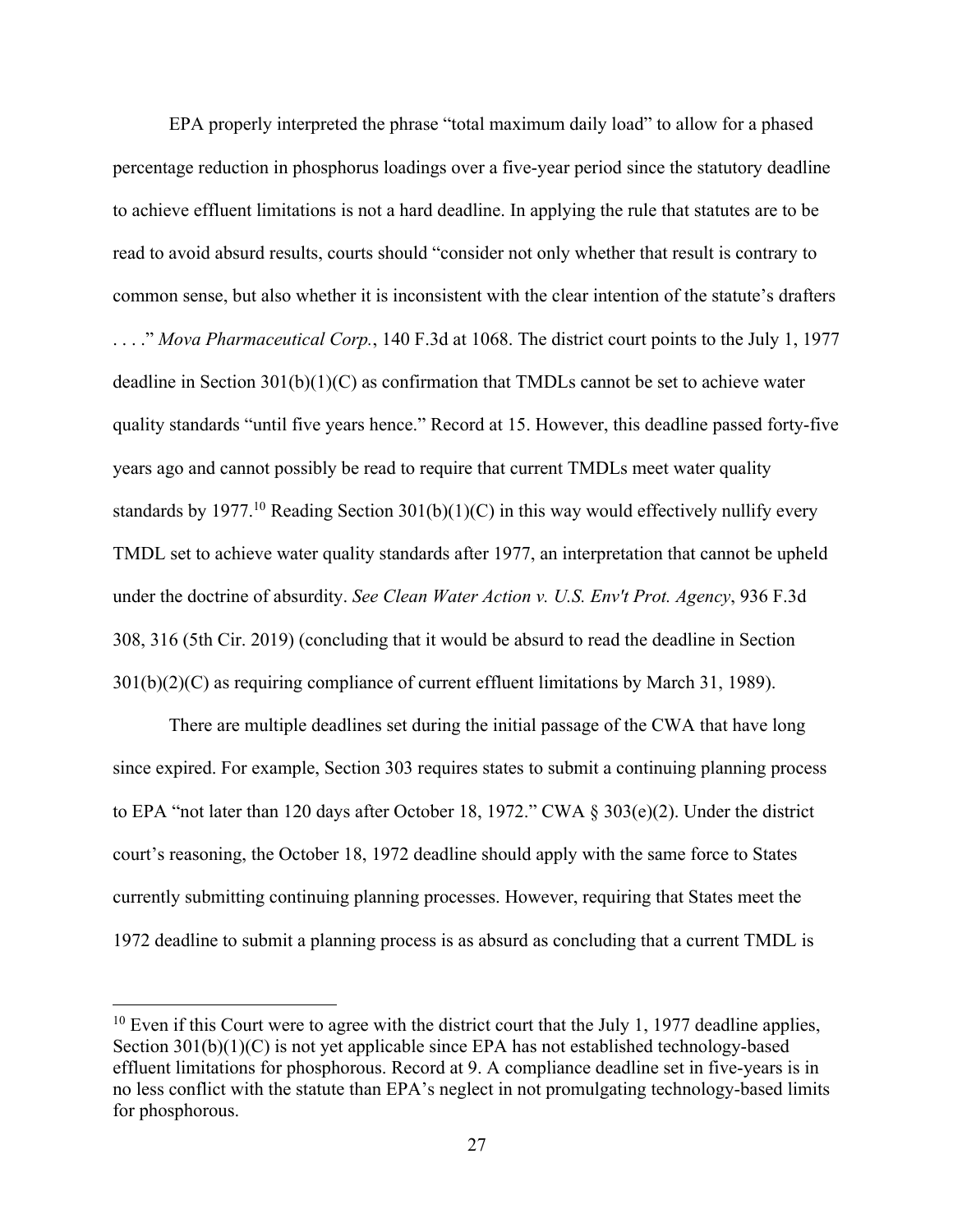invalid when it does not achieve water quality standards by  $1977<sup>11</sup>$  It is unfathomable that Congress intended the July 1, 1977 deadline to apply to future TMDL determinations or restrict EPA's specialized expertise in setting TMDLs to achieve water quality standards. Here, EPA's interpretation of TMDL adheres to the CWA and there is no sound statutory basis for concluding that a five-year percentage reduction is an impermissible way to achieve the water quality standard.

#### **b. EPA's interpretation of TMDL to allow for annual loads and phased percentage reductions is reasonable and comports with the goals of the CWA.**

EPA's construction of "total maximum daily load" to allow for an annual pollution loading reduction phased in over five years represents a reasonable interpretation that merits *Chevron* deference. *See Chevron*, 467 U.S. at 834. "Congress need not, and likely cannot, anticipate all circumstances in which a general policy must be given specific effect." *United States v. Haggar Apparel Co*., 526 U.S. 380, 392–93 (1999) (finding that "[f]or purposes of the Chevron analysis, the statute is ambiguous . . . in that the agency must use its discretion to determine how best to implement the policy in those cases not covered by the statute's specific terms"). Here, EPA has exercised its broad discretion to interpret "daily" and approve an annual phased percentage reduction that best achieves the water quality goals of the statute. Further, "[c]ourts have held that the Clean Water Act is to be given a reasonable interpretation which is not parsed and dissected with the meticulous technicality applied in testing other statutes and instruments." *Env't Def. Fund, Inc. v. Costle*, 657 F.2d 275, 292 (D.C. Cir. 1981).

<sup>&</sup>lt;sup>11</sup> The district court makes no mention of other statutory deadlines and instead cites to one case decided forty-five years ago that dealt with a challenge to a different subsection under Section 301(b). *See Bethlehem Steel Corp. v. Train*, 544 F.2d 657, 661–62 (3d Cir. 1976) (holding that the deadline for achievement of effluent limitations for point sources requiring best practicable control technology was intended by Congress to be a "rigid guidepost"). The Third Circuit in *Bethlehem Steel Corp.* specifically addressed Section 301(b)(1)(A) whereas TMDL calculations to achieve water quality standards fall under Section 301(b)(1)(C). *See id.* at 658.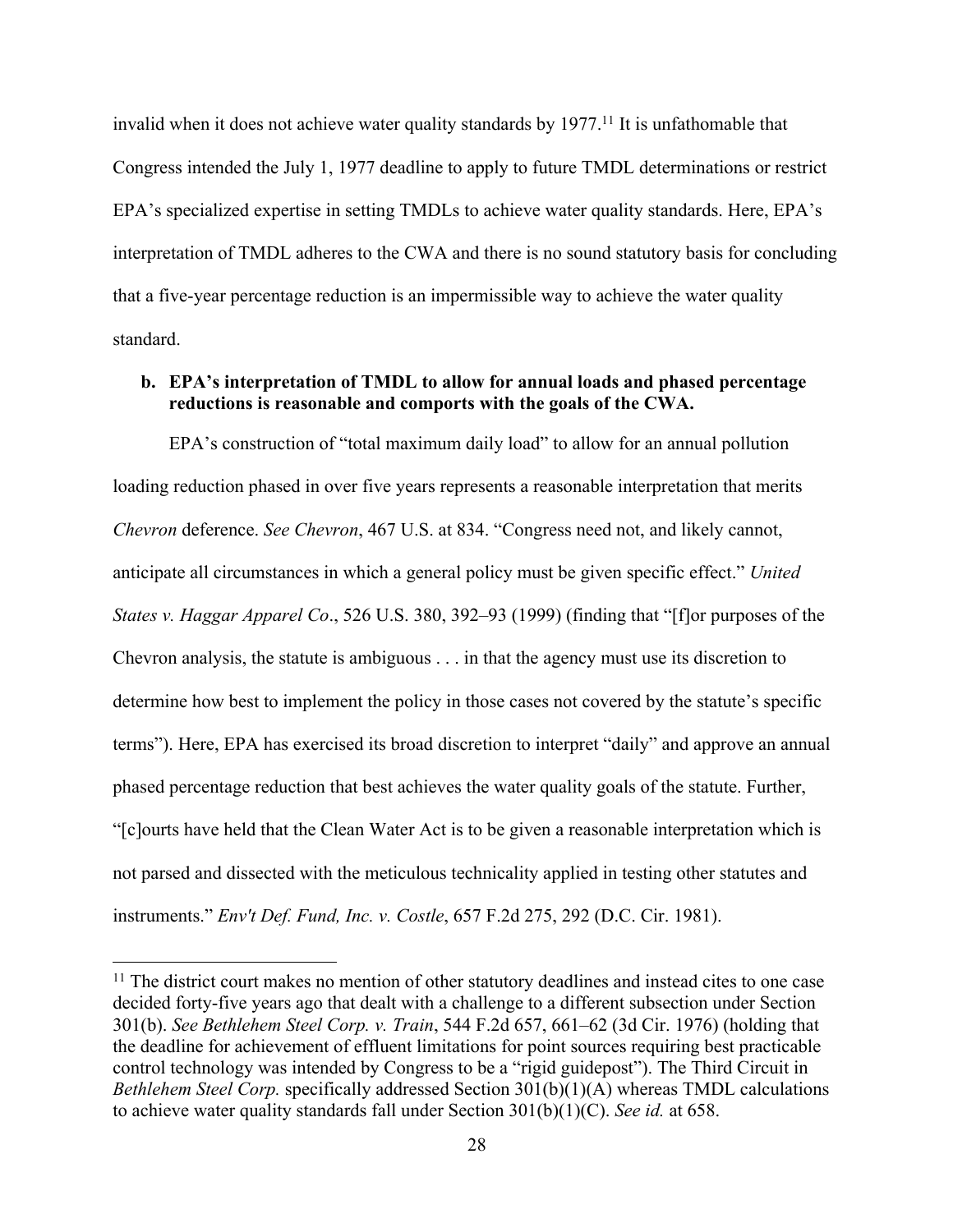At the very least, this Court should grant EPA's interpretation of Section 303(d) considerable deference under *Skidmore*. *See Pronsolino*, 291 F.3d at 1133; *Mead Corp.*, 533 U.S. at 234. In considering the grant of *Skidmore* deference to an agency's statutory interpretation, "courts have looked to the degree of the agency's care, its consistency, formality, and relative expertness, and to the persuasiveness of the agency's position." *Mead Corp.*, 533 U.S. at 228. EPA has the delegated authority to interpret Section 309(d), one of many provisions integral to a statute that addresses scientifically complex issues. *Pronsolino*, 291 F.3d at 1133. EPA's interpretation of the issue at hand is informative given the "specialized experience and broader investigations and information available to the agency." *Mead Corp.*, 533 U.S. at 234. (internal citations omitted). EPA's construction of TMDL to allow for a phased annual load reduction is consistent with earlier pronouncements that were grounded in scientific evidence with an eye towards achieving water quality standards. The congressionally entrusted responsibility, specialized expertise in environmental issues, and consistent interpretation lend support to the conclusion that EPA's interpretation warrants substantial *Skidmore* deference and should be upheld. *See Pronsolino*, 291 F.3d at 1135.

#### **IV. EPA RATIONALLY DETERMINED ASSURANCES ARE NOT REQUIRED BECAUSE LOAD REDUCTIONS ARE ACHIEVABLE WITHOUT ASSURANCES.**

In the event this Court finds EPA's interpretation of "total maximum daily load" permissible, the Court should uphold EPA's decision that assurances are not necessary under the "highly deferential" standard of arbitrary and capricious review. APA § 706; *e.g., Citizens to Preserve Overton Park, Inc. v. Volpe,* 401 U.S. 402, 416 (1971). TMDLs arise from a highly complicated and technical statutory scheme. Against that backdrop, EPA exercised its expertise to make predictions regarding the capability of the CWIP BMPs to achieve future load reductions. The CWIP BMPs are thorough, detailed, and the result of agency and public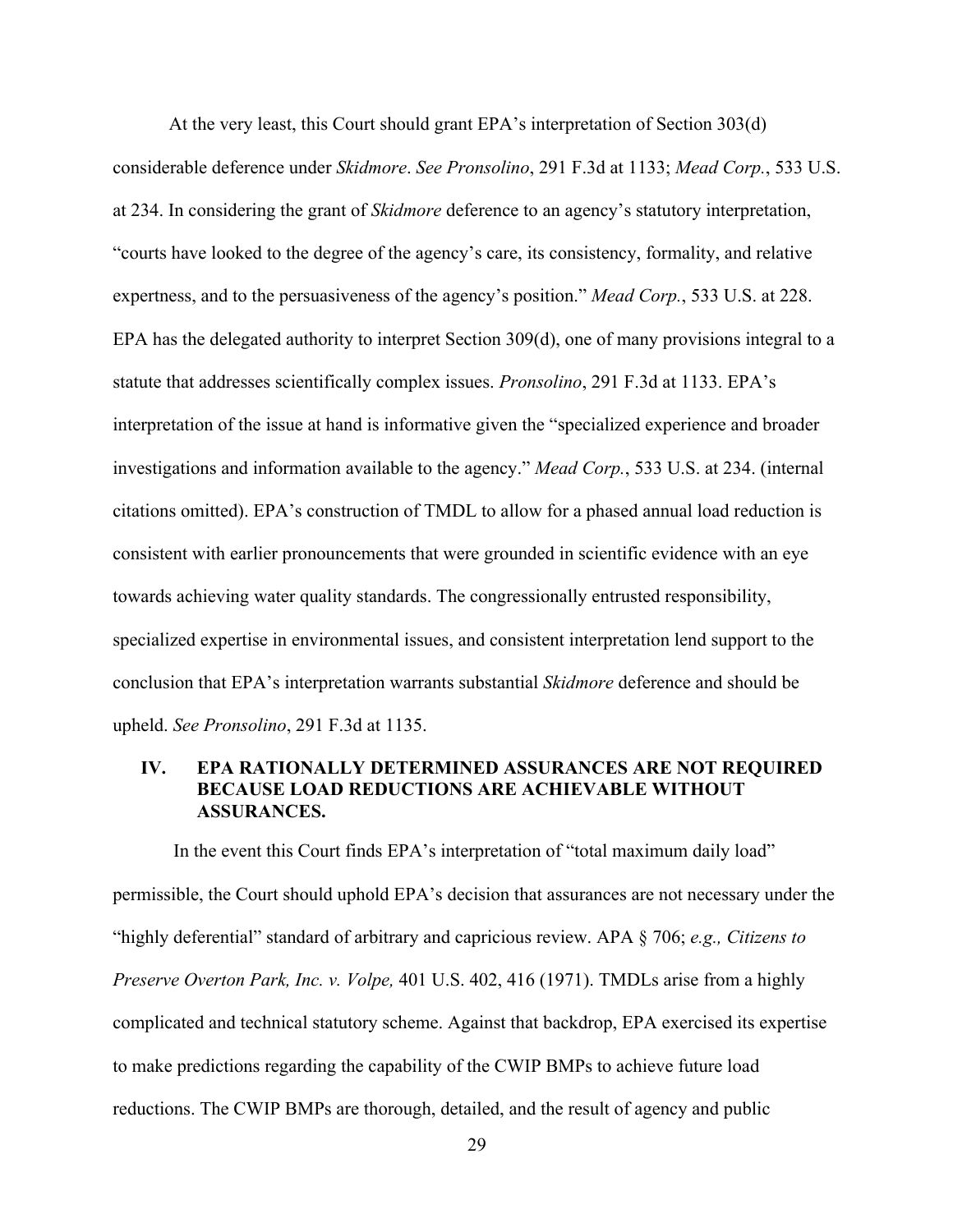deliberation.12 The arbitrary standard does not require EPA prove the CWIP BMPs are guaranteed to achieve the target load reductions. Rather, EPA must point to sufficient support in the record that the CWIP BMPs are *capable* of achieving the target reduction. EPA's decision also comports with careful balance of cooperative federalism that Congress contemplated in the CWA. *See supra* Section II.

### **a. EPA's determination that CWIP BMPs are capable of achieving the target load reductions is not arbitrary because EPA reached a rational determination that is supported by the record.**

 $CLW$ 's reliance on EPA's Guidance Document<sup>13</sup> to supports its claim EPA acted arbitrarily when it did not include assurances is unfounded. This Court is not bound by previous EPA Guidance Documents. The Guidance Document is not a legislative rule and does not bind the agency. EPA is free—indeed obligated—to engage in fact specific inquires to shape TMDLs to meet the exigencies of particular water bodies. *See* 40 C.F.R. § 130.7(c)(1)(i) ("Site-specific information should be used wherever possible.").

The district court correctly held that the Guidance Document receives no deference. Record at 16. The Guidance Document has not undergone the crucible of APA notice and comment, does not carry the force and effect of law, and is not published in the Code of Federal Regulations. At best, the Guidance document is an interpretive document. *See id.*; *see Am. Min. Cong. v. Mine Safety & Health Admin*., 995 F.2d 1106, 1112 (D.C. Cir. 1993) (four factors for distinguishing between interpretive rules and legislative rules). Interpretive rules receive no *Chevron* deference. *See Christensen,* 529 U.S. at 587 (interpretive rules that do not carry the force of law do not warrant *Chevron* deference). A lesser deference—based on an agency's

<sup>&</sup>lt;sup>12</sup> The CWIP BMPs call for modified feeds in CAFO facilities, physical and chemical treatment of manure streams, and restrictions on manure spreading, as well as increased septic tank inspection and pumping schedules. Record at 9.

<sup>&</sup>lt;sup>13</sup> EPA, GUIDANCE FOR WATER QUALITY BASED DECISION: THE TMDL PROCESS (1991)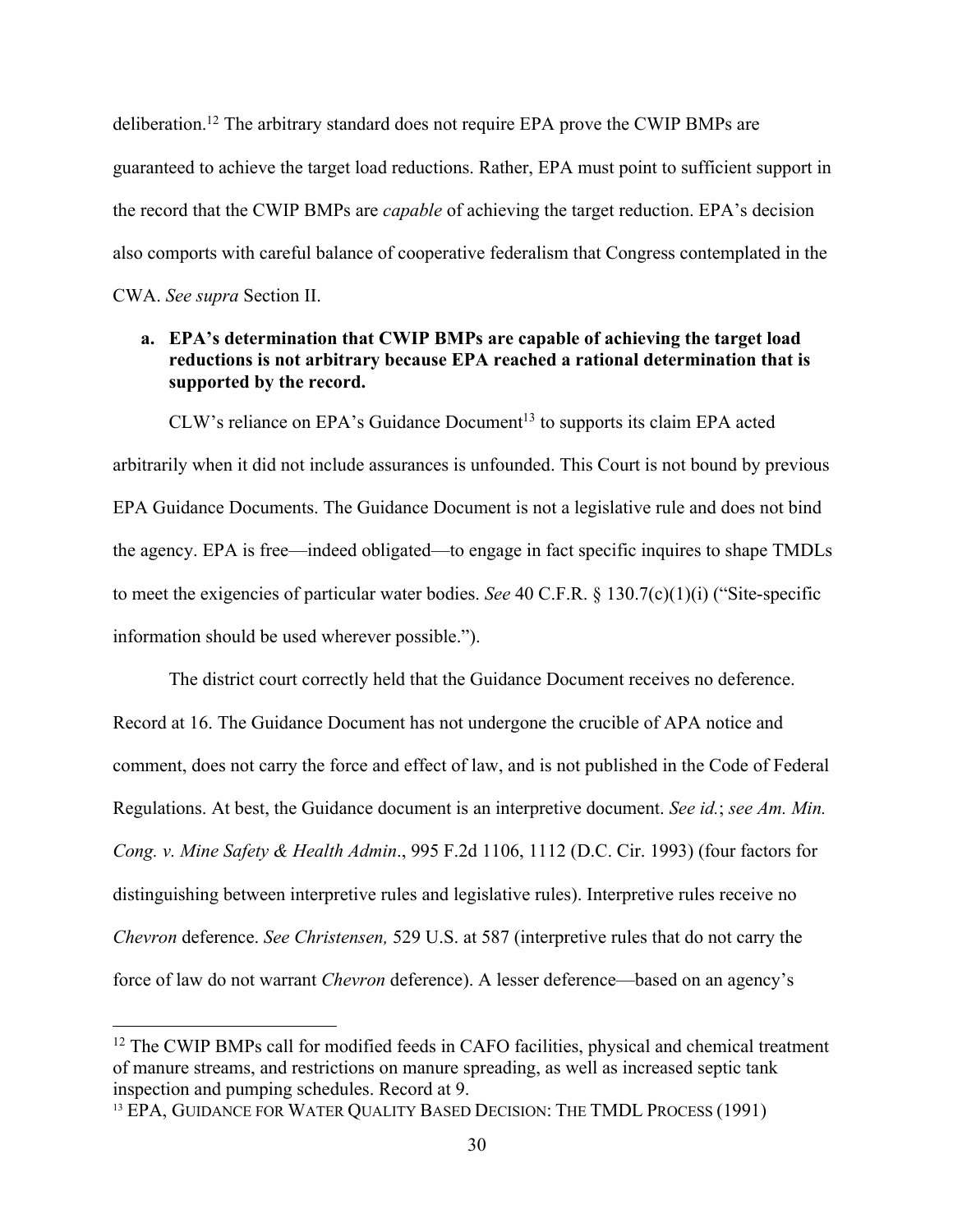power to persuade—is also unwarranted because EPA often takes a directly contrary position, including in this case.14 *See Skidmore,* 323 U.S. at 140 ("[t]he weight of [agency] judgment in a particular case will depend upon . . . its consistency with earlier and later pronouncements").

The sole potentially binding law on this issue—40 C.F.R. § 130.2(i)—requires only that EPA determine BMPs "make more stringent load allocations practicable" before EPA can adopt less stringent wasteload allocations. Practicability asks whether an action is capable of bringing about a certain result, not whether the action guarantees such result.<sup>15</sup> Since no deference to the Guidance Document is appropriate, EPA need only support its general decision to adopt less stringent wasteload allocations in light of 40 C.F.R. § 130.2(i).16 *See Mo. Co. for Env't Found. v. Wheeler,* 2021 WL 2211446, at \*16 (W.D. Mo. 2021) (holding EPA did not need to "explain its decision to depart from the terms of a non-binding guidance document" because "the document [does] not impose legally binding requirements on EPA") (internal quotations omitted). Accordingly, the sole question is whether there is sufficient evidence in the record to rationally support EPA's determination that the CWIP BMPs are capable of achieving the target load reductions. That threshold is met.

<sup>&</sup>lt;sup>14</sup> It appears to be a common practice for EPA to approve state TMDLs without requiring assurances. *See, e.g.*, NEV. DIV. OF ENV'T PROT., CARSON RIVER: TOTAL MAXIMUM DAILY LOADS FOR TOTAL SUSPENDED SOLIDS AND TURBIDITY 6 (2007) ("In most states, including Nevada, the nonpoint source load allocations are addressed through voluntary compliance") https://ndep.nv.gov/uploads/water-tmdl-docs/carson\_river\_tmdl\_07.pdf.

<sup>&</sup>lt;sup>15</sup> Practicability is defined by Section 404 's implementing regulation as "available and capable" of being done after taking into consideration cost [and] existing technology." *See* 40 C.F.R. § 230.3 (404(b)(1) Guideline's controlling dredge and fill operations in wetlands). While this regulation is nonbinding, it is persuasive regarding how EPA interprets practicability.  $16$  Even if EPA is required to address squarely why the TMDL does not require assurances, it clearly does. There is ample support in the record to justify why assurances were not necessary in this case. *See* Record 9–10.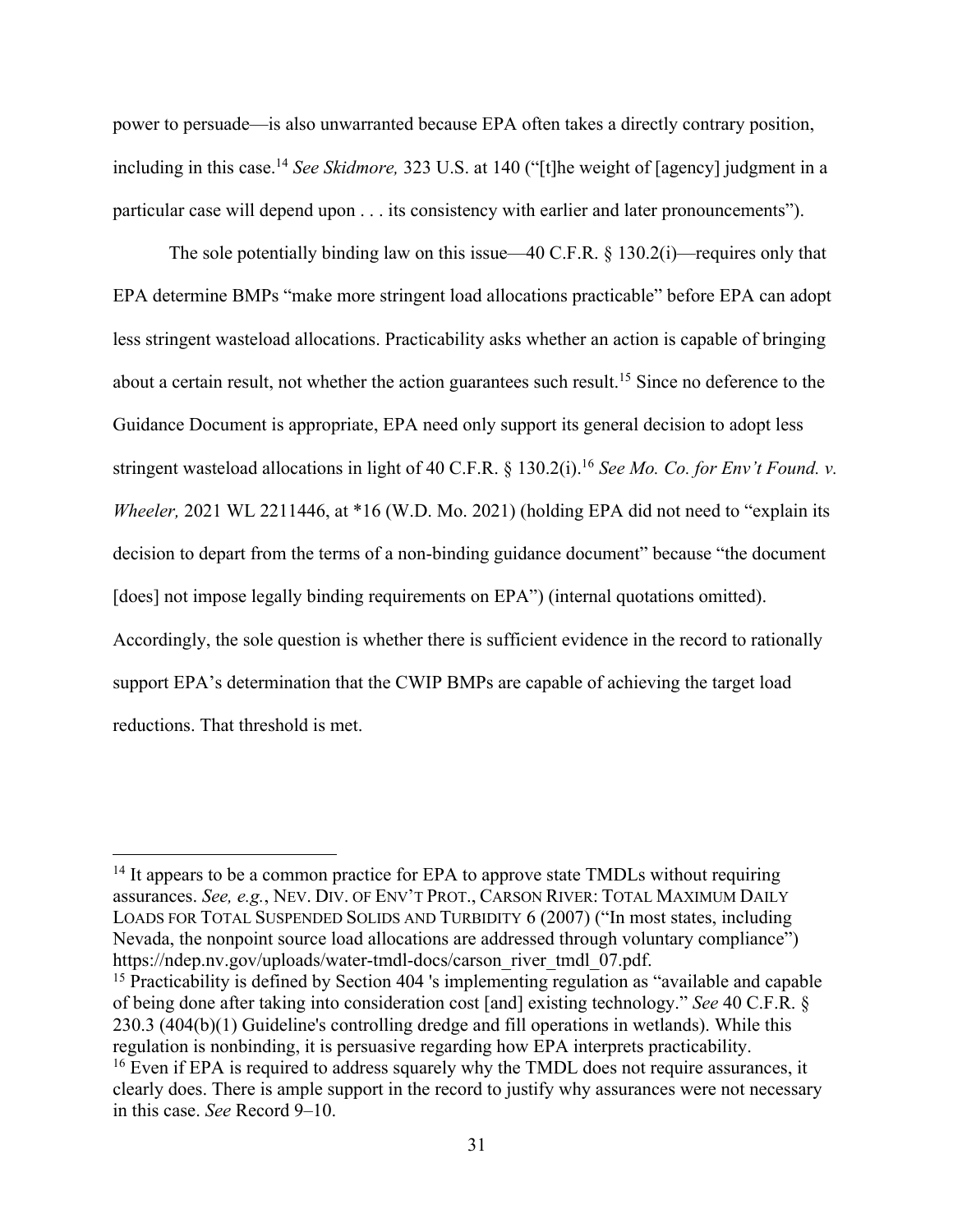Courts must be highly deferential to reasoned agency decision making. *E.g.*, *McDonald v. Western-Southern Life Ins. Co.*, 347 F.3d 161, 168 (6th Cir. 2003); *see also Kevin D. v. Blue Cross of S.C.*, 2021 WL 2590171, at \*13 (2021) (describing arbitrary and capricious review as "extremely deferential"). Under arbitrary review, a court's "only task is to determine whether the [agency] has considered the relevant factors and articulated a rational connection between the facts found and the choice made." *Baltimore Gas and Elec. Co. v. Nat. Res. Def. Council, Inc*., 462 U.S. 87, 105 (1983). This is an "extremely narrow" inquiry where courts may not "substitute its own judgment for that of the [agency]." *U.S. Postal Serv. v. Gregory*, 534 U.S. 1, 7 (2001); *Motor Vehicle Mfrs. Assn. of US*, 463 U.S. at 43. In addition, courts are especially deferential when agencies make future predictions of a technical nature in areas of special expertise. *See, e.g.*, *Indus. Union Dep't, AFL-CIO v. Am. Petroleum Inst.*, 448 U.S. 607, 656 (1980).

Here, EPA evaluated the CWIP BMPs, including the extensive record New Union developed surrounding its initial proposal, and exercised its professional judgment to determine the measures could achieve the target load reductions. The CWIP BMPs went through notice and comment rulemaking twice, first under New Union's initial state proposal, then under EPA's final TMDL rule. Record at 9. All the information gathering of rulemaking—including comments from the public, scientists, technical experts, environmentalists, and regulated industry—was incorporated into the record before EPA. Record at 10. At the most basic level, EPA was tasked with making a predictive judgment as to whether the CWIP BMPs are capable of achieving the target load reductions.<sup>17</sup> EPA reached a rational determination, supported by substantial evidence, that the BMPs are capable of achieving the target load reductions.

 $17$  "[A] reviewing court must remember that the Commission is making predictions, within its area of special expertise, at the frontiers of science. When examining this kind of scientific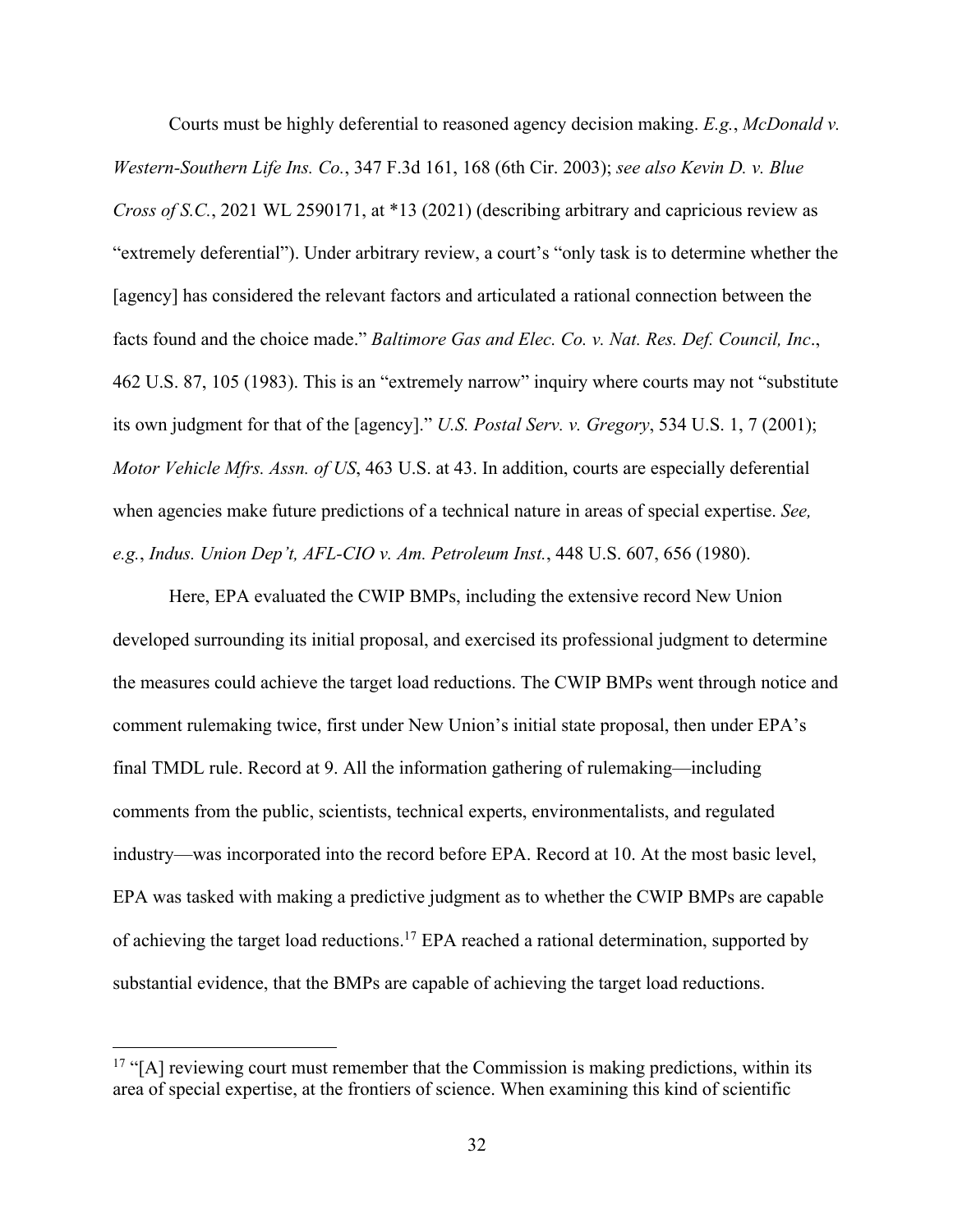The arguments offered by CLW to the contrary are unavailing. That New Union eventually dropped the BMP measures from its initial proposal does not negate the fact that, now incorporated, those same BMP measures are capable of achieving the target load reductions. CLW also makes much of the fact that in the two years since the adoption of the TMDL, New Union has not yet implemented the BMPs. However, that is not how administrative law works. Courts reviewing agency action under the APA generally only consider the record before the agency at the time the decision was made. *See, e.g.*, *Fed. Power Comm'n v. Transcon. Gas Pipe Line Corp*., 423 U.S. 326, 331 (1976). "The focal point for judicial review should be the administrative record *already in existence*, not some new record made initially in the reviewing court." *See id.* (emphasis added). The fact that post-decision developments support or undercut an agency's decision is irrelevant. This Court should uphold the district court's ruling since EPA acted rationally when it adopted less stringent wasteload allocations.

#### **b. EPA does not have the authority to require assurances of the CWIP BMPs since assurances would amount to direct federal regulation of nonpoint source pollution.**

EPA lacks authority to require assurances where a TMDL specifies both the manner and from what locations load reductions will be enforced. To be sure, the constitutional and federalism concerns raised by EPA's allocation between point and nonpoint sources, *see supra*  Section II, are amplified significantly when EPA goes further and requires assurances. In *Pronsolino*, the Ninth Circuit warned of two specific situations where a TMDL may transgress the bounds of the CWA. First, when EPA "specif[ies] the load of pollutants that may be received from particular parcels of land"; and second, when EPA "describe[s] what measures the state should take to implement the TMDL." *Pronsolino*, 291 F.3d at 1140. EPA's TMDL does both.

determination, as opposed to simple findings of fact, a reviewing court must generally be at its most deferential." *Balitmore Gas*, 462 U.S. at 103–04.